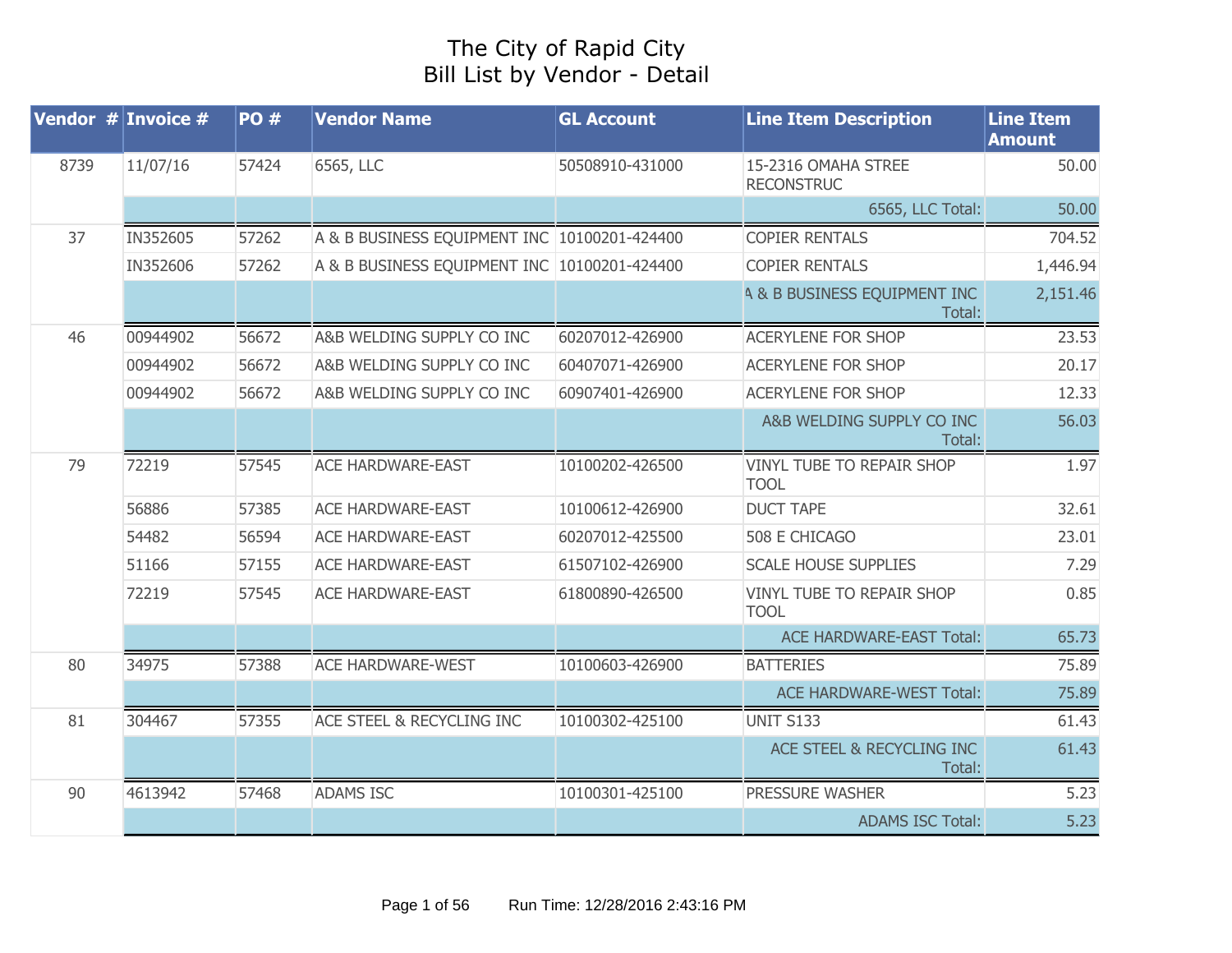| 8681 | 73828<br>02/20/16 | 55771 | <b>ALASKA ACES HOCKEY</b>                  | 61800890-453000 | Refund for amb $tx$ #16-02216                     | 632.34    |
|------|-------------------|-------|--------------------------------------------|-----------------|---------------------------------------------------|-----------|
|      |                   |       |                                            |                 | <b>ALASKA ACES HOCKEY Total:</b>                  | 632.34    |
| 164  | LCAS1094192       | 57341 | <b>ALSCO INC</b>                           | 61507103-426400 | <b>FACILITY MATS</b>                              | 27.85     |
|      |                   |       |                                            |                 | <b>ALSCO INC Total:</b>                           | 27.85     |
| 179  | 187884            | 56697 | AMERICAN ENGINEERING<br><b>TESTING INC</b> | 61507102-422300 | 3RD QUARTER ENVIRONMENTAL<br><b>MONI</b>          | 10,391.05 |
|      |                   |       |                                            |                 | AMERICAN ENGINEERING<br><b>TESTING INC Total:</b> | 10,391.05 |
| 205  | 10/31/16          | 57421 | AMICK SOUND INC                            | 50508910-431000 | 15-2316 OMAHA STREET<br><b>RECONSTRU</b>          | 86.37     |
|      |                   |       |                                            |                 | AMICK SOUND INC Total:                            | 86.37     |
| 7825 | 305782            | 57480 | ANIMAL CLINIC OF RAPID CITY                | 10100201-429800 | <b>MEDS JARY</b>                                  | 360.72    |
|      |                   |       |                                            |                 | ANIMAL CLINIC OF RAPID CITY<br>Total:             | 360.72    |
| 267  | 147697            | 57546 | ARMSTRONG EXTINGUISHER<br>SVC. INC.        | 10100202-425300 | FIRE SUPPRESSION MTNC /<br><b>KITCHE</b>          | 63.57     |
|      | 147634            | 57457 | ARMSTRONG EXTINGUISHER<br>SVC. INC.        | 10100618-422500 | PROF SERVICES                                     | 81.00     |
|      | 147697            | 57546 | ARMSTRONG EXTINGUISHER<br>SVC. INC.        | 61800890-425300 | FIRE SUPPRESSION MTNC /<br><b>KITCHE</b>          | 27.25     |
|      |                   |       |                                            |                 | ARMSTRONG EXTINGUISHER<br>SVC. INC. Total:        | 171.82    |
| 8687 | 74463<br>04/05/16 | 55781 | ARNTZ, KATHY                               | 61800890-453000 | Refund on amb tx #16-04226                        | 1,059.81  |
|      |                   |       |                                            |                 | ARNTZ, KATHY Total:                               | 1,059.81  |
| 8744 | 12/01/16          | 57428 | <b>BAUMAN, SCOTT</b>                       | 61507103-422500 | <b>RETIREMENT</b>                                 | 500.00    |
|      |                   |       |                                            |                 | <b>BAUMAN, SCOTT Total:</b>                       | 500.00    |
| 8685 | 60088<br>02/12/16 | 55779 | <b>BCBS-CALIFORNIA</b>                     | 61800890-453000 | refund on amb tx $#16-01855$                      | 46.91     |
|      |                   |       |                                            |                 | <b>BCBS-CALIFORNIA Total:</b>                     | 46.91     |
| 549  | 02 637323         | 57555 | BIERSCHBACH EQUIPMENT INC                  | 60207011-426900 | SENSOR OXYGEN O2 2)                               | 232.30    |
|      | 02 636931         | 56984 | BIERSCHBACH EQUIPMENT INC                  | 61507103-426300 | <b>DVORAK COLD WEATHER GEAR</b>                   | 139.50    |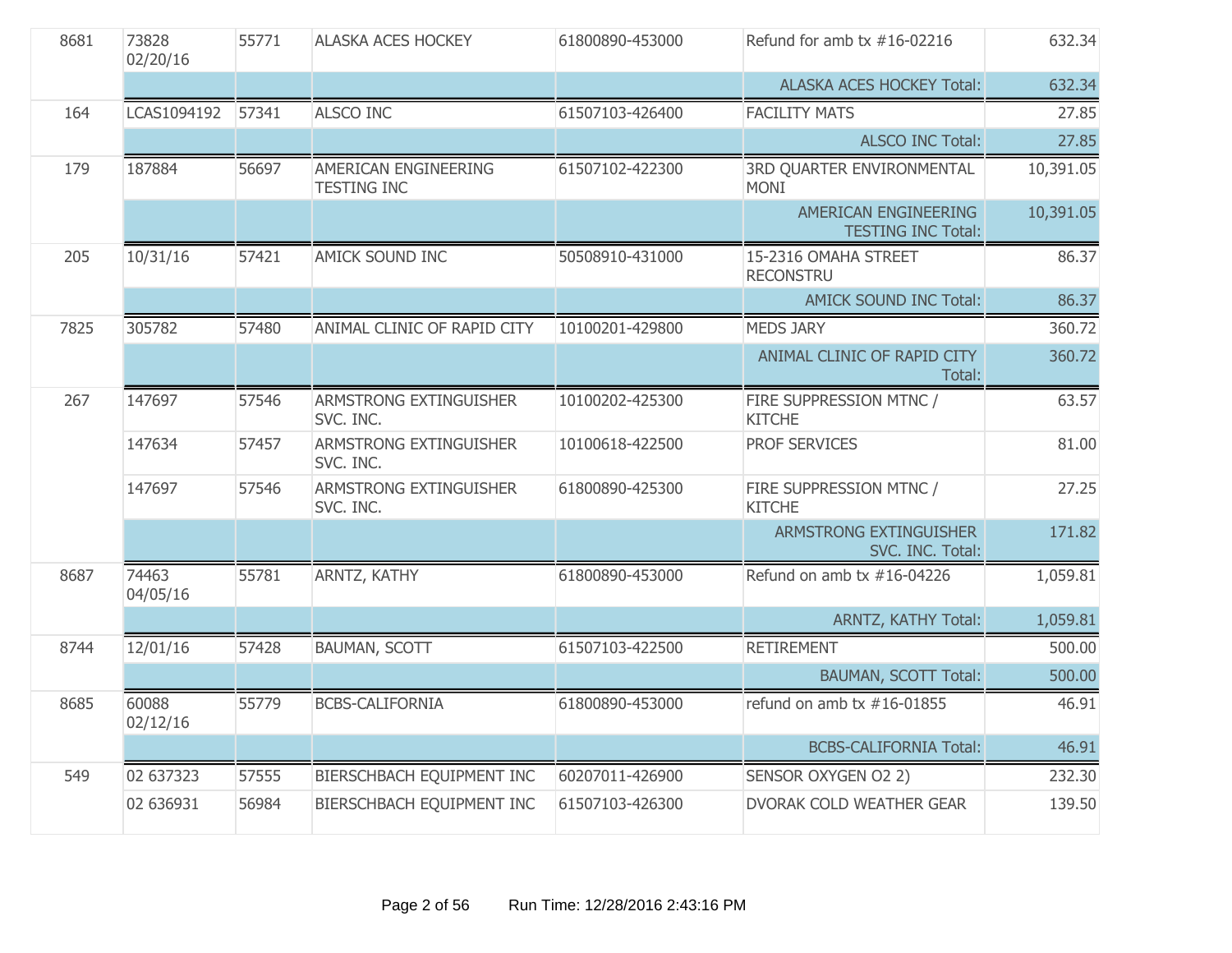| 549 |                   |       |                                    |                 | BIERSCHBACH EQUIPMENT INC<br>Total:          | 371.80 |
|-----|-------------------|-------|------------------------------------|-----------------|----------------------------------------------|--------|
| 584 | 07665             | 57348 | <b>BLACK HILLS BUSINESS SOURCE</b> | 61507102-426100 | <b>RECEIPT PPR</b>                           | 26.40  |
|     |                   |       |                                    |                 | <b>BLACK HILLS BUSINESS SOURCE</b><br>Total: | 26.40  |
| 586 | 110153            | 57515 | BLACK HILLS CHEMICAL CO INC        | 10100301-426400 | <b>SUPPLIES</b>                              | 339.48 |
|     | 109890            | 57384 | BLACK HILLS CHEMICAL CO INC        | 10100612-426400 | TOUCH FREE SOAP DISPENSER                    | 156.11 |
|     |                   |       |                                    |                 | BLACK HILLS CHEMICAL CO INC<br>Total:        | 495.59 |
| 622 | 12329173<br>12/16 |       | <b>BLACK HILLS ENERGY</b>          | 10100202-428300 |                                              | 532.89 |
|     | 12807720<br>12/16 |       | <b>BLACK HILLS ENERGY</b>          | 10100205-428300 |                                              | 20.69  |
|     | 12430251<br>12/16 |       | <b>BLACK HILLS ENERGY</b>          | 10100205-428300 |                                              | 51.46  |
|     | 12709122<br>12/19 |       | <b>BLACK HILLS ENERGY</b>          | 10100205-428300 |                                              | 12.09  |
|     | 18137808<br>12/16 |       | <b>BLACK HILLS ENERGY</b>          | 10100205-428300 |                                              | 84.59  |
|     | 13524581<br>12/19 |       | <b>BLACK HILLS ENERGY</b>          | 10100205-428300 |                                              | 23.88  |
|     | 12807699<br>12/16 |       | <b>BLACK HILLS ENERGY</b>          | 10100205-428300 |                                              | 22.76  |
|     | 12489052<br>12/20 |       | <b>BLACK HILLS ENERGY</b>          | 10100205-428300 |                                              | 21.06  |
|     | 12808415<br>12/20 |       | <b>BLACK HILLS ENERGY</b>          | 10100205-428300 |                                              | 33.05  |
|     | 12607513<br>12/21 |       | <b>BLACK HILLS ENERGY</b>          | 10100205-428300 |                                              | 12.09  |
|     | 19377618<br>12/21 |       | <b>BLACK HILLS ENERGY</b>          | 10100205-428300 |                                              | 25.12  |
|     | 12627983<br>12/21 |       | <b>BLACK HILLS ENERGY</b>          | 10100205-428300 |                                              | 12.09  |
|     | 12806692<br>12/20 |       | <b>BLACK HILLS ENERGY</b>          | 10100205-428300 |                                              | 27.31  |
|     | 12208699<br>12/20 |       | <b>BLACK HILLS ENERGY</b>          | 10100205-428300 |                                              | 23.09  |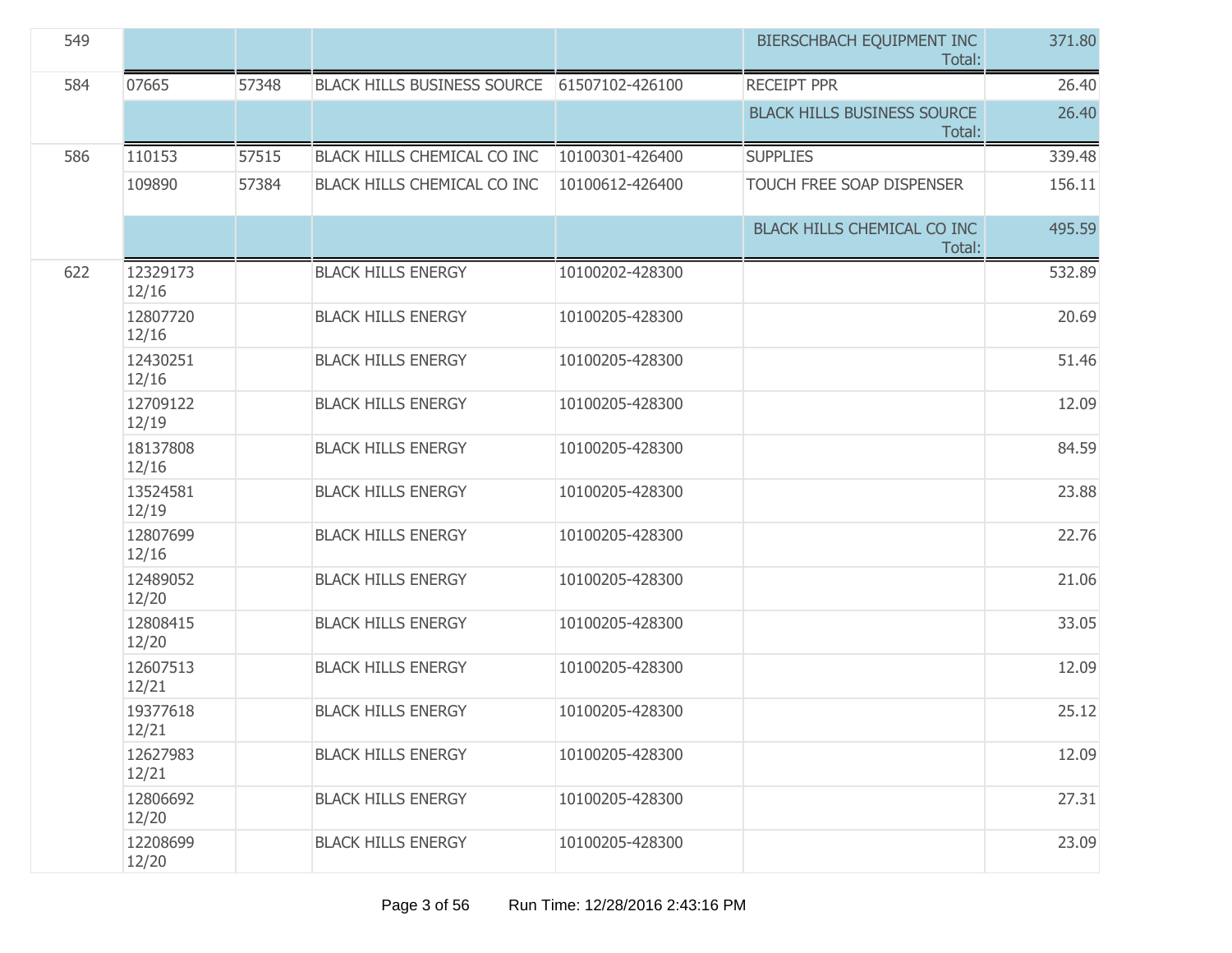| 622 | 13152072<br>12/15 | <b>BLACK HILLS ENERGY</b> | 10100205-428300 | 100.08   |
|-----|-------------------|---------------------------|-----------------|----------|
|     | 16883918<br>12/16 | <b>BLACK HILLS ENERGY</b> | 10100205-428300 | 18.35    |
|     | 18140867<br>12/15 | <b>BLACK HILLS ENERGY</b> | 10100205-428300 | 109.95   |
|     | 12818846<br>12/20 | <b>BLACK HILLS ENERGY</b> | 10100205-428300 | 95.20    |
|     | 16745639<br>12/20 | <b>BLACK HILLS ENERGY</b> | 10100205-428300 | 20.56    |
|     | 12807293<br>12/20 | <b>BLACK HILLS ENERGY</b> | 10100205-428300 | 95.29    |
|     | 19378122<br>12/15 | <b>BLACK HILLS ENERGY</b> | 10100205-428300 | 71.08    |
|     | 12655659<br>12/16 | <b>BLACK HILLS ENERGY</b> | 10100205-428300 | 108.54   |
|     | 19814959<br>12/16 | <b>BLACK HILLS ENERGY</b> | 10100205-428300 | 12.74    |
|     | 12570115<br>12/15 | <b>BLACK HILLS ENERGY</b> | 10100205-428300 | 15.11    |
|     | 12626276<br>12/15 | <b>BLACK HILLS ENERGY</b> | 10100205-428300 | 22.57    |
|     | 12489033<br>12/15 | <b>BLACK HILLS ENERGY</b> | 10100205-428300 | 23.78    |
|     | 12807117<br>12/16 | <b>BLACK HILLS ENERGY</b> | 10100205-428300 | 21.17    |
|     | 20064659<br>12/16 | <b>BLACK HILLS ENERGY</b> | 10100205-428300 | 22.56    |
|     | 12806516<br>12/16 | <b>BLACK HILLS ENERGY</b> | 10100205-428300 | 21.26    |
|     | 12367866<br>12/16 | <b>BLACK HILLS ENERGY</b> | 10100205-428300 | 20.35    |
|     | 20069607<br>12/15 | <b>BLACK HILLS ENERGY</b> | 10100205-428300 | 64.85    |
|     | 12606051<br>12/15 | <b>BLACK HILLS ENERGY</b> | 10100205-428300 | 126.56   |
|     | 18606370<br>12/16 | <b>BLACK HILLS ENERGY</b> | 10100304-428300 | 1,017.29 |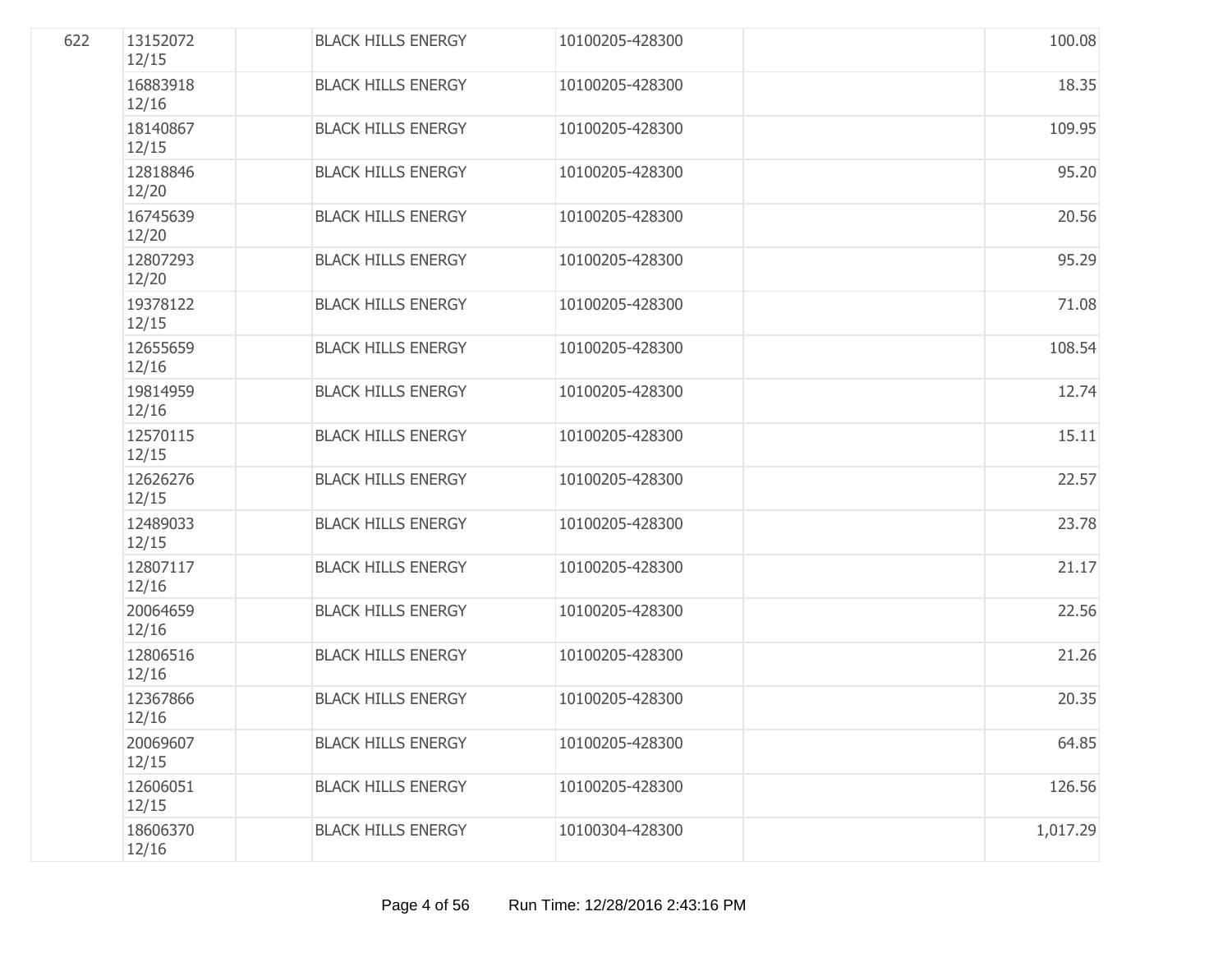| 622 | 12769498<br>12/16 | <b>BLACK HILLS ENERGY</b> | 10100304-428300 | 23.18    |
|-----|-------------------|---------------------------|-----------------|----------|
|     | 12312005<br>12/15 | <b>BLACK HILLS ENERGY</b> | 10100603-428300 | 7,517.44 |
|     | 12550132<br>12/19 | <b>BLACK HILLS ENERGY</b> | 10100607-428300 | 13.81    |
|     | 18684824<br>12/15 | <b>BLACK HILLS ENERGY</b> | 10100607-428300 | 12.60    |
|     | 12236282<br>12/15 | <b>BLACK HILLS ENERGY</b> | 10100607-428300 | 14.32    |
|     | <b>NONE 12/20</b> | <b>BLACK HILLS ENERGY</b> | 10100607-428300 | 20.88    |
|     | <b>NONE 12/20</b> | <b>BLACK HILLS ENERGY</b> | 10100607-428300 | 11.30    |
|     | 12488983<br>12/19 | <b>BLACK HILLS ENERGY</b> | 10100607-428300 | 31.89    |
|     | 12769990<br>12/20 | <b>BLACK HILLS ENERGY</b> | 10100607-428300 | 117.48   |
|     | 17054405<br>12/20 | <b>BLACK HILLS ENERGY</b> | 10100607-428300 | 21.51    |
|     | 12806767<br>12/20 | <b>BLACK HILLS ENERGY</b> | 10100607-428300 | 137.17   |
|     | 12808592<br>12/20 | <b>BLACK HILLS ENERGY</b> | 10100607-428300 | 12.00    |
|     | 12766984<br>12/20 | <b>BLACK HILLS ENERGY</b> | 10100607-428300 | 433.71   |
|     | 12424682<br>12/20 | <b>BLACK HILLS ENERGY</b> | 10100607-428300 | 632.43   |
|     | 12766556<br>12/20 | <b>BLACK HILLS ENERGY</b> | 10100607-428300 | 92.05    |
|     | 12424684<br>12/20 | <b>BLACK HILLS ENERGY</b> | 10100607-428300 | 468.34   |
|     | 12766554<br>12/20 | <b>BLACK HILLS ENERGY</b> | 10100607-428300 | 307.61   |
|     | 12767019<br>12/20 | <b>BLACK HILLS ENERGY</b> | 10100607-428300 | 16.92    |
|     | 12776207<br>12/20 | <b>BLACK HILLS ENERGY</b> | 10100607-428300 | 1,048.97 |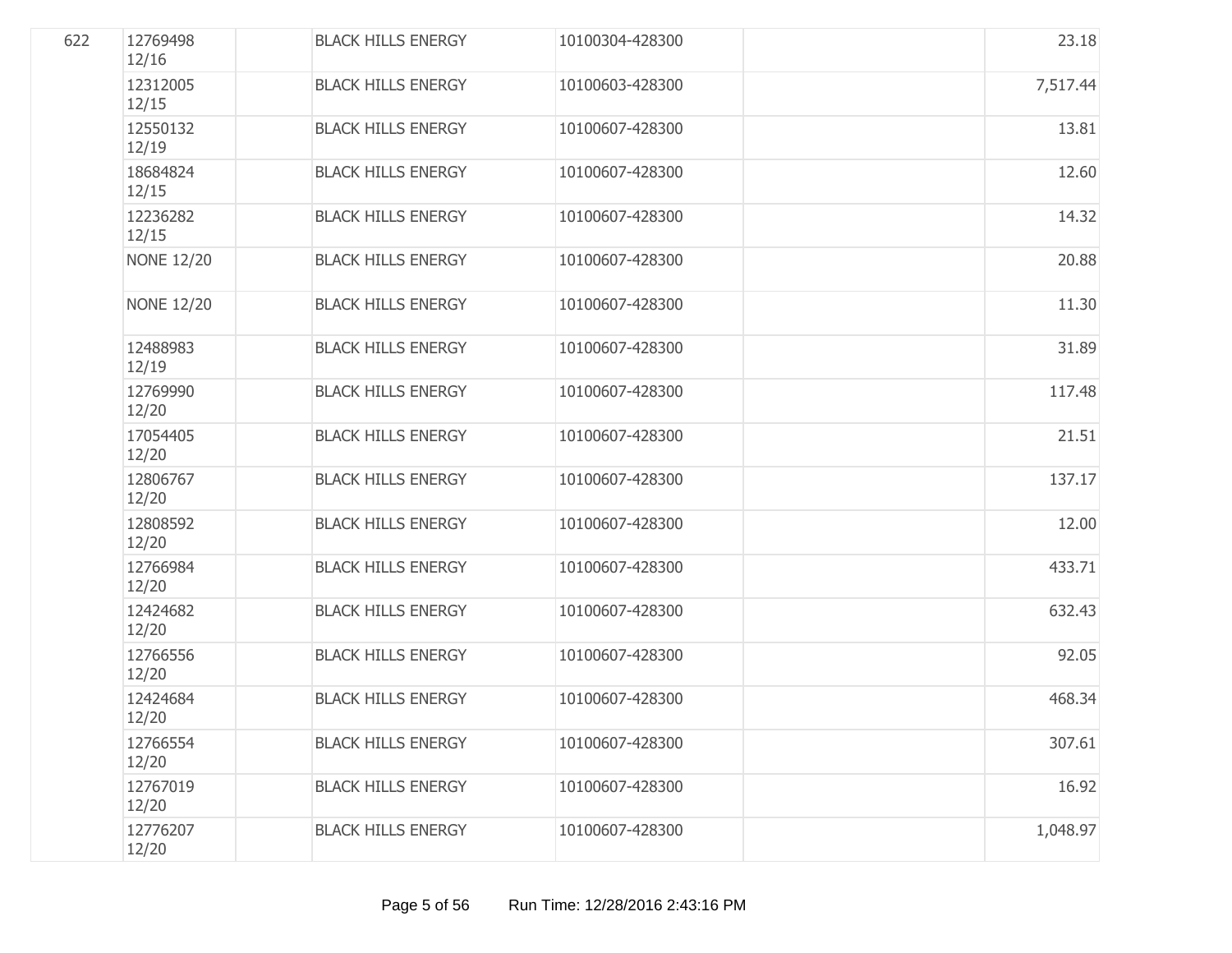| 622 | <b>NONE 12/20</b> | <b>BLACK HILLS ENERGY</b> | 10100607-428300 | 11.30     |
|-----|-------------------|---------------------------|-----------------|-----------|
|     | 12376013<br>12/15 | <b>BLACK HILLS ENERGY</b> | 10100607-428300 | 12.36     |
|     | 12775345<br>12/20 | <b>BLACK HILLS ENERGY</b> | 10100607-428300 | 1,569.27  |
|     | 12767020<br>12/20 | <b>BLACK HILLS ENERGY</b> | 10100607-428300 | 105.53    |
|     | 12766893<br>12/20 | <b>BLACK HILLS ENERGY</b> | 10100607-428300 | 1,222.98  |
|     | 12768084<br>12/20 | <b>BLACK HILLS ENERGY</b> | 10100607-428300 | 108.37    |
|     | 16723576<br>12/16 | <b>BLACK HILLS ENERGY</b> | 10100607-428300 | 12.60     |
|     | <b>NONE 12/20</b> | <b>BLACK HILLS ENERGY</b> | 10100607-428300 | 81.07     |
|     | <b>NONE 12/20</b> | <b>BLACK HILLS ENERGY</b> | 10100607-428300 | 44.67     |
|     | 12771655<br>12/15 | <b>BLACK HILLS ENERGY</b> | 10100607-428300 | 61.75     |
|     | 13524689<br>12/15 | <b>BLACK HILLS ENERGY</b> | 10100607-428300 | 12.11     |
|     | <b>NONE 12/20</b> | <b>BLACK HILLS ENERGY</b> | 10100607-428300 | 22.39     |
|     | 15558731<br>12/15 | <b>BLACK HILLS ENERGY</b> | 10100609-428300 | 6,348.93  |
|     | 12312007<br>12/15 | <b>BLACK HILLS ENERGY</b> | 10100612-428300 | 12,638.67 |
|     | 12775345<br>12/20 | <b>BLACK HILLS ENERGY</b> | 10100616-428300 | 523.09    |
|     | 12327698<br>12/15 | <b>BLACK HILLS ENERGY</b> | 10106064-428300 | 5,587.42  |
|     | 12225885<br>12/19 | <b>BLACK HILLS ENERGY</b> | 60207011-428300 | 154.14    |
|     | 12302585<br>12/16 | <b>BLACK HILLS ENERGY</b> | 60207011-428300 | 1,431.28  |
|     | 12766484<br>12/16 | <b>BLACK HILLS ENERGY</b> | 60207011-428300 | 275.59    |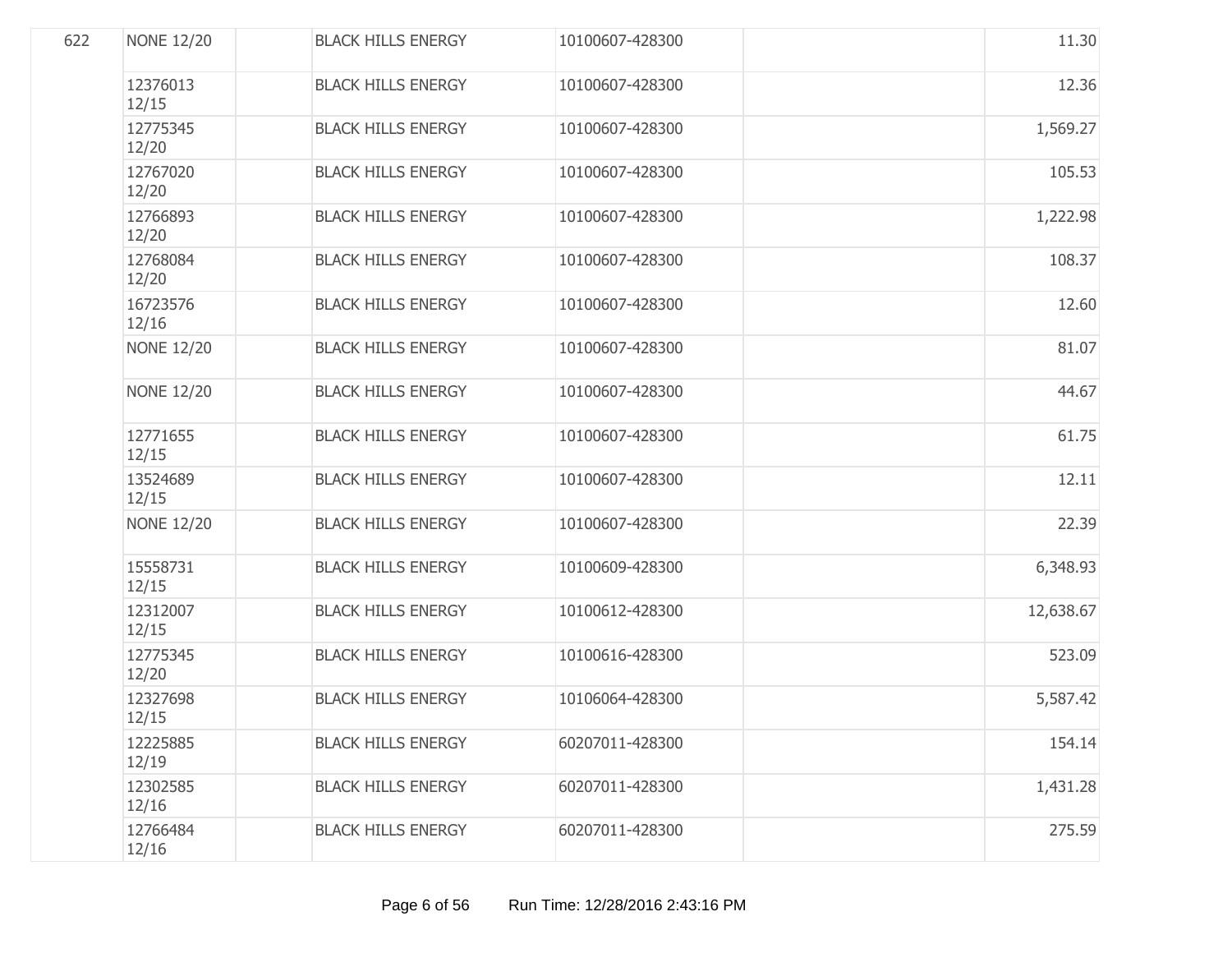| 622 | 12775543<br>12/16 | <b>BLACK HILLS ENERGY</b> | 60207011-428300 | 17.80  |
|-----|-------------------|---------------------------|-----------------|--------|
|     | 12302271<br>12/19 | <b>BLACK HILLS ENERGY</b> | 60207011-428300 | 57.43  |
|     | 12327679<br>12/19 | <b>BLACK HILLS ENERGY</b> | 60207011-428300 | 17.80  |
|     | 12806366<br>12/20 | <b>BLACK HILLS ENERGY</b> | 60207011-428300 | 43.47  |
|     | 12766268<br>12/20 | <b>BLACK HILLS ENERGY</b> | 60207011-428300 | 70.66  |
|     | 12775688<br>12/20 | <b>BLACK HILLS ENERGY</b> | 60207011-428300 | 425.78 |
|     | 12766299<br>12/20 | <b>BLACK HILLS ENERGY</b> | 60207011-428300 | 228.54 |
|     | 12766481<br>12/20 | <b>BLACK HILLS ENERGY</b> | 60207011-428300 | 181.61 |
|     | 12427318<br>12/21 | <b>BLACK HILLS ENERGY</b> | 60207011-428300 | 43.49  |
|     | 12767055<br>12/20 | <b>BLACK HILLS ENERGY</b> | 60207011-428300 | 427.30 |
|     | <b>NONE 12/22</b> | <b>BLACK HILLS ENERGY</b> | 60207011-428300 | 11.98  |
|     | 12775425<br>12/21 | <b>BLACK HILLS ENERGY</b> | 60207011-428300 | 177.88 |
|     | 12760722<br>12/21 | <b>BLACK HILLS ENERGY</b> | 60207012-428300 | 28.54  |
|     | 12368351<br>12/20 | <b>BLACK HILLS ENERGY</b> | 60700860-428300 | 12.00  |
|     | 12282121<br>12/21 | <b>BLACK HILLS ENERGY</b> | 60700860-428300 | 12.00  |
|     | 12775331<br>12/15 | <b>BLACK HILLS ENERGY</b> | 61207101-428300 | 714.92 |
|     | 12327689<br>12/15 | <b>BLACK HILLS ENERGY</b> | 61400665-428300 | 79.34  |
|     | 12581204<br>12/15 | <b>BLACK HILLS ENERGY</b> | 61400665-428300 | 191.44 |
|     | 12570060<br>12/15 | <b>BLACK HILLS ENERGY</b> | 61400665-428300 | 89.34  |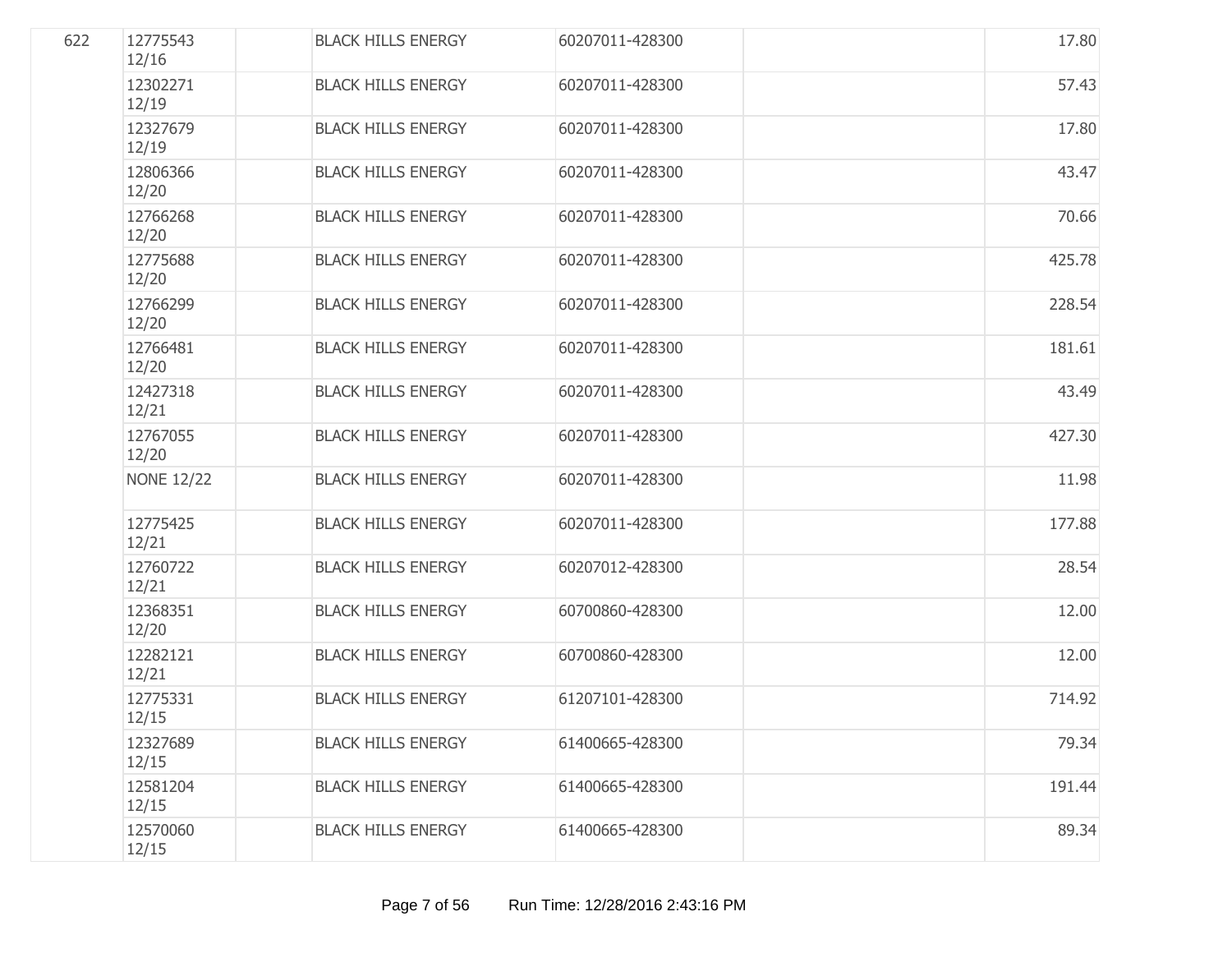| 622  | <b>NONE 12/22</b> |       | <b>BLACK HILLS ENERGY</b>                     | 61507102-428300 |                                                      | 17.41      |
|------|-------------------|-------|-----------------------------------------------|-----------------|------------------------------------------------------|------------|
|      | 12775331<br>12/15 |       | <b>BLACK HILLS ENERGY</b>                     | 61507103-428300 |                                                      | 35,031.12  |
|      | 12329173<br>12/16 |       | <b>BLACK HILLS ENERGY</b>                     | 61800890-428300 |                                                      | 177.63     |
|      | 12775334<br>12/15 |       | <b>BLACK HILLS ENERGY</b>                     | 77504134-428300 |                                                      | 2,588.58   |
|      | 13102393<br>12/15 |       | <b>BLACK HILLS ENERGY</b>                     | 77504134-428300 |                                                      | 15,107.20  |
|      | 13102408<br>12/15 |       | <b>BLACK HILLS ENERGY</b>                     | 77504134-428300 |                                                      | 13,831.76  |
|      |                   |       |                                               |                 | <b>BLACK HILLS ENERGY Total:</b>                     | 113,631.61 |
| 652  | 29352             | 57514 | <b>BLACKSTRAP INC</b>                         | 10100302-426400 | <b>ROAD SALT</b>                                     | 1,989.76   |
|      |                   |       |                                               |                 | <b>BLACKSTRAP INC Total:</b>                         | 1,989.76   |
| 691  | IVC0091534        | 57359 | <b>BOOT BARN INC</b>                          | 10100301-426300 | <b>DEB MEYER</b>                                     | 149.99     |
|      | IVC0091535        | 57469 | <b>BOOT BARN INC</b>                          | 60207011-426300 | <b>COVERALLS WES CARR</b>                            | 65.00      |
|      | IVC0091533        | 57498 | <b>BOOT BARN INC</b>                          | 61507103-426300 | MARLER COLD WEATHER GEAR                             | 119.99     |
|      | IVC0091398        | 56472 | <b>BOOT BARN INC</b>                          | 61507103-426300 | SMITH COLD WEATHER BIB                               | 119.99     |
|      | IVC0091402        | 56468 | <b>BOOT BARN INC</b>                          | 61507103-426300 | <b>BUCK COLD WEATHER BIBS</b>                        | 119.99     |
|      | IVC0091399        | 56465 | <b>BOOT BARN INC</b>                          | 61507103-426300 | DVORAK COLD WEATHER BIBS                             | 119.99     |
|      | IVC0091403        | 56467 | <b>BOOT BARN INC</b>                          | 61507103-426300 | SANDNESS COLD WEATHER BIBS                           | 119.99     |
|      | IVC0091401        | 56466 | <b>BOOT BARN INC</b>                          | 61507103-426300 | REDD COLD WEATHER BIBS                               | 119.99     |
|      |                   |       |                                               |                 | <b>BOOT BARN INC Total:</b>                          | 934.93     |
| 699  | 82353614          | 57575 | BOUND TREE MEDICAL INC                        | 61800890-429700 | <b>EMS DISPOSABLES</b>                               | 874.11     |
|      |                   |       |                                               |                 | <b>BOUND TREE MEDICAL INC Total:</b>                 | 874.11     |
| 8657 | 138               | 57573 | <b>BRIAN SINNOTT-EMS</b><br><b>CONSULTING</b> | 61800890-422500 | BILLING DATA ENTRY SERVICE /<br>N                    | 5,832.00   |
|      |                   |       |                                               |                 | <b>BRIAN SINNOTT-EMS</b><br><b>CONSULTING Total:</b> | 5,832.00   |
| 786  | 13390751.00       | 57390 | <b>BROWNELLS INC</b>                          | 10100201-426900 | <b>SRT WEAPONS PARTS</b>                             | 825.92     |
|      | 13390751.01       | 57390 | <b>BROWNELLS INC</b>                          | 10100201-426900 | <b>SRT WEAPONS PARTS</b>                             | 539.98     |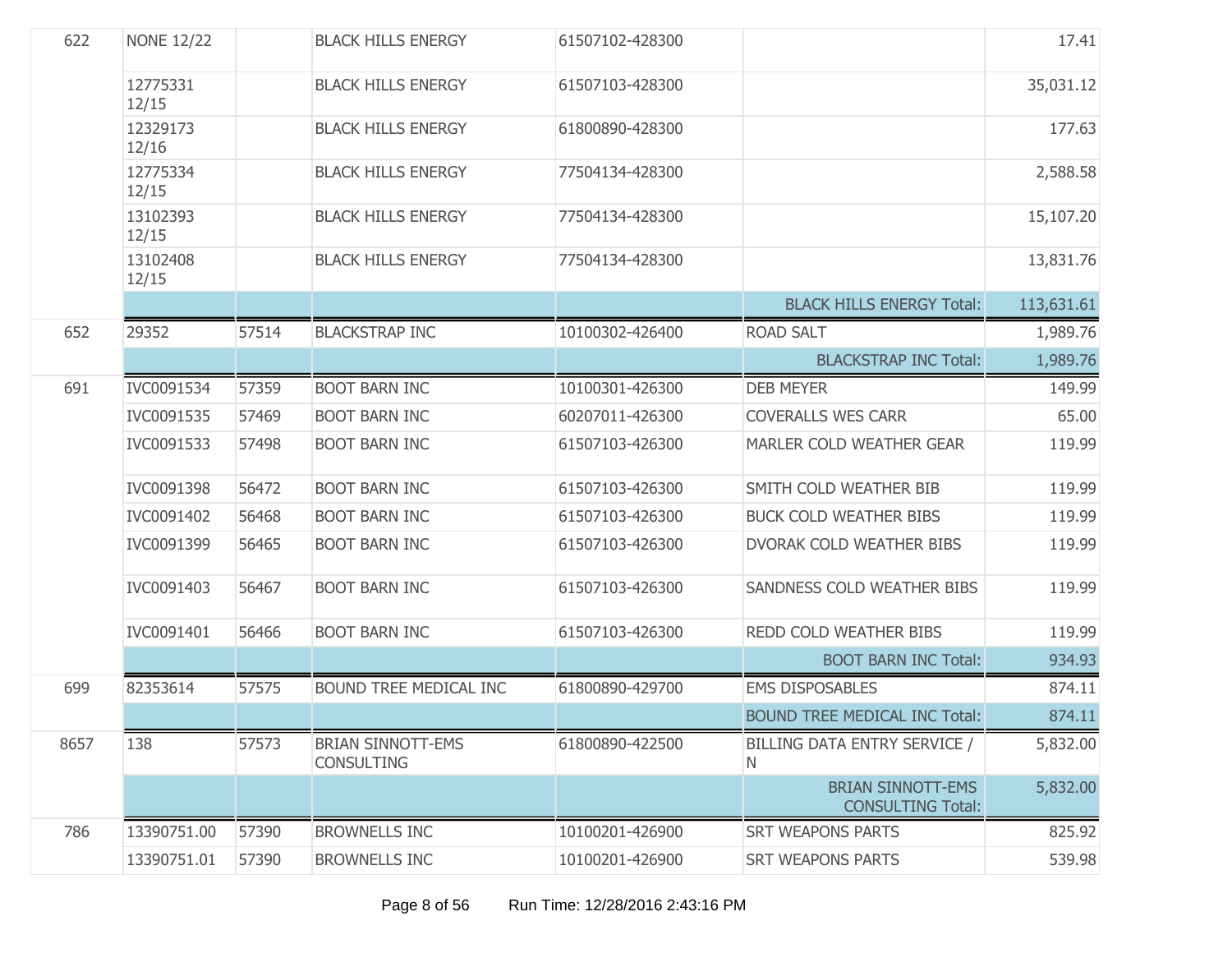| 786  | 13386677.00       | 57261 | <b>BROWNELLS INC</b>                      | 10100201-426900 | <b>SRT WEAPONS PARTS</b>                                | 1,310.98 |
|------|-------------------|-------|-------------------------------------------|-----------------|---------------------------------------------------------|----------|
|      |                   |       |                                           |                 | <b>BROWNELLS INC Total:</b>                             | 2,676.88 |
| 864  | T47583            | 57265 | CALIFORNIA CONTRACTORS<br><b>SUPPLIES</b> | 10100201-426100 | HAND WARMERS STOCK                                      | 74.75    |
|      |                   |       |                                           |                 | <b>CALIFORNIA CONTRACTORS</b><br><b>SUPPLIES Total:</b> | 74.75    |
| 8684 | 73235<br>01/08/16 | 55778 | CARLSON, RUTH                             | 61800890-453000 | refund on amb tx $#16-00344$                            | 49.66    |
|      |                   |       |                                           |                 | <b>CARLSON, RUTH Total:</b>                             | 49.66    |
| 905  | 2590-463294       | 57484 | CARQUEST AUTO PARTS                       | 10100201-425100 | <b>BATTERY UNIT 138</b>                                 | 123.83   |
|      | 2590-463294       | 57484 | <b>CARQUEST AUTO PARTS</b>                | 10100201-425100 | <b>BATTERY UNIT 138</b>                                 | (22.00)  |
|      | 2590-462942       | 57227 | <b>CARQUEST AUTO PARTS</b>                | 10100201-425100 | <b>BATTERIES</b>                                        | 123.83   |
|      | 2590-462942       | 57227 | <b>CARQUEST AUTO PARTS</b>                | 10100201-425100 | <b>BATTERIES</b>                                        | (22.00)  |
|      | 2590-462941       | 57227 | <b>CARQUEST AUTO PARTS</b>                | 10100201-425100 | <b>BATTERIES</b>                                        | 113.78   |
|      | 2590-462941       | 57227 | <b>CARQUEST AUTO PARTS</b>                | 10100201-425100 | <b>BATTERIES</b>                                        | (22.00)  |
|      | 2590-462834       | 57226 | CARQUEST AUTO PARTS                       | 10100201-425100 | <b>CAR PARTS</b>                                        | 123.83   |
|      | 2590-462834       | 57226 | <b>CARQUEST AUTO PARTS</b>                | 10100201-425100 | <b>CAR PARTS</b>                                        | (22.00)  |
|      | 2590-463658       | 57533 | CARQUEST AUTO PARTS                       | 10100201-425100 | <b>BATTERY UNIT 098</b>                                 | 103.06   |
|      | 2590-463658       | 57533 | CARQUEST AUTO PARTS                       | 10100201-425100 | <b>BATTERY UNIT 098</b>                                 | (22.00)  |
|      | 2590-463699       | 57516 | CARQUEST AUTO PARTS                       | 10100301-425100 | <b>UNIT S040</b>                                        | 276.42   |
|      | 2590-463699       | 57516 | CARQUEST AUTO PARTS                       | 10100301-425100 | <b>UNIT S040</b>                                        | (27.00)  |
|      | 2590-463699       | 57516 | CARQUEST AUTO PARTS                       | 10100301-425100 | <b>UNIT S040</b>                                        | (27.00)  |
|      | 2590-462929       | 57354 | CARQUEST AUTO PARTS                       | 10100302-425100 | UNIT S080                                               | 276.42   |
|      | 2590-462929       | 57354 | CARQUEST AUTO PARTS                       | 10100302-425100 | UNIT S080                                               | (54.00)  |
|      | 2590-463556       | 57318 | CARQUEST AUTO PARTS                       | 60407071-425300 | WIPER BLADES FOR W851, W862                             | 53.24    |
|      | 2590-463352       | 57463 | CARQUEST AUTO PARTS                       | 61207101-425300 | <b>FILTER</b>                                           | 27.30    |
|      | 2590-463297       | 57472 | <b>CARQUEST AUTO PARTS</b>                | 61207101-426900 | <b>SPEED GREASE</b>                                     | 369.79   |
|      | 2590-463520       | 57470 | CARQUEST AUTO PARTS                       | 61507102-425100 | <b>WINTER BLADE</b>                                     | 20.14    |
|      | 2590-463510       | 57471 | <b>CAROUEST AUTO PARTS</b>                | 61507102-425100 | <b>WINTER BLADE</b>                                     | 17.26    |
|      | 2590-463526       | 57464 | CARQUEST AUTO PARTS                       | 61507102-425100 | <b>CHAIN AND O-RING</b>                                 | 129.59   |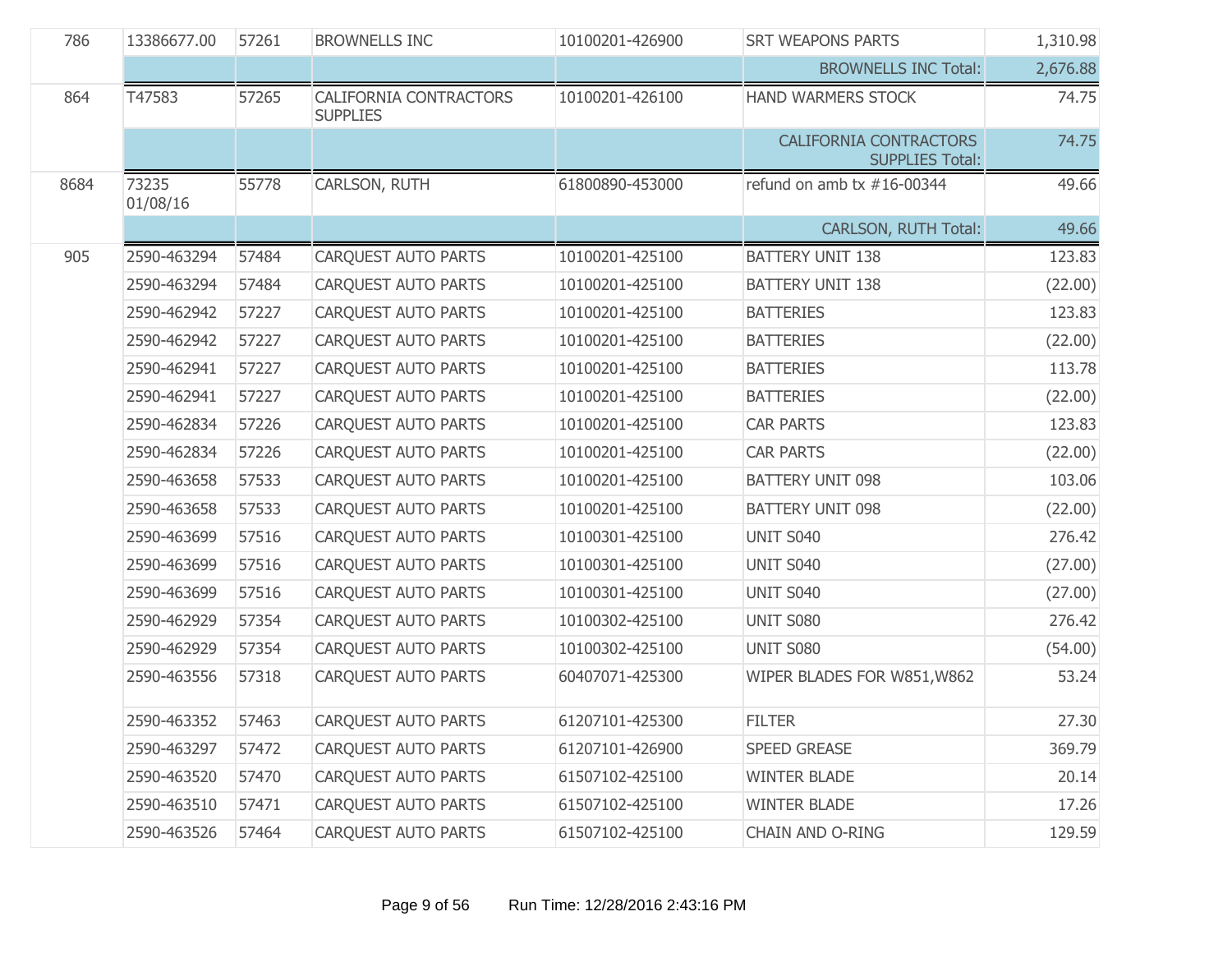| 905  | 2590-463291             | 57474 | <b>CARQUEST AUTO PARTS</b> | 61507102-425300 | <b>AIR FILTER</b>                        | 81.20    |
|------|-------------------------|-------|----------------------------|-----------------|------------------------------------------|----------|
|      | 2590-462575             | 57461 | <b>CARQUEST AUTO PARTS</b> | 61507102-425300 | <b>RATCHET</b>                           | 24.63    |
|      | 2590-462547             | 57460 | <b>CARQUEST AUTO PARTS</b> | 61507102-425300 | <b>FILTERS</b>                           | 77.22    |
|      | 2590-463337             | 57462 | <b>CAROUEST AUTO PARTS</b> | 61507102-425300 | FLASHER AND HEATER MOTOR                 | 315.14   |
|      | 2590-463290             | 57475 | <b>CARQUEST AUTO PARTS</b> | 61507102-425300 | <b>FILTERS</b>                           | 49.83    |
|      | 2590-462724             | 57344 | CARQUEST AUTO PARTS        | 61507102-425300 | LIFT SUPPORT AND SNAP RING               | 45.74    |
|      | 2590-463710             | 57365 | CARQUEST AUTO PARTS        | 61507102-425300 | <b>BRAKE FLUID</b>                       | 19.20    |
|      | 2590-463527             | 57465 | <b>CAROUEST AUTO PARTS</b> | 61507102-426900 | <b>COUPLERS</b>                          | 45.64    |
|      | 2590-463343             | 57476 | CARQUEST AUTO PARTS        | 61507102-426900 | <b>WHEEL CHARGER</b>                     | 349.99   |
|      |                         |       |                            |                 | <b>CARQUEST AUTO PARTS Total:</b>        | 2,549.08 |
| 931  | 200966                  | 56685 | CBH COOPERATIVE            | 60407072-428500 | PROPANE, 12/13/2016                      | 557.28   |
|      | 63558                   | 57339 | <b>CBH COOPERATIVE</b>     | 61207101-426200 | <b>UNLEADED GAS</b>                      | 337.40   |
|      | 63557                   | 57340 | <b>CBH COOPERATIVE</b>     | 61507102-426200 | <b>DIESEL</b>                            | 1,049.76 |
|      | 28966                   | 57478 | <b>CBH COOPERATIVE</b>     | 61507102-426200 | OIL                                      | 3,810.10 |
|      | 63603                   | 57330 | <b>CBH COOPERATIVE</b>     | 61507102-426200 | <b>DIESEL</b>                            | 176.40   |
|      | 63602                   | 57415 | <b>CBH COOPERATIVE</b>     | 61507102-426200 | <b>DIESEL</b>                            | 793.80   |
|      | 63541                   | 56990 | <b>CBH COOPERATIVE</b>     | 61507103-426200 | <b>DIESEL</b>                            | 326.10   |
|      | 63601                   | 57414 | <b>CBH COOPERATIVE</b>     | 61507103-426200 | <b>DIESEL</b>                            | 361.20   |
|      | 0004860                 | 56986 | <b>CBH COOPERATIVE</b>     | 61507103-426200 | <b>PROPANE</b>                           | 152.40   |
|      |                         |       |                            |                 | <b>CBH COOPERATIVE Total:</b>            | 7,564.44 |
| 948  | 605574-4533<br>12/13/16 | 57617 | <b>CENTURYLINK</b>         | 60207011-428100 | 12/13 SVC CHARGES                        | 51.24    |
|      |                         |       |                            |                 | <b>CENTURYLINK Total:</b>                | 51.24    |
| 988  | 827372                  | 57429 | CHRIS SUPPLY COMPANY INC   | 10100205-426900 | Battery for network equipment            | 21.90    |
|      | 827238                  | 56762 | CHRIS SUPPLY COMPANY INC   | 10100205-426900 | 63-pin cable connectors                  | 256.80   |
|      | 826583                  | 57129 | CHRIS SUPPLY COMPANY INC   | 60407072-425700 | CENTRIFUGE GRINDER: SOCKET,<br><b>RE</b> | 30.62    |
|      | 826714                  | 57129 | CHRIS SUPPLY COMPANY INC   | 60407072-425700 | CENTRIFUGE GRINDER: SOCKET,<br><b>RE</b> | 28.81    |
|      |                         |       |                            |                 | CHRIS SUPPLY COMPANY INC<br>Total:       | 338.13   |
| 1013 | 12/14/2016              | 57252 | <b>CITY OF RAPID CITY</b>  | 10100201-424600 | <b>BOOTH RENTAL - LNI</b>                | 200.00   |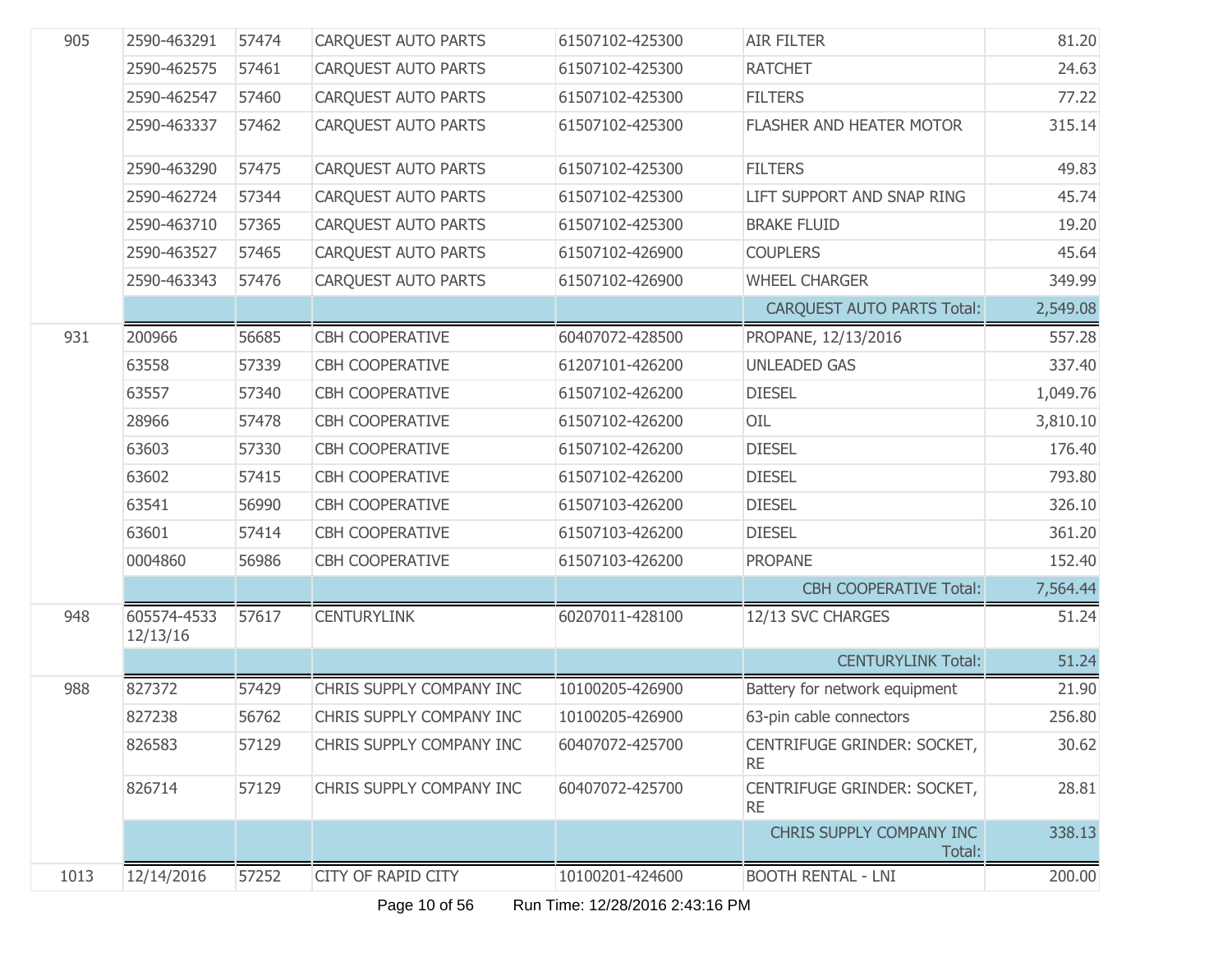| 1013 | 11-30-2016             | 57586 | <b>CITY OF RAPID CITY</b>                              | 10100201-426300 | <b>CPA GRAD</b>                  | 10.63    |
|------|------------------------|-------|--------------------------------------------------------|-----------------|----------------------------------|----------|
|      | 12-20-2016             | 57473 | <b>CITY OF RAPID CITY</b>                              | 10100201-427000 | REGISTRATION-TRAINING-<br>LAHAIE | 395.00   |
|      | 11/30/2016             | 57396 | <b>CITY OF RAPID CITY</b>                              | 10100201-429800 | MOTEL-MISSOURI-HOWER             | 316.58   |
|      | 11/30/2016<br>20054    | 57530 | <b>CITY OF RAPID CITY</b>                              | 10100201-429800 | USB CORD DOR DEPT COMPUTER       | 312.87   |
|      | 05997320<br>12/20/2016 |       | <b>CITY OF RAPID CITY</b>                              | 60207011-428400 | 059973200                        | 168.89   |
|      | 05997675<br>12/26/2016 |       | <b>CITY OF RAPID CITY</b>                              | 60407071-428400 | 059976750                        | (62.74)  |
|      | 05990475<br>12/26/2016 |       | <b>CITY OF RAPID CITY</b>                              | 60407072-428400 | 059904750                        | 36.20    |
|      | 09001000<br>12/26/2016 |       | <b>CITY OF RAPID CITY</b>                              | 60700860-428400 | 09001000 PRORATED                | 401.99   |
|      | 09010370<br>12/14/2016 |       | <b>CITY OF RAPID CITY</b>                              | 61300664-428400 | 09010370 5                       | 72.53    |
|      | 00822100<br>12/14/2016 |       | <b>CITY OF RAPID CITY</b>                              | 61300664-428400 | 00822100 22                      | 279.13   |
|      | 05990001<br>12/20/2016 |       | <b>CITY OF RAPID CITY</b>                              | 61300664-428400 | 05990001 0                       | 348.14   |
|      | 05990022<br>12/07/2016 |       | <b>CITY OF RAPID CITY</b>                              | 61400606-428400 | 059900220                        | 113.90   |
|      | 05990025<br>12/26/2016 |       | <b>CITY OF RAPID CITY</b>                              | 61400665-428400 | 05990025 5156                    | 2,179.45 |
|      | 09014080<br>11/28/2016 |       | <b>CITY OF RAPID CITY</b>                              | 61507102-428400 | 090140800                        | 191.46   |
|      | 05994490<br>12/07/2016 |       | <b>CITY OF RAPID CITY</b>                              | 61507103-428400 | 05994490 145                     | 1,125.42 |
|      | 05994495<br>12/07/2016 |       | <b>CITY OF RAPID CITY</b>                              | 61507103-428400 | 059944950                        | 22.63    |
|      | 05994500<br>12/07/2016 |       | <b>CITY OF RAPID CITY</b>                              | 61507103-428400 | 05994500 85                      | 1,138.19 |
|      | 05994501<br>11/28/2016 |       | <b>CITY OF RAPID CITY</b>                              | 61507103-428400 | 05994501 0                       | 191.46   |
|      |                        |       |                                                        |                 | CITY OF RAPID CITY Total:        | 7,441.73 |
| 1044 | 11954                  | 56796 | <b>CLIMATE CONTROL SYSTEMS &amp;</b><br><b>SERVICE</b> | 10100108-425300 | SOUTH COMPOST                    | 2,276.24 |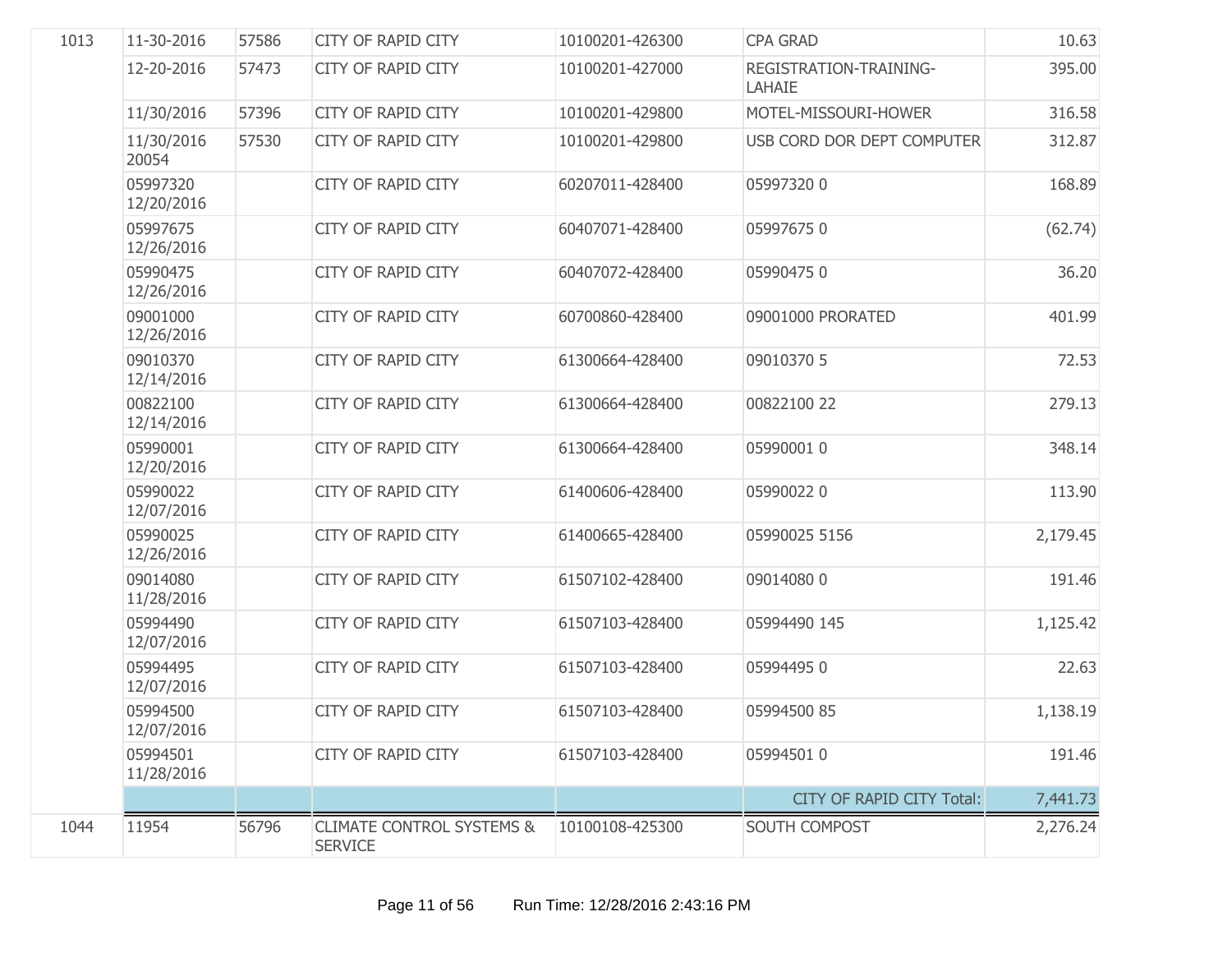| 1044 | 12015                 | 57386 | <b>CLIMATE CONTROL SYSTEMS &amp;</b><br><b>SERVICE</b> | 10100603-425300 | <b>BEARINGS</b>                                               | 2,259.22 |
|------|-----------------------|-------|--------------------------------------------------------|-----------------|---------------------------------------------------------------|----------|
|      | 11913                 | 57449 | <b>CLIMATE CONTROL SYSTEMS &amp;</b><br><b>SERVICE</b> | 10100618-422500 | <b>PROF SERVICES</b>                                          | 3,958.00 |
|      |                       |       |                                                        |                 | <b>CLIMATE CONTROL SYSTEMS &amp;</b><br><b>SERVICE Total:</b> | 8,493.46 |
| 1053 | 1997900               | 56985 | COCA-COLA OF THE BLACK HILLS 61507102-426300           |                 | <b>AQUAPURE</b>                                               | 44.20    |
|      | 1997900               | 56985 | COCA-COLA OF THE BLACK HILLS 61507102-426300           |                 | <b>AQUAPURE</b>                                               | (20.00)  |
|      |                       |       |                                                        |                 | COCA-COLA OF THE BLACK HILLS<br>Total:                        | 24.20    |
| 1113 | 216159                | 57347 | CONTRACTOR'S SUPPLY INC                                | 61507102-426900 | <b>BLACK POLY</b>                                             | 158.62   |
|      |                       |       |                                                        |                 | <b>CONTRACTOR'S SUPPLY INC</b><br>Total:                      | 158.62   |
| 1132 | 09/13/16              | 57418 | CORNERSTONE RESCUE MISSION 50508910-431000             |                 | 15-2316 OMAHA STREET<br><b>RECONSTRU</b>                      | 80.10    |
|      |                       |       |                                                        |                 | <b>CORNERSTONE RESCUE MISSION</b><br>Total:                   | 80.10    |
| 1163 | 09/01/16-<br>09/30/16 | 57294 | CREDIT COLLECTIONS BUREAU                              | 61800890-422500 | CREDIT COLLECTIONS FEE SEPT                                   | 384.51   |
|      |                       |       |                                                        |                 | <b>CREDIT COLLECTIONS BUREAU</b><br>Total:                    | 384.51   |
| 1234 | IN311387              | 57564 | <b>DAKOTA BUSINESS CENTER</b>                          | 10100106-425300 | <b>Contract Maintenance</b>                                   | 135.00   |
|      | IN311592              | 57551 | DAKOTA BUSINESS CENTER                                 | 10100204-425300 | <b>MAINTENANCE AGREEMENT</b>                                  | 336.67   |
|      | IN311655              | 57572 | <b>DAKOTA BUSINESS CENTER</b>                          | 61800890-425300 | <b>EMS COPIER MTNC 11/22-1/22</b>                             | 202.67   |
|      |                       |       |                                                        |                 | <b>DAKOTA BUSINESS CENTER</b><br>Total:                       | 674.34   |
| 5570 | 2653                  | 57363 | DAKOTA HILLS PEST SERVICE                              | 61507102-422500 | PEST CONTROL                                                  | 50.00    |
|      | 2654                  | 57364 | DAKOTA HILLS PEST SERVICE                              | 61507103-422500 | PEST CONTROL                                                  | 100.00   |
|      |                       |       |                                                        |                 | DAKOTA HILLS PEST SERVICE<br>Total:                           | 150.00   |
| 8747 | 162891                | 56903 | DAKOTA PLAYGROUND                                      | 10100607-426900 | <b>BENCH SUPPLIES</b>                                         | 261.90   |
|      |                       |       |                                                        |                 | <b>DAKOTA PLAYGROUND Total:</b>                               | 261.90   |
| 6888 | 1029                  | 57329 | <b>DAKOTA TRUCK &amp; AUTO LLC</b>                     | 10100618-425100 | <b>BUS REPAIR</b>                                             | 369.45   |
|      | 1025                  | 57329 | DAKOTA TRUCK & AUTO LLC                                | 10100618-425100 | <b>BUS REPAIR</b>                                             | 354.24   |
|      | 1024                  | 57329 | DAKOTA TRUCK & AUTO LLC                                | 10100618-425100 | <b>BUS REPAIR</b>                                             | 241.50   |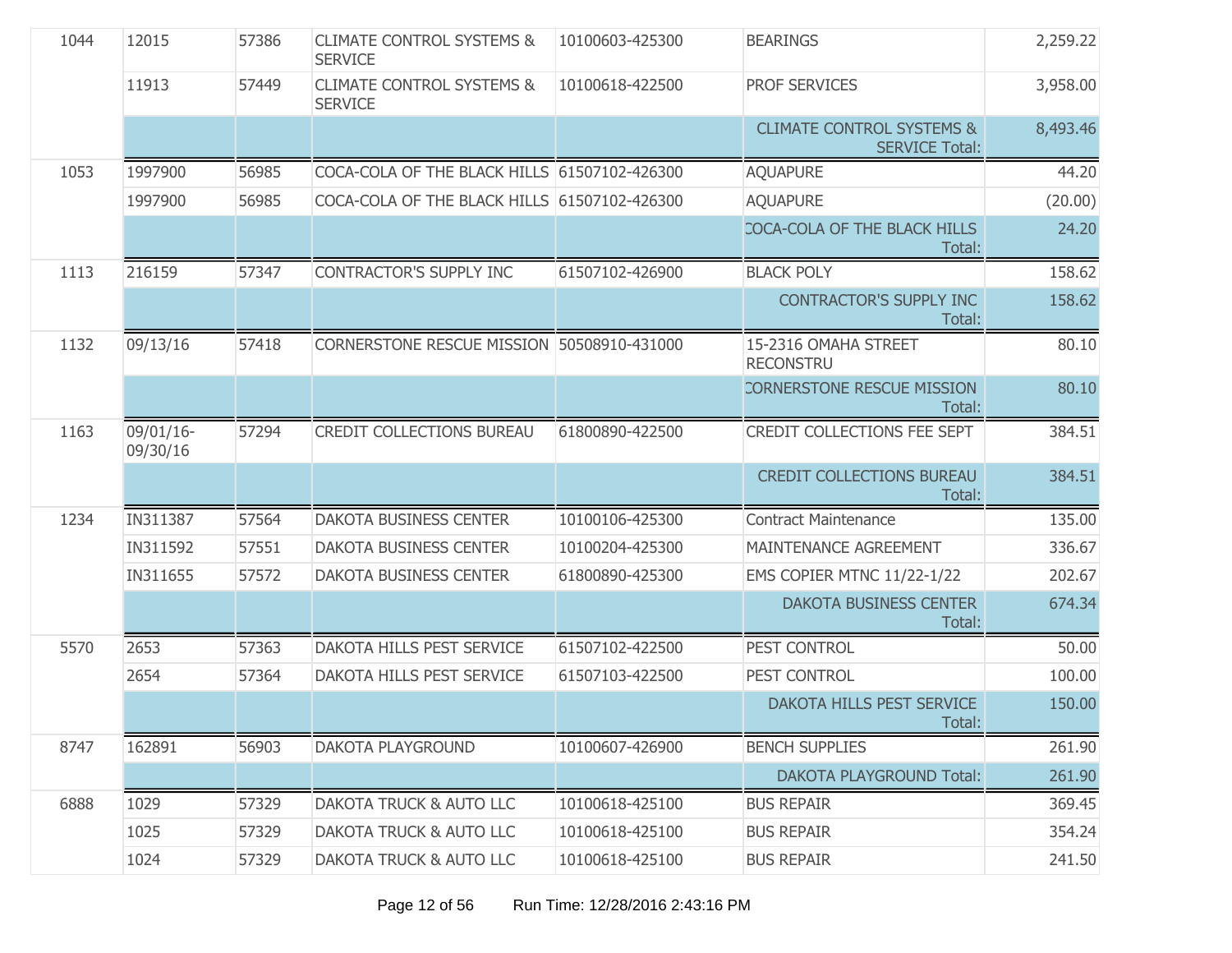| 6888 | 1021                    | 57329 | <b>DAKOTA TRUCK &amp; AUTO LLC</b>           | 10100618-425100 | <b>BUS REPAIR</b>                                   | 137.32   |
|------|-------------------------|-------|----------------------------------------------|-----------------|-----------------------------------------------------|----------|
|      | 1018                    | 57004 | <b>DAKOTA TRUCK &amp; AUTO LLC</b>           | 10100618-425100 | <b>BUS REPAIRS</b>                                  | 479.53   |
|      |                         |       |                                              |                 | DAKOTA TRUCK & AUTO LLC<br>Total:                   | 1,582.04 |
| 1267 | 2-9063                  | 56692 | DALE'S TIRE & RETREADING INC 60907401-425300 |                 | TIRE TUBE FOR W815                                  | 25.06    |
|      | 2-5470                  | 57300 | DALE'S TIRE & RETREADING INC                 | 61800890-426700 | TIRES FOR M7                                        | 791.42   |
|      | 2-5082                  | 57299 | DALE'S TIRE & RETREADING INC                 | 61800890-426700 | <b>TIRES FOR M12</b>                                | 265.10   |
|      |                         |       |                                              |                 | DALE'S TIRE & RETREADING INC<br>Total:              | 1,081.58 |
| 8741 | 12/07/16                | 57324 | DANIELSON, JEFF & PATTY                      | 50508910-431000 | 15-2316 OMAHA STREE<br><b>RECONSTRUC</b>            | 59.63    |
|      |                         |       |                                              |                 | DANIELSON, JEFF & PATTY Total:                      | 59.63    |
| 1387 | 4559171A                | 57423 | <b>DLT SOLUTIONS</b>                         | 10100108-422500 | <b>DLT SOLUTIONS AUTOCAD &amp;</b><br><b>INFRAS</b> | 4,703.28 |
|      |                         |       |                                              |                 | <b>DLT SOLUTIONS Total:</b>                         | 4,703.28 |
| 8738 | 09/13/16                | 57413 | <b>DSC REALTY LLC</b>                        | 50508910-431000 | 15-2316 OMAHA STREET<br><b>RECONSTRU</b>            | 50.00    |
|      |                         |       |                                              |                 |                                                     |          |
|      |                         |       |                                              |                 | <b>DSC REALTY LLC Total:</b>                        | 50.00    |
| 1491 | R201011319:0 57513<br>1 |       | EDDIES TRUCK SALES & SERVICE 10100301-422500 |                 | <b>UNITS</b>                                        | 7,568.83 |
|      | X201029198:0 57513      |       | EDDIES TRUCK SALES & SERVICE 10100301-425100 |                 | <b>UNITS</b>                                        | 93.25    |
|      | X201029199:0 57513<br>1 |       | EDDIES TRUCK SALES & SERVICE 10100301-425100 |                 | <b>UNITS</b>                                        | 103.58   |
|      | X201029218:0 57513      |       | EDDIES TRUCK SALES & SERVICE 10100301-425100 |                 | <b>UNITS</b>                                        | 113.92   |
|      | X201029061:0 57352      |       | EDDIES TRUCK SALES & SERVICE 10100301-425100 |                 | <b>UNITS</b>                                        | 17.83    |
|      | X201028964:0 57352      |       | EDDIES TRUCK SALES & SERVICE 10100302-425100 |                 | <b>UNITS</b>                                        | 53.51    |
|      | R201011298:0 57352      |       | EDDIES TRUCK SALES & SERVICE 10100302-425100 |                 | <b>UNITS</b>                                        | 306.32   |
|      | X201028901:0 57352<br>1 |       | EDDIES TRUCK SALES & SERVICE 10100302-425100 |                 | <b>UNITS</b>                                        | 282.04   |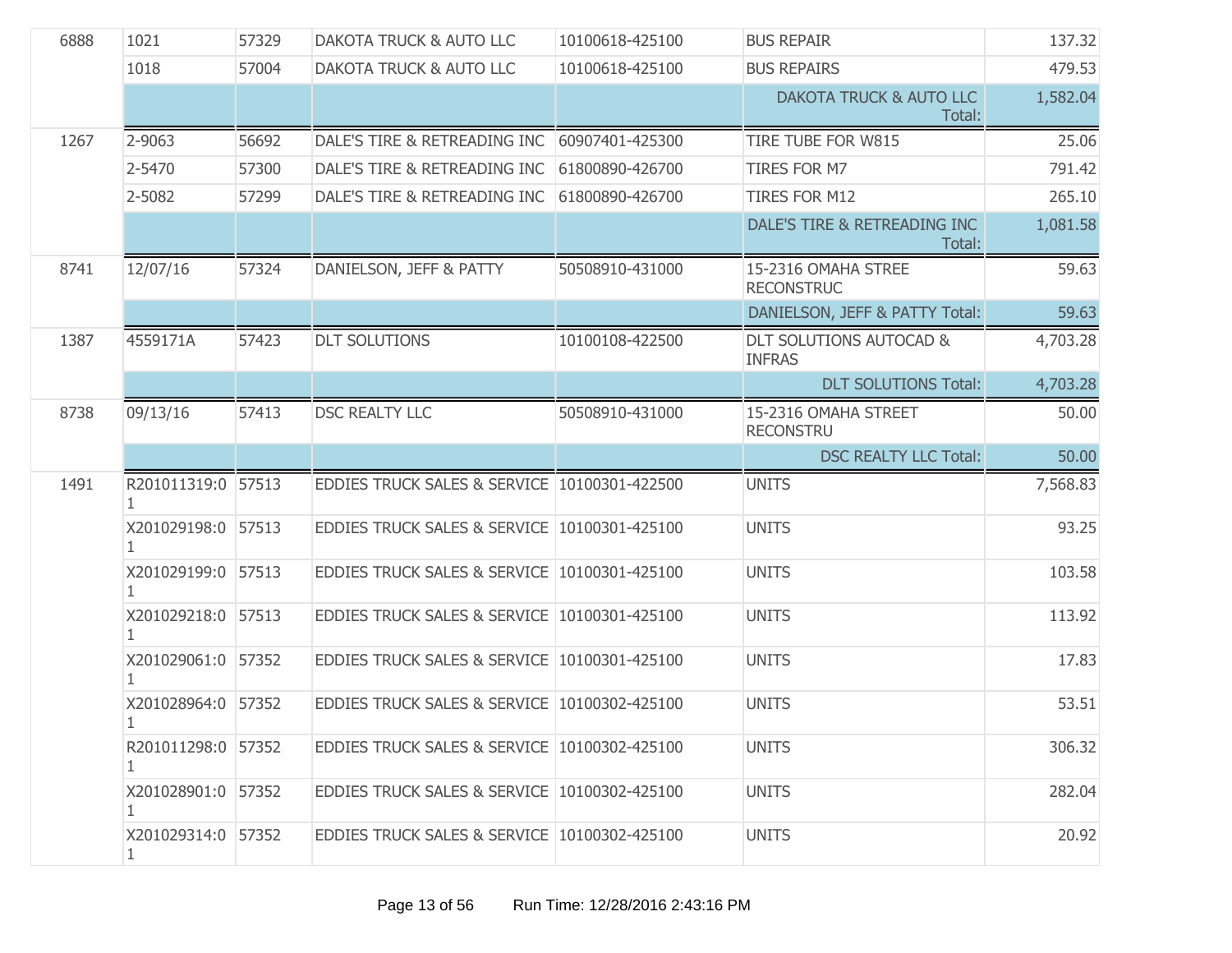| 1491 | X201028226:0 57346       |       | EDDIES TRUCK SALES & SERVICE 61507102-425300   |                 | <b>INJECTORS AND LEVERS</b>                         | 1,431.72  |
|------|--------------------------|-------|------------------------------------------------|-----------------|-----------------------------------------------------|-----------|
|      | X201029270:0             |       | EDDIES TRUCK SALES & SERVICE 61507102-425300   |                 | CREDIT RETURNED INJ C SERIES                        | (393.78)  |
|      | R201011196:0 56939       |       | EDDIES TRUCK SALES & SERVICE 61507103-425100   |                 | ENGINE EXHAUST SYSTEM                               | 629.04    |
|      |                          |       |                                                |                 | <b>EDDIES TRUCK SALES &amp; SERVICE</b><br>Total:   | 10,227.18 |
| 8749 | 12/21/16                 | 57556 | EIDSON, BRIAN                                  | 60207014-453000 | <b>REFUND OVERPMT EIDSON</b><br>09004470            | 300.00    |
|      |                          |       |                                                |                 | EIDSON, BRIAN Total:                                | 300.00    |
| 1513 | 0059347-IN               | 41500 | <b>ELECTRIC PUMP</b>                           | 60407071-425500 | IMPELLER KIT FOR ELKS CLUB<br>LIF                   | 4,196.00  |
|      |                          |       |                                                |                 | <b>ELECTRIC PUMP Total:</b>                         | 4,196.00  |
| 1592 | 537135                   | 57216 | <b>EVERGREEN OFFICE PRODUCTS</b><br><b>INC</b> | 10100201-426900 | <b>OFFICE CHAIRS</b>                                | 4,160.00  |
|      |                          |       |                                                |                 | EVERGREEN OFFICE PRODUCTS<br><b>INC Total:</b>      | 4,160.00  |
| 1627 | SDRA159954               | 57322 | <b>FASTENAL COMPANY</b>                        | 60907401-425500 | FOR REPAIRS ON CHALKSTONE<br><b>DRIV</b>            | 4.41      |
|      | SDRA159790               | 57345 | <b>FASTENAL COMPANY</b>                        | 61507102-426500 | <b>GREASE GUN REPAIR</b>                            | 123.50    |
|      | SDRA159602               | 57143 | <b>FASTENAL COMPANY</b>                        | 61507102-426900 | <b>FASTENERS</b>                                    | 141.71    |
|      | SDRA159733               | 57350 | <b>FASTENAL COMPANY</b>                        | 61507103-425300 | <b>FASTENERS</b>                                    | 165.94    |
|      |                          |       |                                                |                 | <b>FASTENAL COMPANY Total:</b>                      | 435.56    |
| 1633 | 5-642-54761              | 57253 | <b>FEDERAL EXPRESS</b><br>CORPORATION          | 10100201-426100 | <b>SHIPPING</b>                                     | 204.11    |
|      | 5-634-82514              | 57220 | <b>FEDERAL EXPRESS</b><br><b>CORPORATION</b>   | 10100201-426100 | <b>SHIPPING</b>                                     | 129.28    |
|      |                          |       |                                                |                 | <b>FEDERAL EXPRESS</b><br><b>CORPORATION Total:</b> | 333.39    |
| 1719 | 206097                   | 57466 | FLINT TRADING INC                              | 10100301-425400 | MANHOLE PROTECTORS                                  | 1,210.53  |
|      |                          |       |                                                |                 | FLINT TRADING INC Total:                            | 1,210.53  |
| 1744 | 053115                   | 57504 | FORWARD DISTRIBUTING                           | 61507102-425100 | WHEEL WEIGHT AND LUBE                               | 18.15     |
|      |                          |       |                                                |                 | FORWARD DISTRIBUTING Total:                         | 18.15     |
| 1522 | $12/04/16$ -<br>12/07/16 | 56887 | <b>GABE ELLERTON</b>                           | 10100612-427000 | CPO TRAINING IN BISMARCK, ND                        | 411.81    |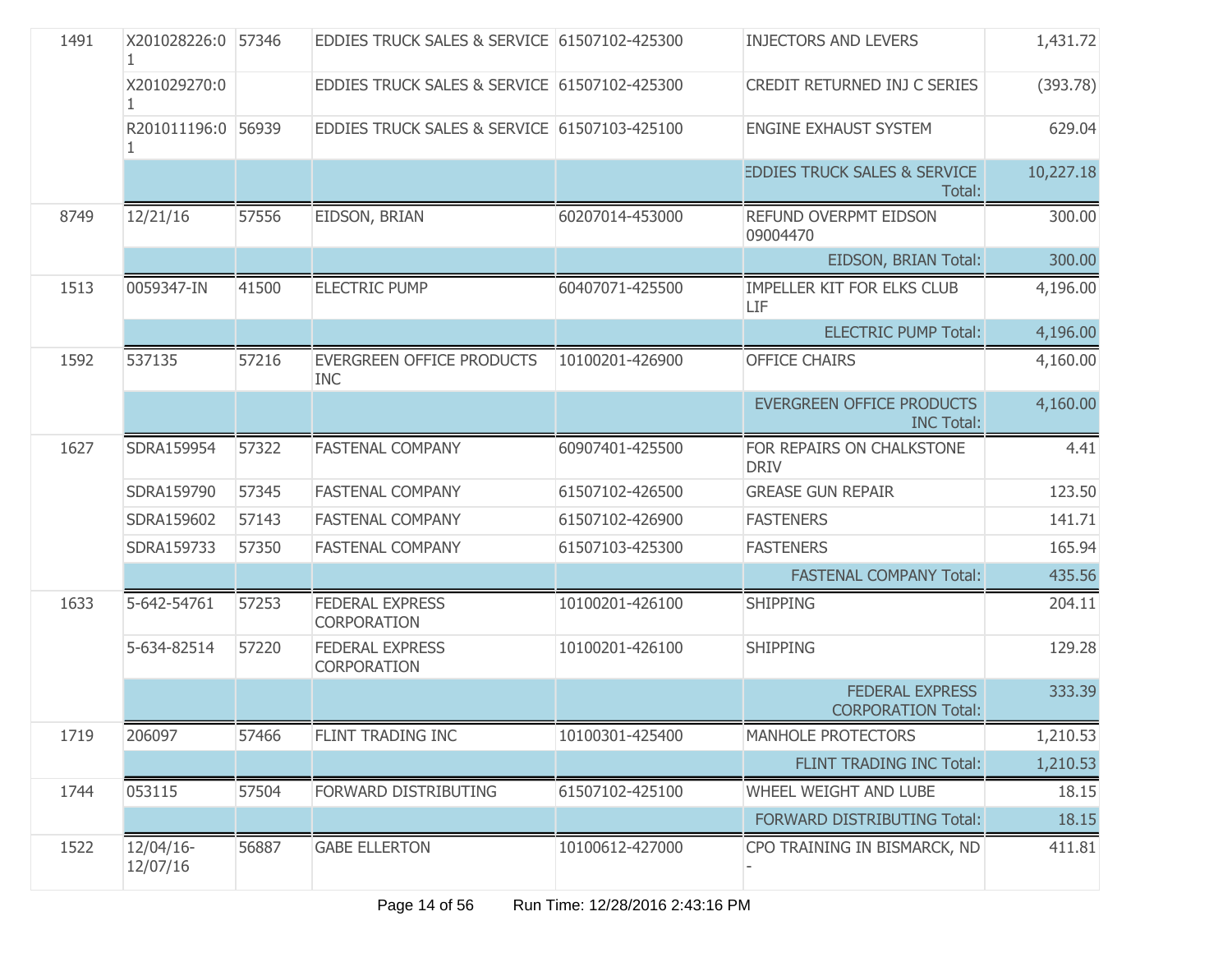| 1522 |            |       |                                                         |                 | <b>GABE ELLERTON Total:</b>                                    | 411.81   |
|------|------------|-------|---------------------------------------------------------|-----------------|----------------------------------------------------------------|----------|
| 1922 | 263340028  | 56514 | <b>GODFREY BRAKE SERVICE &amp;</b><br><b>SUPPLY INC</b> | 61507102-425300 | <b>HOOKS AND FASTENERS</b>                                     | 389.10   |
|      | 263350008  |       | <b>GODFREY BRAKE SERVICE &amp;</b><br><b>SUPPLY INC</b> | 61507102-425300 | CR RTN 7/0 SIDE CHAIN                                          | (214.00) |
|      |            |       |                                                         |                 | <b>GODFREY BRAKE SERVICE &amp;</b><br><b>SUPPLY INC Total:</b> | 175.10   |
| 1924 | 312141     | 57353 | <b>GOLDEN WEST TECHNOLOGIES</b><br><b>INC</b>           | 10106024-422500 | PROBLEM WITH SWITCH AT FIRE<br><b>ST</b>                       | 110.00   |
|      |            |       |                                                         |                 | <b>GOLDEN WEST TECHNOLOGIES</b><br><b>INC Total:</b>           | 110.00   |
| 1979 | 1-GS493186 | 57486 | <b>GREAT WESTERN TIRE INC.</b>                          | 10100201-426700 | <b>TIRES UNIT 135</b>                                          | 604.64   |
|      | 1-GS493323 | 57358 | <b>GREAT WESTERN TIRE INC.</b>                          | 10100301-426700 | <b>UNITS</b>                                                   | 661.72   |
|      | 1-493198   | 57358 | <b>GREAT WESTERN TIRE INC.</b>                          | 10100301-426700 | <b>UNITS</b>                                                   | 195.00   |
|      | 1-493007   | 57159 | <b>GREAT WESTERN TIRE INC.</b>                          | 61207101-426700 | <b>TIRES</b>                                                   | 1,303.60 |
|      |            |       |                                                         |                 | <b>GREAT WESTERN TIRE INC.</b><br>Total:                       | 2,764.96 |
| 8680 | 03/04/16   | 55772 | <b>GROUP HEALTH FINANCE</b>                             | 61800890-453000 | refund on amb $tx$ #16-02791                                   | 1,129.61 |
|      |            |       |                                                         |                 | <b>GROUP HEALTH FINANCE Total:</b>                             | 1,129.61 |
| 2104 | 2256891    | 57389 | <b>HARDWARE HANK</b>                                    | 61300604-426900 | <b>KEYS/TOILET PAPER</b>                                       | 17.61    |
|      |            |       |                                                         |                 | <b>HARDWARE HANK Total:</b>                                    | 17.61    |
| 2132 | T61017     | 57538 | HARVEYS LOCK SHOP INC                                   | 10100201-426100 | <b>CAR REMOTE</b>                                              | 10.99    |
|      | T60996     | 57455 | HARVEYS LOCK SHOP INC                                   | 10100618-422500 | PROF SERVICES                                                  | 5.60     |
|      | T60987     | 57432 | HARVEYS LOCK SHOP INC                                   | 60207011-426900 | <b>DUPLICATE KEYS 6)</b>                                       | 16.80    |
|      |            |       |                                                         |                 | HARVEYS LOCK SHOP INC Total:                                   | 33.39    |
| 2149 | 3997438    | 57433 | HAWKINS CHEMICAL INC                                    | 60207011-426400 | AZONE JS 46,780 LBS                                            | 7,186.22 |
|      |            |       |                                                         |                 | <b>HAWKINS CHEMICAL INC Total:</b>                             | 7,186.22 |
| 2207 | 37006184   | 57574 | HENRY SCHEIN INC                                        | 61800890-429700 | <b>EMS DISPOSABLES</b>                                         | 91.17    |
|      |            |       |                                                         |                 | <b>HENRY SCHEIN INC Total:</b>                                 | 91.17    |
| 2262 | 852435     | 57490 | HILLS MATERIALS CO                                      | 61507102-426600 | <b>CONCRETE SAND</b>                                           | 620.31   |
|      |            |       |                                                         |                 | <b>HILLS MATERIALS CO Total:</b>                               | 620.31   |
| 8686 | 02/16/16   | 55780 | HOLMES, CINDY                                           | 61800890-453000 | refund on amb $tx$ #16-02002                                   | 2.42     |
|      |            |       |                                                         |                 | HOLMES, CINDY Total:                                           | 2.42     |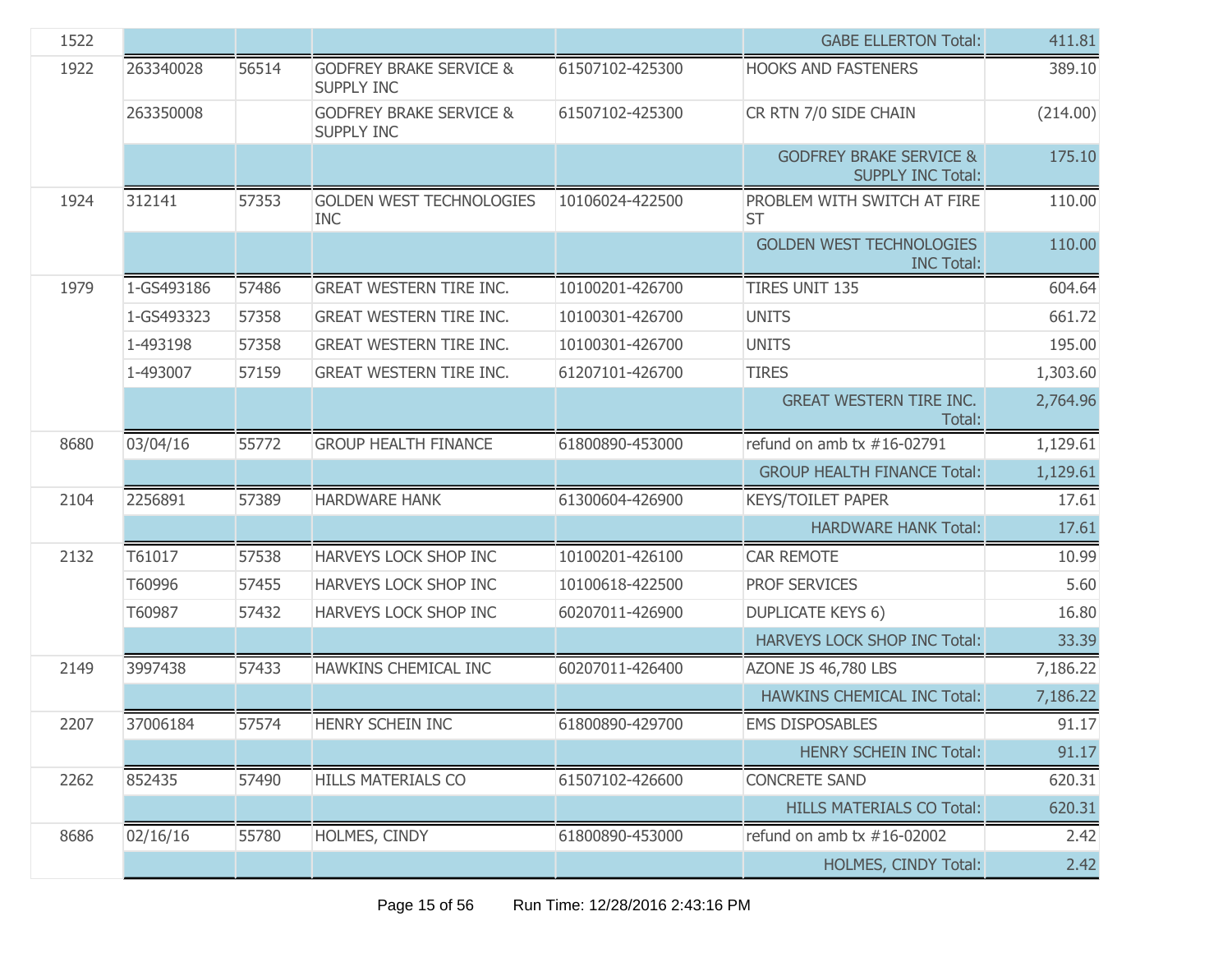| 2305 | 807                      | 57017 | HOLSWORTH & SON INC., G.J                       | 61507102-422500 | MOW AND TRIM                                           | 435.00   |
|------|--------------------------|-------|-------------------------------------------------|-----------------|--------------------------------------------------------|----------|
|      |                          |       |                                                 |                 | HOLSWORTH & SON INC., G.J<br>Total:                    | 435.00   |
| 2409 | 2892291                  | 57446 | <b>INDOFF INC</b>                               | 10100618-426100 | <b>OFFICE SUPPLIES</b>                                 | 110.97   |
|      | 2889179                  | 55508 | <b>INDOFF INC</b>                               | 60207012-426100 | <b>OFFICE SUPPLIES</b>                                 | 44.23    |
|      | 2888480                  |       | <b>INDOFF INC</b>                               | 60207012-426100 | CR RTN HP INK                                          | (75.94)  |
|      | 2893989                  | 56502 | <b>INDOFF INC</b>                               | 60207014-426100 | FLAGS, PENCILS, RUBBER<br>BANDS,                       | 49.45    |
|      | 2889179                  | 55508 | <b>INDOFF INC</b>                               | 60407071-426100 | <b>OFFICE SUPPLIES</b>                                 | 37.92    |
|      | 2888480                  |       | <b>INDOFF INC</b>                               | 60407071-426100 | CR RTN HP INK                                          | (69.74)  |
|      | 2889179                  | 55508 | <b>INDOFF INC</b>                               | 60907401-426100 | <b>OFFICE SUPPLIES</b>                                 | 23.17    |
|      | 2888480                  |       | <b>INDOFF INC</b>                               | 60907401-426100 | CR RTN HP INK                                          | (9.30)   |
|      |                          |       |                                                 |                 | <b>INDOFF INC Total:</b>                               | 110.76   |
| 2424 | 14-54581                 | 57023 | <b>INLAND TRUCK PARTS CO.</b>                   | 61507102-425300 | <b>CLUTCH KIT</b>                                      | 3,485.45 |
|      |                          |       |                                                 |                 | <b>INLAND TRUCK PARTS CO. Total:</b>                   | 3,485.45 |
| 2453 | 190100100757 57427<br>5. |       | <b>INTERSTATE BATTERIES INC</b>                 | 10100201-426900 | <b>3V BATTERIES FOR SRT</b>                            | 318.99   |
|      |                          |       |                                                 |                 | <b>INTERSTATE BATTERIES INC</b><br>Total:              | 318.99   |
| 2498 | 10073                    | 57223 | <b>JANTECH LLC</b>                              | 10100201-422500 | PEST CONTROL                                           | 130.00   |
|      | 10074                    | 57223 | <b>JANTECH LLC</b>                              | 10100201-422500 | PEST CONTROL                                           | 70.00    |
|      |                          |       |                                                 |                 | <b>JANTECH LLC Total:</b>                              | 200.00   |
| 2526 | 3 12/2216                | 57522 | <b>JERRY'S CAKES SHAKES &amp; BAKE</b>          | 10100620-426300 | retirement cake                                        | 64.00    |
|      |                          |       |                                                 |                 | <b>JERRY'S CAKES SHAKES &amp; BAKE</b><br>Total:       | 64.00    |
| 7945 | 37774                    | 57489 | <b>JIM'S PRIVATE UTILITY</b><br><b>LOCATING</b> | 61507102-422500 | UTILITY LOCATE                                         | 1,237.50 |
|      |                          |       |                                                 |                 | <b>JIM'S PRIVATE UTILITY</b><br><b>LOCATING Total:</b> | 1,237.50 |
| 8740 | 11/09/16                 | 57401 | <b>JKW PROPERTIES LLC</b>                       | 50508910-431000 | 15-2316 OMAHA STREE<br><b>RECONSTRUC</b>               | 813.12   |
|      | 09/13/16                 | 57326 | <b>JKW PROPERTIES LLC</b>                       | 50508910-431000 | 15-2316 OMAHA STREE<br><b>RECONSTRUC</b>               | 212.45   |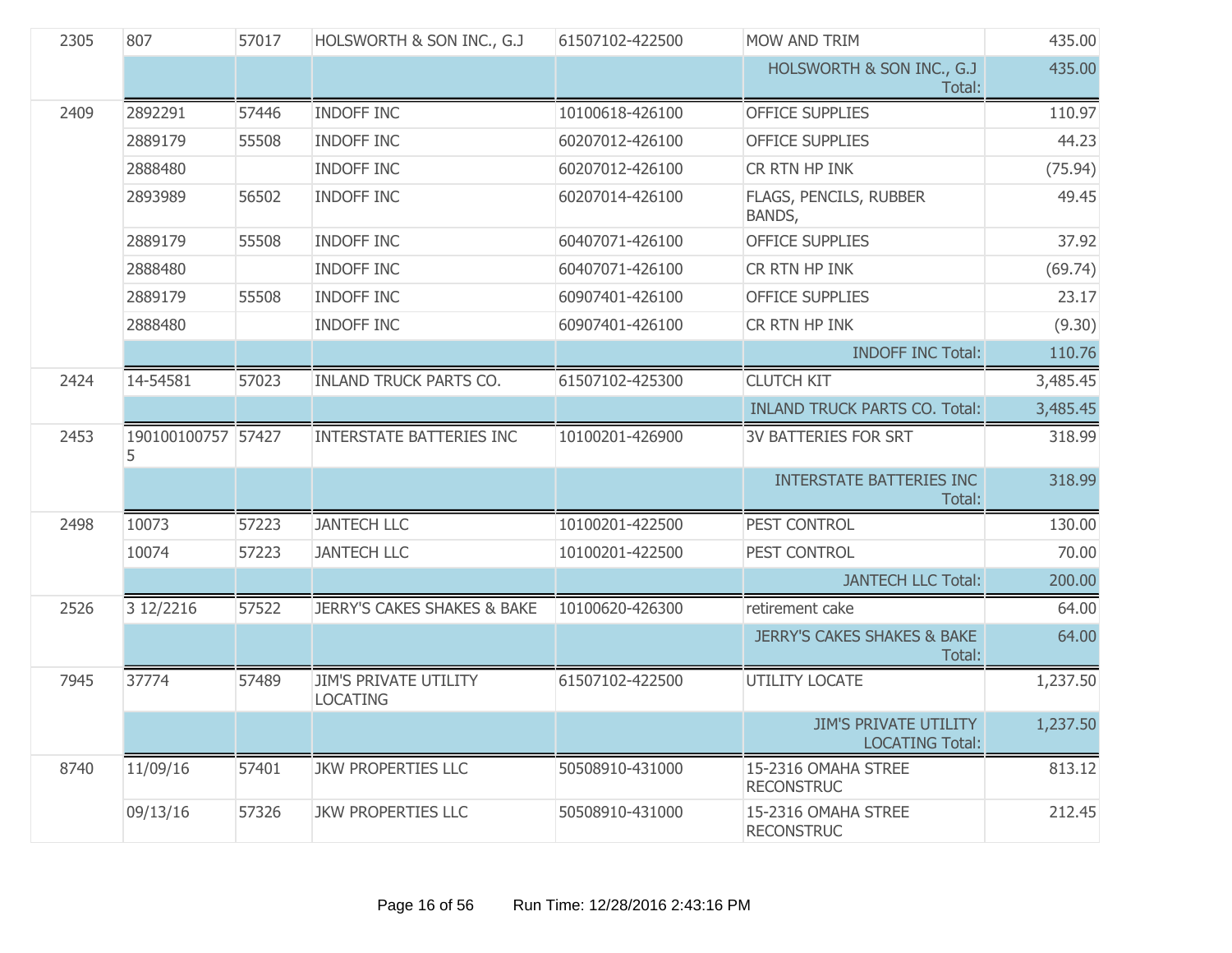| 8740 |        |       |                      |                 | <b>JKW PROPERTIES LLC Total:</b>         | 1,025.57 |
|------|--------|-------|----------------------|-----------------|------------------------------------------|----------|
| 2554 | 097826 | 57225 | JOHNSON MACHINE INC. | 10100201-425100 | <b>CAR PARTS</b>                         | 53.17    |
|      | 100591 | 57483 | JOHNSON MACHINE INC. | 10100201-425100 | <b>CAR PARTS</b>                         | 33.39    |
|      | 098923 | 57483 | JOHNSON MACHINE INC. | 10100201-425100 | <b>CAR PARTS</b>                         | 27.10    |
|      | 100026 | 57534 | JOHNSON MACHINE INC. | 10100201-425100 | <b>CAR PARTS</b>                         | 33.39    |
|      | 100073 | 57534 | JOHNSON MACHINE INC. | 10100201-425100 | <b>CAR PARTS</b>                         | 7.14     |
|      | 097960 | 57225 | JOHNSON MACHINE INC. | 10100201-425100 | <b>CAR PARTS</b>                         | 44.88    |
|      | 098910 | 57494 | JOHNSON MACHINE INC. | 10100204-425100 | <b>VEHICLE MAINTENANCE</b>               | 12.06    |
|      | 098910 | 57494 | JOHNSON MACHINE INC. | 10100204-426200 | <b>VEHICLE MAINTENANCE</b>               | 17.94    |
|      | 101324 | 57521 | JOHNSON MACHINE INC. | 10100301-425100 | <b>UNITS</b>                             | 4.99     |
|      | 098977 | 57361 | JOHNSON MACHINE INC. | 10100301-425100 | <b>UNITS</b>                             | 7.98     |
|      | 097975 | 57361 | JOHNSON MACHINE INC. | 10100301-425100 | <b>UNITS</b>                             | 66.80    |
|      | 099217 | 57361 | JOHNSON MACHINE INC. | 10100301-425100 | <b>UNITS</b>                             | 27.65    |
|      | 099380 | 57361 | JOHNSON MACHINE INC. | 10100301-425100 | <b>UNITS</b>                             | 10.71    |
|      | 100920 | 57521 | JOHNSON MACHINE INC. | 10100301-425100 | <b>UNITS</b>                             | 5.94     |
|      | 101326 | 57521 | JOHNSON MACHINE INC. | 10100301-425100 | <b>UNITS</b>                             | 11.85    |
|      | 101283 | 57521 | JOHNSON MACHINE INC. | 10100301-425100 | <b>UNITS</b>                             | 10.71    |
|      | 099730 | 57361 | JOHNSON MACHINE INC. | 10100302-425100 | <b>UNITS</b>                             | 29.99    |
|      | 100178 | 57361 | JOHNSON MACHINE INC. | 10100302-425100 | <b>UNITS</b>                             | 28.99    |
|      | 100418 | 57361 | JOHNSON MACHINE INC. | 10100302-425100 | <b>UNITS</b>                             | 27.04    |
|      | 100405 | 57361 | JOHNSON MACHINE INC. | 10100302-425100 | <b>UNITS</b>                             | 19.08    |
|      | 100222 | 57361 | JOHNSON MACHINE INC. | 10100302-425100 | <b>UNITS</b>                             | 22.26    |
|      | 100197 | 57361 | JOHNSON MACHINE INC. | 10100302-425100 | <b>UNITS</b>                             | 143.76   |
|      | 099050 | 57361 | JOHNSON MACHINE INC. | 10100305-425100 | <b>UNITS</b>                             | 71.88    |
|      | 101368 | 57521 | JOHNSON MACHINE INC. | 10100305-426900 | <b>UNITS</b>                             | 21.69    |
|      | 099729 | 57361 | JOHNSON MACHINE INC. | 10100305-426900 | <b>UNITS</b>                             | 14.07    |
|      | 100067 | 57361 | JOHNSON MACHINE INC. | 10100401-425100 | <b>UNITS</b>                             | 17.48    |
|      | 672064 | 57438 | JOHNSON MACHINE INC. | 60207014-425100 | NON-CHLOR BRAKE C W312                   | 36.58    |
|      | 098099 | 57437 | JOHNSON MACHINE INC. | 60207014-425100 | OIL AIR FILTER, WINDSHIELD<br><b>WAS</b> | 38.64    |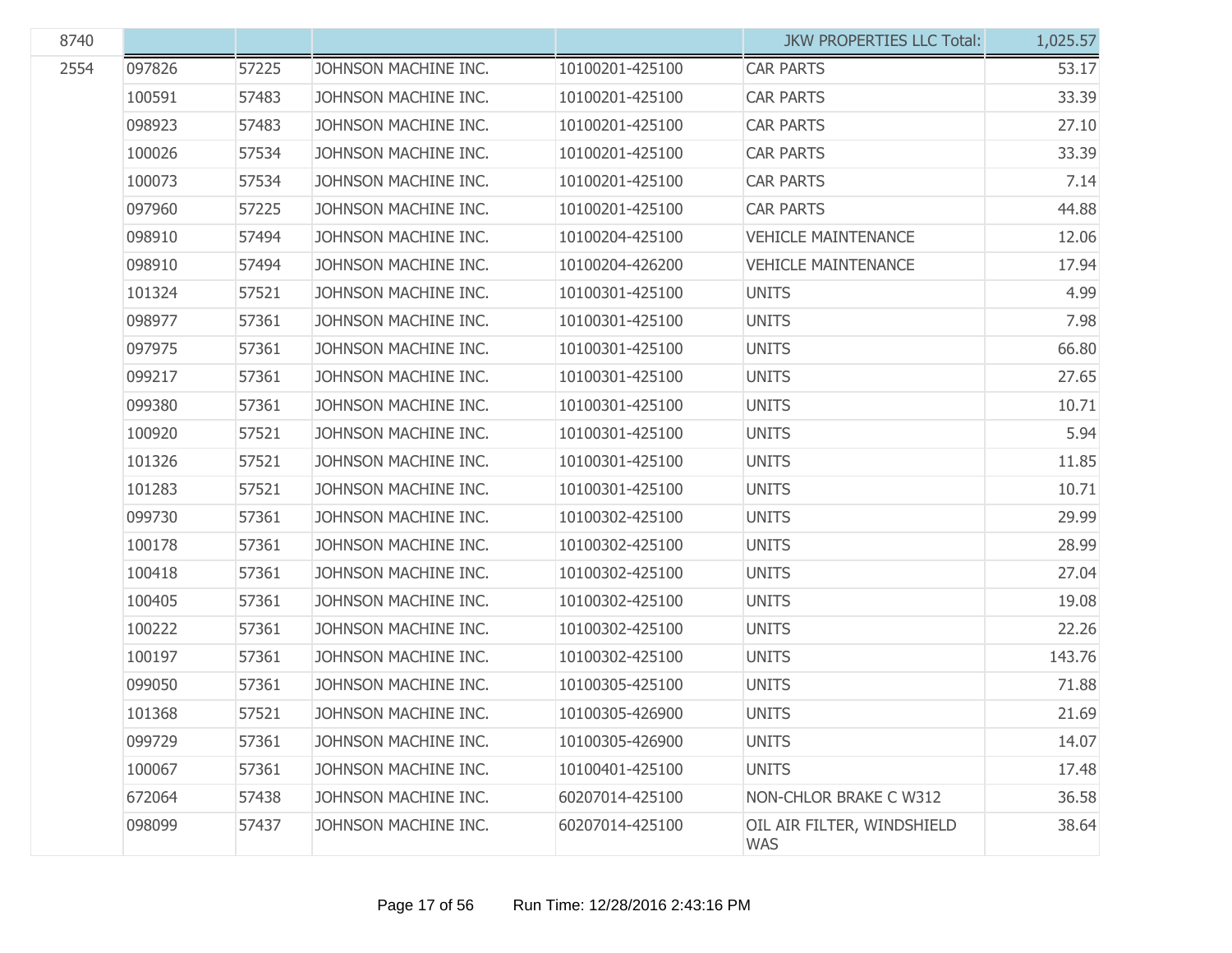| 2554 | 098147     | 57437 | JOHNSON MACHINE INC.       | 60207014-425100 | OIL AIR FILTER, WINDSHIELD<br><b>WAS</b> | 11.50    |
|------|------------|-------|----------------------------|-----------------|------------------------------------------|----------|
|      | 098171     | 57437 | JOHNSON MACHINE INC.       | 60207014-425100 | OIL AIR FILTER, WINDSHIELD<br><b>WAS</b> | 36.04    |
|      | 098109     |       | JOHNSON MACHINE INC.       | 60207014-425100 | CR RTN 5220 SYNTHETIC MO                 | (0.56)   |
|      | 098529     | 57438 | JOHNSON MACHINE INC.       | 60207014-425100 | NON-CHLOR BRAKE C W312                   | 6.87     |
|      | 097634     | 57025 | JOHNSON MACHINE INC.       | 61207101-425100 | <b>WINTER DEFENSE</b>                    | 22.26    |
|      | 099819     | 57028 | JOHNSON MACHINE INC.       | 61207101-426200 | <b>HOWES</b>                             | 334.44   |
|      | 097624     | 57024 | JOHNSON MACHINE INC.       | 61507102-425100 | <b>FILTERS</b>                           | 70.35    |
|      | 099154     | 57027 | JOHNSON MACHINE INC.       | 61507103-425300 | <b>WIPER BLADE</b>                       | 14.30    |
|      | 73952      | 57022 | JOHNSON MACHINE INC.       | 61507103-425300 | <b>METAL CRACK FINDER</b>                | 53.08    |
|      | 098918     | 57502 | JOHNSON MACHINE INC.       | 61507103-425300 | <b>FILTERS</b>                           | 107.34   |
|      | 097148     | 57014 | JOHNSON MACHINE INC.       | 61507103-426500 | <b>SOCKET</b>                            | 6.29     |
|      | 101971     | 57571 | JOHNSON MACHINE INC.       | 61800890-425100 | OIL AND AIR FILTER FOR UNIT<br>81        | 37.53    |
|      |            |       |                            |                 | JOHNSON MACHINE INC. Total:              | 1,546.60 |
| 2719 | 73632      | 57508 | <b>KNECHT HOME CENTER</b>  | 10100302-421100 | 2580 HARNEY DRIVE                        | 29.83    |
|      | 73572      | 57518 | KNECHT HOME CENTER         | 10100302-425100 | <b>UNIT S825</b>                         | 5.20     |
|      |            |       |                            |                 | <b>KNECHT HOME CENTER Total:</b>         | 35.03    |
| 2816 | 2016-12-09 | 57323 | <b>LANDAUER INC</b>        | 10100108-422500 | <b>TROXLER SERVICES</b>                  | 973.35   |
|      |            |       |                            |                 | <b>LANDAUER INC Total:</b>               | 973.35   |
| 2852 | 95659      | 57448 | LAUNDRY WORLD INC          | 10100618-426400 | <b>JANITORIAL</b>                        | 15.00    |
|      |            |       |                            |                 | LAUNDRY WORLD INC Total:                 | 15.00    |
| 8682 | 04/25/15   | 55776 | LEACH, MICHELLE            | 61800890-453000 | refund on #15-05047/15-05052             | 200.00   |
|      | 04/25/2015 | 55776 | LEACH, MICHELLE            | 61800890-453000 | refund on #15-05047/15-05052             | 495.27   |
|      |            |       |                            |                 | LEACH, MICHELLE Total:                   | 695.27   |
| 6816 | 137242     | 57488 | <b>LIBERTY SUPERSTORES</b> | 10100201-425100 | <b>CAR PARTS</b>                         | 31.48    |
|      | 137302     | 57488 | <b>LIBERTY SUPERSTORES</b> | 10100201-425100 | <b>CAR PARTS</b>                         | 75.36    |
|      | 136967     | 57228 | <b>LIBERTY SUPERSTORES</b> | 10100201-425100 | STARTER CORE UNIT 162                    | 183.20   |
|      | 137182     | 57488 | <b>LIBERTY SUPERSTORES</b> | 10100201-425100 | <b>CAR PARTS</b>                         | 31.48    |
|      | 137071     | 57439 | <b>LIBERTY SUPERSTORES</b> | 60207014-425100 | FILTERS, SEALER, OIL W312                | 198.60   |
|      | 137150     | 57439 | <b>LIBERTY SUPERSTORES</b> | 60207014-425100 | FILTERS, SEALER, OIL W312                | 74.88    |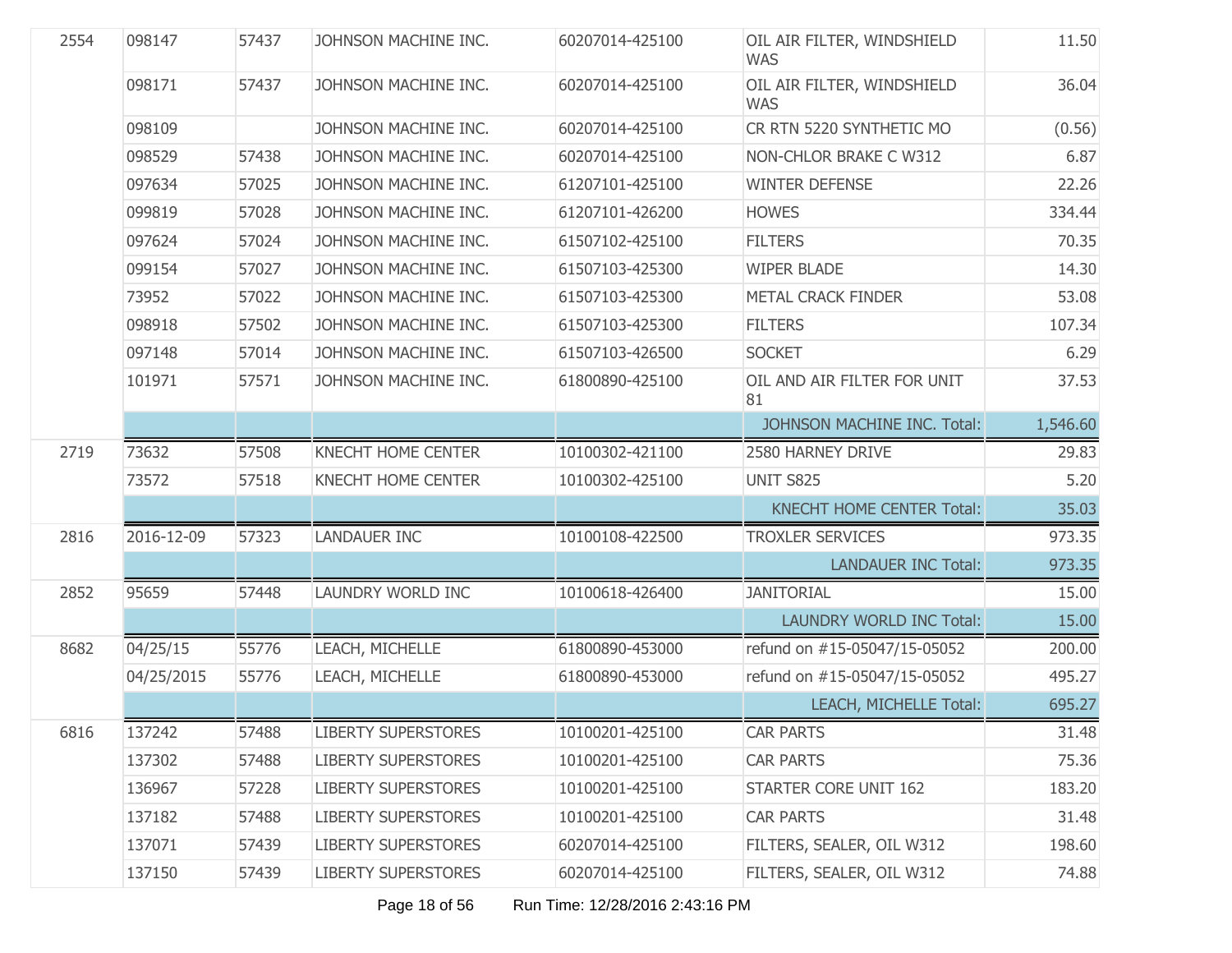| 6816 | CM137071                 |       | <b>LIBERTY SUPERSTORES</b> | 60207014-425100 | CR RTN AD TUBE OIL                              | (74.76)   |
|------|--------------------------|-------|----------------------------|-----------------|-------------------------------------------------|-----------|
|      | 137495                   | 57576 | <b>LIBERTY SUPERSTORES</b> | 61800890-425100 | ALTERNATOR FOR UNIT 8111                        | 428.00    |
|      |                          |       |                            |                 | <b>LIBERTY SUPERSTORES Total:</b>               | 948.24    |
| 2933 | 5152306                  | 53543 | <b>LIFE FITNESS</b>        | 10100201-426900 | <b>INTEGRITY TREADMILL</b><br><b>DOMESTIC</b>   | 4,972.50  |
|      | 5152721                  | 53477 | <b>LIFE FITNESS</b>        | 10100201-426900 | <b>CLST INTEGRITY TREADMILL</b><br><b>DOMES</b> | 4,972.50  |
|      |                          |       |                            |                 | <b>LIFE FITNESS Total:</b>                      | 9,945.00  |
| 2951 | 789                      | 57453 | LIND-EXCO INC              | 10100302-424300 | <b>HIRED PLOWS</b>                              | 20,840.00 |
|      |                          |       |                            |                 | LIND-EXCO INC Total:                            | 20,840.00 |
| 3036 | IN-311640                | 57222 | M G OIL CO                 | 10100201-426200 | <b>BULK OIL</b>                                 | 197.75    |
|      | IN-311487                | 57506 | M G OIL CO                 | 61507103-426200 | <b>CHEV URSA</b>                                | 377.24    |
|      |                          |       |                            |                 | M G OIL CO Total:                               | 574.99    |
| 2338 | $12/10/16$ -<br>12/14/16 | 57250 | <b>MATT HOWER</b>          | 10100201-429800 | MEALS-ALABAMA-PURCHASE K-9                      | 207.00    |
|      |                          |       |                            |                 | <b>MATT HOWER Total:</b>                        | 207.00    |
| 2684 | $12/16/16$ -<br>12/20/16 | 57554 | MATT KIMBALL'S GOLF SHOP   | 61300604-422500 | DEC 16 - 20, 2016 CONTRACT                      | 371.71    |
|      |                          |       |                            |                 | MATT KIMBALL'S GOLF SHOP<br>Total:              | 371.71    |
| 3164 | 15039172                 | 57536 | MCKIE FORD INC             | 10100201-425100 | <b>CAR PARTS</b>                                | 108.03    |
|      | 15039189                 | 57536 | MCKIE FORD INC             | 10100201-425100 | <b>CAR PARTS</b>                                | 129.26    |
|      | 15039024                 | 57487 | MCKIE FORD INC             | 10100201-425100 | <b>CAR PARTS</b>                                | 30.16     |
|      | 15038969                 | 57487 | MCKIE FORD INC             | 10100201-425100 | <b>CAR PARTS</b>                                | 51.39     |
|      | 15039077                 | 57535 | MCKIE FORD INC             | 10100201-425100 | <b>FILTERS UNIT 137</b>                         | 72.62     |
|      | 16043373                 | 57456 | MCKIE FORD INC             | 10100618-425100 | <b>BUS REPAIRS</b>                              | 55.74     |
|      | 15039096                 | 57440 | MCKIE FORD INC             | 60207011-425100 | TUBE OIL TRANS W328                             | 34.44     |
|      | 15038828                 | 57440 | MCKIE FORD INC             | 60207014-425100 | TUBE OIL TRANS W328                             | 91.57     |
|      |                          |       |                            |                 | <b>MCKIE FORD INC Total:</b>                    | 573.21    |
| 3208 | 8839                     | 57540 | <b>MENARDS</b>             | 10100201-426900 | SUPPLIES FOR FIRING RANGE                       | 136.11    |
|      | 8281                     | 57050 | <b>MENARDS</b>             | 61507103-425300 | <b>FILTERS</b>                                  | 2.56      |
|      |                          |       |                            |                 | <b>MENARDS Total:</b>                           | 138.67    |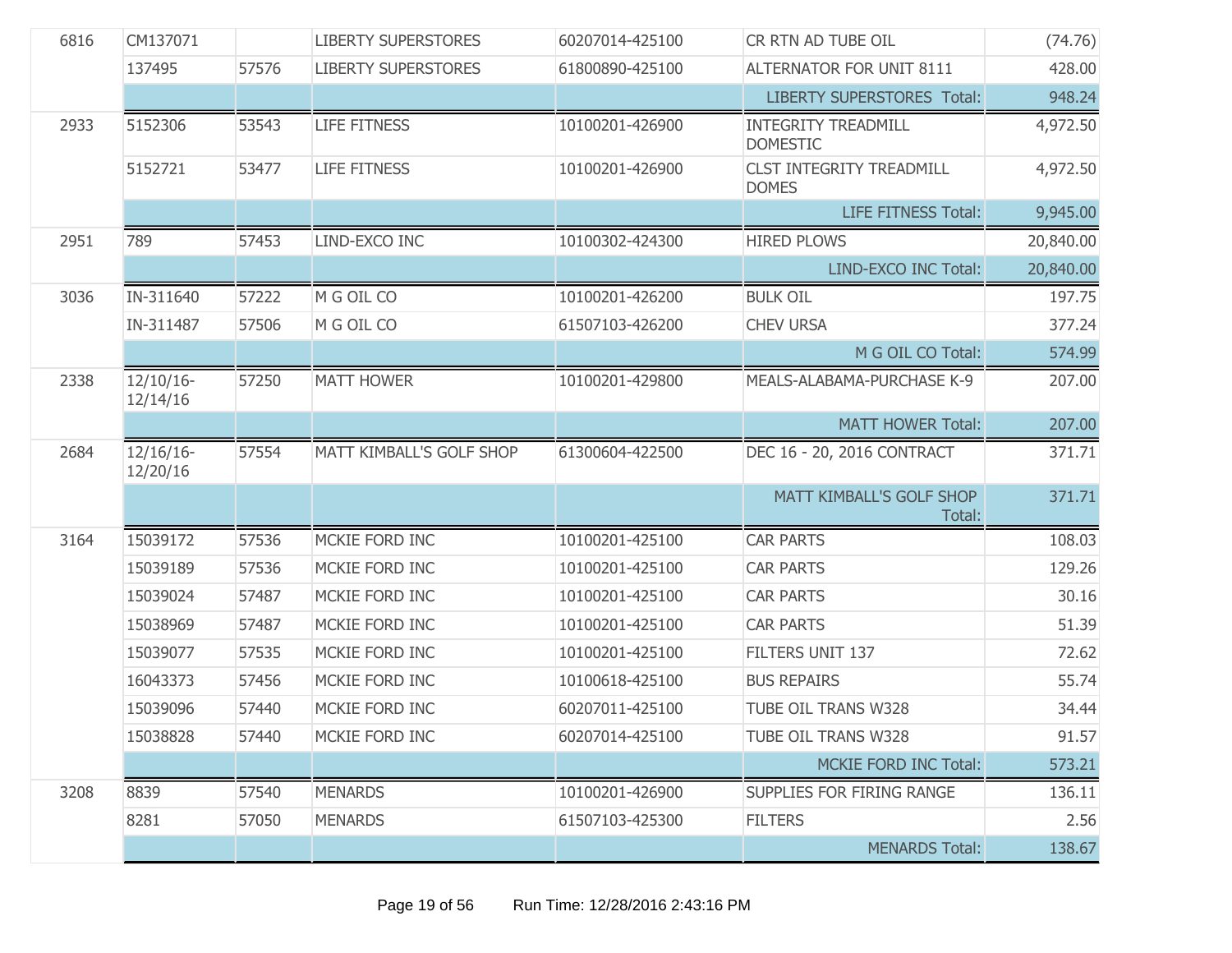| 6347 | 09/13/16                | 57416 | MODEL RENTALS LLC                           | 50508910-431000 | 15-2316 OMAHA STREET<br><b>RECONSTRU</b>       | 50.00    |
|------|-------------------------|-------|---------------------------------------------|-----------------|------------------------------------------------|----------|
|      |                         |       |                                             |                 | MODEL RENTALS LLC<br>Total:                    | 50.00    |
| 3321 | 69683010008<br>12/08/16 | 57649 | MONTANA DAKOTA UTIL CO                      | 60602073-428200 | NOV/DEC 16 USAGE                               | 3,494.38 |
|      | 40783010008<br>12/08/16 | 57649 | MONTANA DAKOTA UTIL CO                      | 60602076-428200 | NOV/DEC 16 USAGE                               | 317.91   |
|      | 18766310009<br>12/08/16 | 57649 | MONTANA DAKOTA UTIL CO                      | 60602076-428200 | NOV/DEC 16 USAGE                               | 52.60    |
|      | 30783010009<br>12/08/16 | 57649 | MONTANA DAKOTA UTIL CO                      | 60602076-428200 | NOV/DEC 16 USAGE                               | 187.36   |
|      | 20783010000<br>12/08/16 | 57649 | MONTANA DAKOTA UTIL CO                      | 60602076-428200 | NOV/DEC 16 USAGE                               | 215.10   |
|      | 20224310001<br>12/08/16 | 57649 | MONTANA DAKOTA UTIL CO                      | 60602078-428200 | NOV/DEC 16 USAGE                               | 130.05   |
|      | 87204310004<br>12/08/16 | 57649 | MONTANA DAKOTA UTIL CO                      | 60602078-428200 | NOV/DEC 16 USAGE                               | 56.44    |
|      | 47707310000<br>12/08/16 | 57649 | MONTANA DAKOTA UTIL CO                      | 60602079-428200 | NOV/DEC 16 USAGE                               | 1,099.25 |
|      | 01039051980<br>12/07/16 | 57649 | MONTANA DAKOTA UTIL CO                      | 60620781-428200 | NOV/DEC 16 USAGE                               | 229.98   |
|      | 34416335023<br>12/08/16 | 57649 | MONTANA DAKOTA UTIL CO                      | 60620782-428200 | NOV/DEC 16 USAGE                               | 861.65   |
|      |                         |       |                                             |                 | MONTANA DAKOTA UTIL CO<br>Total:               | 6,644.72 |
| 3424 | 10574                   | 57452 | NATIVE SUN NEWS                             | 10100618-423000 | <b>JOB POSTING</b>                             | 40.00    |
|      |                         |       |                                             |                 | <b>NATIVE SUN NEWS Total:</b>                  | 40.00    |
| 3525 | 15234                   | 57517 | NORTHERN TRUCK EQUIPMENT<br><b>CORP</b>     | 10100302-425100 | <b>STOCK</b>                                   | 35.75    |
|      | 15220                   | 57149 | NORTHERN TRUCK EQUIPMENT<br><b>CORP</b>     | 61207101-425100 | <b>HOOK</b>                                    | 534.50   |
|      |                         |       |                                             |                 | NORTHERN TRUCK EQUIPMENT<br><b>CORP Total:</b> | 570.25   |
| 3530 | 1124989                 | 57387 | NORTHWEST PIPE FITTINGS INC 10100603-425500 |                 | REPLACEMENT PUSH PULL TUB<br><b>CLOS</b>       | 16.46    |
|      |                         |       |                                             |                 | NORTHWEST PIPE FITTINGS INC<br>Total:          | 16.46    |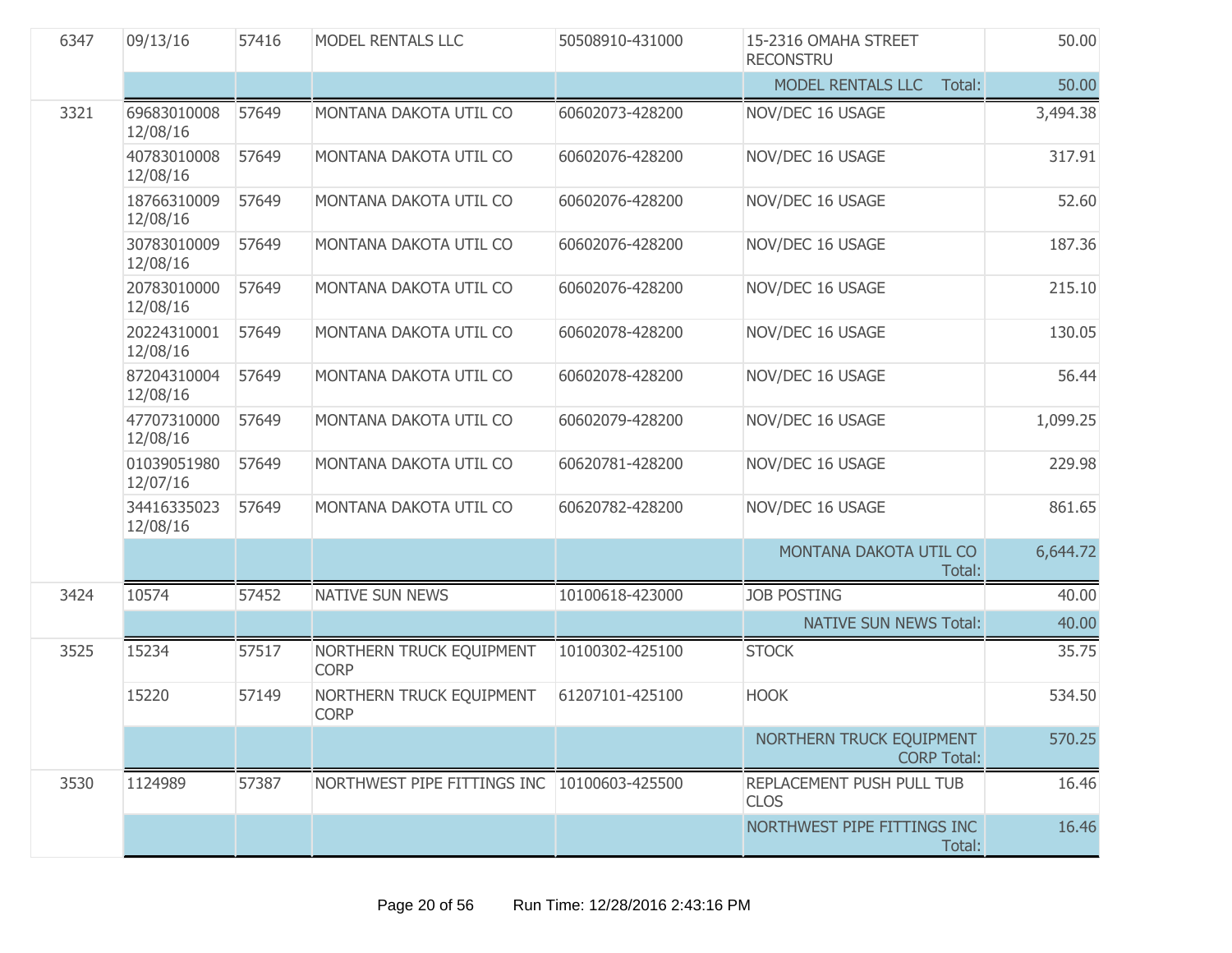| 7315 | 11571288              | 57431 | <b>OCCUPATIONAL HEALTH</b><br><b>CENTERS OF THE SOUTHWEST</b> | 60207013-422500 | EMPLOYMENT SCREENING J.<br><b>CROCKE</b>                                | 41.00     |
|------|-----------------------|-------|---------------------------------------------------------------|-----------------|-------------------------------------------------------------------------|-----------|
|      |                       |       |                                                               |                 | <b>OCCUPATIONAL HEALTH</b><br><b>CENTERS OF THE SOUTHWEST</b><br>Total: | 41.00     |
| 8737 | 09/13/16              | 57425 | OMAHA PLAZA INVESTMENT LLC                                    | 50508910-431000 | 15-2316 OMAHA STREET<br><b>RECONSTRU</b>                                | 288.57    |
|      |                       |       |                                                               |                 | OMAHA PLAZA INVESTMENT LLC<br>Total:                                    | 288.57    |
| 3604 | 1550-431275           | 57249 | O'REILLY AUTO PARTS                                           | 10100301-426900 | <b>SUPPLIES</b>                                                         | 15.99     |
|      |                       |       |                                                               |                 | <b>O'REILLY AUTO PARTS Total:</b>                                       | 15.99     |
| 8733 | 12/04/16-<br>12/07/16 | 56888 | <b>OUTKA, NICK</b>                                            | 10100612-427000 | CPO TRAINING IN Bismarck, ND -                                          | 126.00    |
|      |                       |       |                                                               |                 | <b>OUTKA, NICK Total:</b>                                               | 126.00    |
| 3660 | 22383                 | 57243 | PARKWAY CAR WASH INC                                          | 10100201-425100 | CAR WASH RUD                                                            | 8.50      |
|      |                       |       |                                                               |                 | PARKWAY CAR WASH INC Total:                                             | 8.50      |
| 3601 | NOV <sub>16</sub>     | 57215 | PENNINGTON COUNTY                                             | 10100201-422500 | PSB NOV EXPENSES                                                        | 174.63    |
|      | NOV16                 | 57215 | PENNINGTON COUNTY                                             | 10100201-425200 | PSB NOV EXPENSES                                                        | 1,185.63  |
|      | NOV16                 | 57215 | PENNINGTON COUNTY                                             | 10100201-426400 | PSB NOV EXPENSES                                                        | 2,964.72  |
|      | NOV16                 | 57215 | PENNINGTON COUNTY                                             | 10100201-428100 | PSB NOV EXPENSES                                                        | 133.48    |
|      | NOV <sub>16</sub>     | 57215 | PENNINGTON COUNTY                                             | 10100201-428200 | PSB NOV EXPENSES                                                        | 418.41    |
|      | NOV16                 | 57215 | PENNINGTON COUNTY                                             | 10100201-428300 | PSB NOV EXPENSES                                                        | 5,376.61  |
|      | NOV16                 | 57215 | PENNINGTON COUNTY                                             | 10100201-428400 | PSB NOV EXPENSES                                                        | 105.31    |
|      |                       |       |                                                               |                 | PENNINGTON COUNTY Total:                                                | 10,358.79 |
| 5432 | 480                   | 57259 | PERFORMING ARTS CENTER OF<br>RAPID CITY INC                   | 10100201-424600 | <b>CID THEATER RENTAL MASUR</b>                                         | 279.00    |
|      |                       |       |                                                               |                 | PERFORMING ARTS CENTER OF<br>RAPID CITY INC Total:                      | 279.00    |
| 5444 | 4247                  | 57479 | <b>PET GIANT</b>                                              | 10100201-429800 | DOG FOOD                                                                | 14.99     |
|      |                       |       |                                                               |                 | PET GIANT Total:                                                        | 14.99     |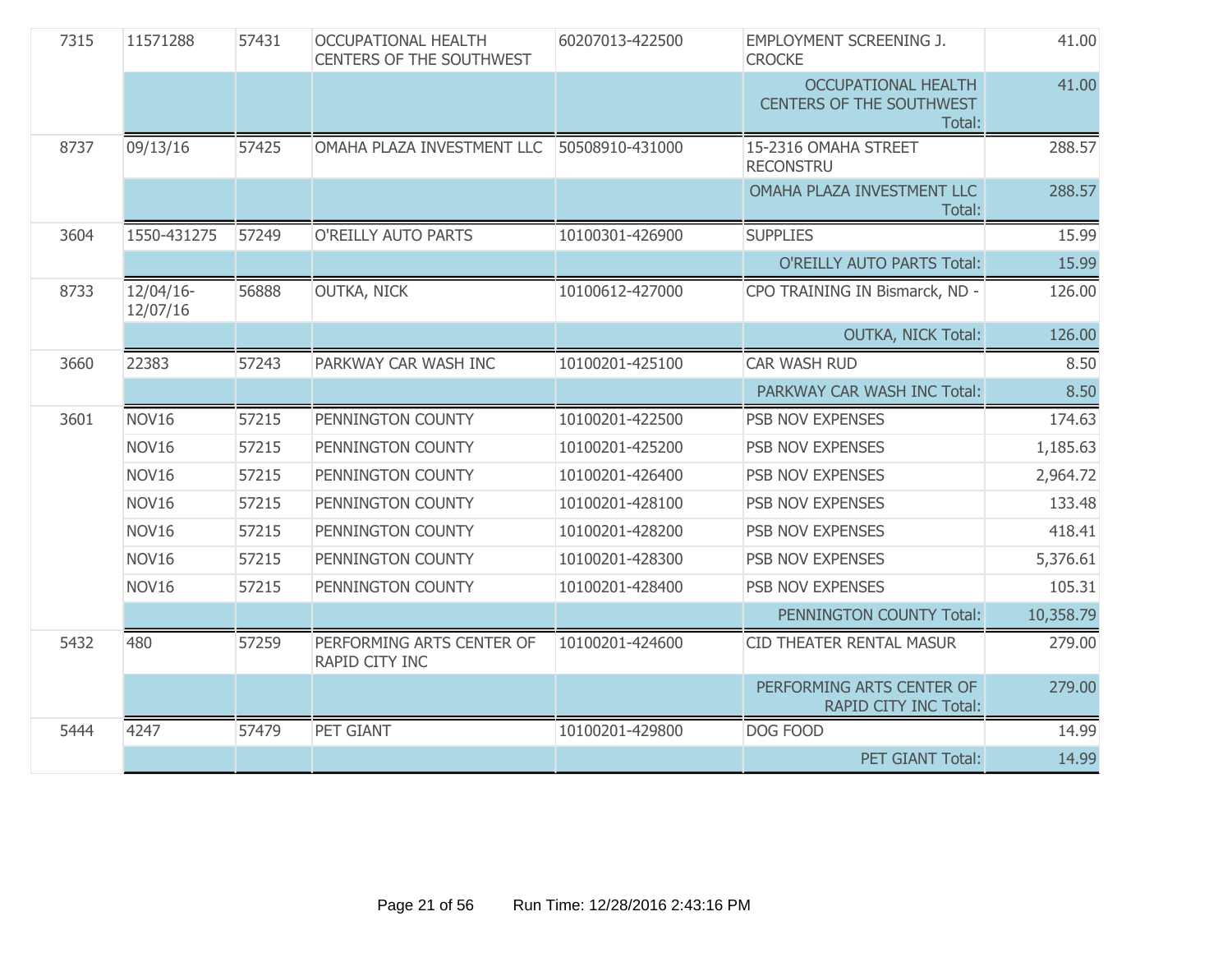| 3704 | E 39764           | 57316 | PONDEROSA SPORTSWEAR                                                 | 60907401-426300 | EMBROIDER NAME & LOGO ON<br><b>EMPLO</b>                    | 15.59    |
|------|-------------------|-------|----------------------------------------------------------------------|-----------------|-------------------------------------------------------------|----------|
|      |                   |       |                                                                      |                 | PONDEROSA SPORTSWEAR Total:                                 | 15.59    |
| 3716 | 09/13/16          | 57417 | POWDERHORN LLC                                                       | 50508910-431000 | 15-2316 OMAHA STREET<br><b>RECONSTRU</b>                    | 50.00    |
|      |                   |       |                                                                      |                 | <b>POWDERHORN LLC Total:</b>                                | 50.00    |
| 7243 | 44138             | 57541 | PRESIDENT'S SPECIALTY HEALTH 10100201-426100<br><b>CARE SUPPLIES</b> |                 | <b>SANI CLOTH</b>                                           | 45.00    |
|      |                   |       |                                                                      |                 | PRESIDENT'S SPECIALTY HEALTH<br><b>CARE SUPPLIES Total:</b> | 45.00    |
| 7284 | 1733              | 57219 | <b>RANDY FROM REDS</b>                                               | 10100201-425100 | <b>SEAT COVER UNIT 148</b>                                  | 295.00   |
|      |                   |       |                                                                      |                 | <b>RANDY FROM REDS Total:</b>                               | 295.00   |
| 3843 | 452770            | 57485 | RAPID CHEVROLET CO INC.                                              | 10100201-425100 | <b>BULB UNIT 025</b>                                        | 110.81   |
|      | <b>CVCB755762</b> | 57229 | RAPID CHEVROLET CO INC.                                              | 10100201-425100 | <b>BELT KIT UNIT 151</b>                                    | 322.13   |
|      |                   |       |                                                                      |                 | RAPID CHEVROLET CO INC.<br>Total:                           | 432.94   |
| 3849 | 11/15/16          | 57608 | RAPID CITY ARTS COUNCIL                                              | 10106062-422500 | <b>SALARIES</b>                                             | 824.77   |
|      | 12/15/16          | 57608 | RAPID CITY ARTS COUNCIL                                              | 10106062-422500 | <b>SALARIES</b>                                             | 774.25   |
|      | $12 - 15 - 16$    | 57606 | RAPID CITY ARTS COUNCIL                                              | 10106062-425200 | <b>JANITORIAL SUPPLIES</b>                                  | 42.97    |
|      | 12/15/2016        | 57606 | RAPID CITY ARTS COUNCIL                                              | 10106062-426400 | <b>JANITORIAL SUPPLIES</b>                                  | 110.38   |
|      |                   |       |                                                                      |                 | RAPID CITY ARTS COUNCIL<br>Total:                           | 1,752.37 |
| 3863 | 21021734          | 57175 | RAPID CITY JOURNAL -<br><b>ADVERTISING</b>                           | 10100204-423000 | <b>LEGAL AD</b>                                             | 28.27    |
|      | 21022177          | 57174 | RAPID CITY JOURNAL -<br><b>ADVERTISING</b>                           | 10100204-423000 | <b>LEGAL AD</b>                                             | 13.28    |
|      | 21020829          | 57507 | RAPID CITY JOURNAL -<br><b>ADVERTISING</b>                           | 10106021-423000 | Publishing                                                  | 96.81    |
|      | 21022843          | 57507 | RAPID CITY JOURNAL -<br><b>ADVERTISING</b>                           | 10106021-423000 | Publishing                                                  | 19.28    |
|      | 21022855          | 57507 | RAPID CITY JOURNAL -<br><b>ADVERTISING</b>                           | 10106021-423000 | Publishing                                                  | 650.74   |
|      | 21022871          | 57507 | RAPID CITY JOURNAL -<br><b>ADVERTISING</b>                           | 10106021-423000 | Publishing                                                  | 65.12    |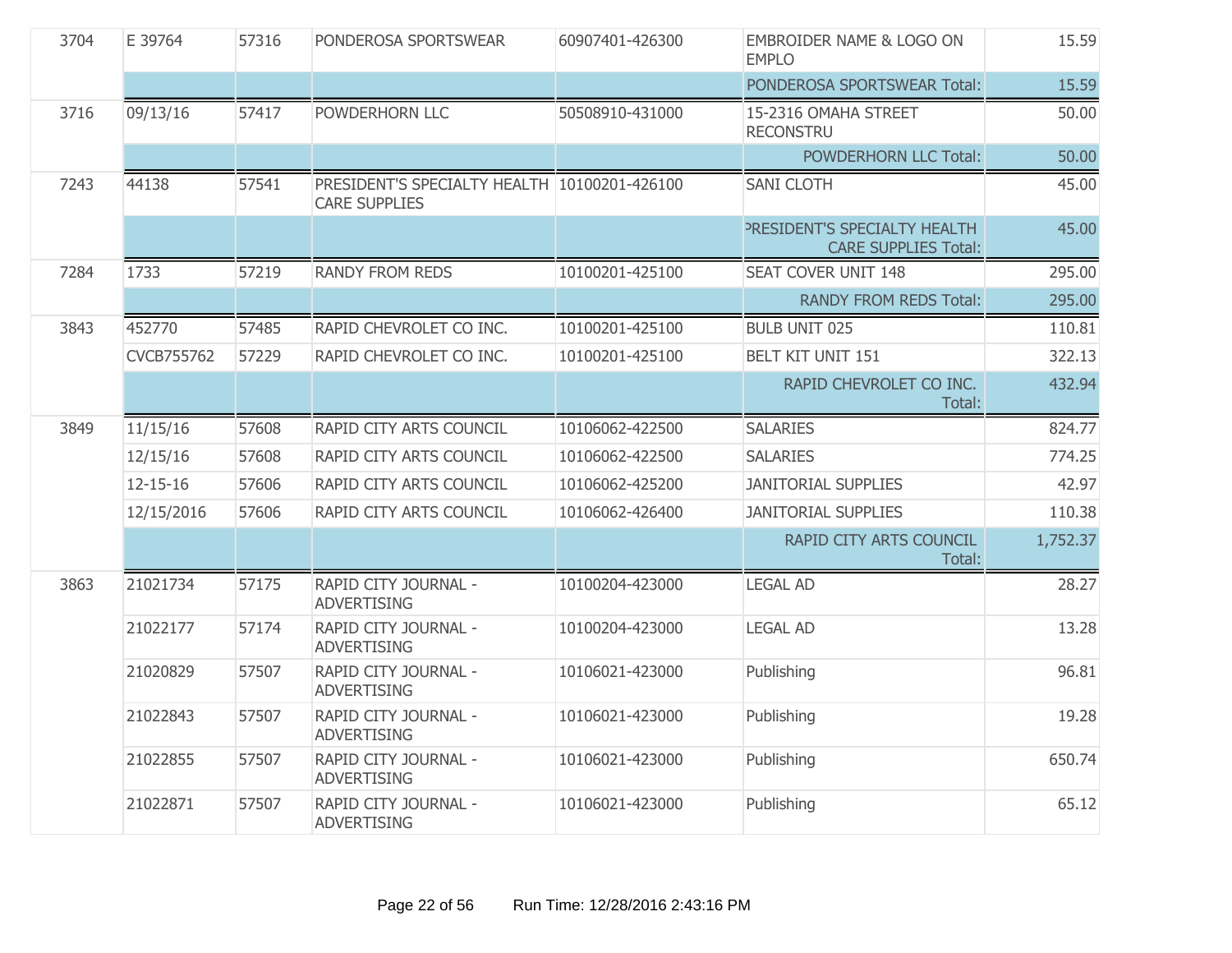| 3863 | 21020830           | 57507 | RAPID CITY JOURNAL -<br><b>ADVERTISING</b> | 10106021-423000 | Publishing                                        | 49.69    |
|------|--------------------|-------|--------------------------------------------|-----------------|---------------------------------------------------|----------|
|      | 21020828           | 57507 | RAPID CITY JOURNAL -<br><b>ADVERTISING</b> | 10106021-423000 | Publishing                                        | 43.69    |
|      | 21022275           | 57507 | RAPID CITY JOURNAL -<br><b>ADVERTISING</b> | 10106021-423000 | Publishing                                        | 1,259.06 |
|      |                    |       |                                            |                 | RAPID CITY JOURNAL -<br><b>ADVERTISING Total:</b> | 2,225.94 |
| 8743 | 10381MN            | 57547 | <b>REDPOWER DIESEL</b>                     | 10100202-425100 | REPAIR QUINT 3 SHORE POWER<br><b>CON</b>          | 280.22   |
|      |                    |       |                                            |                 | <b>REDPOWER DIESEL Total:</b>                     | 280.22   |
| 8756 | 286850             | 57610 | RIPPLETREE LANDSCAPING                     | 10106062-422500 | <b>SNOW REMOVAL</b>                               | 35.00    |
|      |                    |       |                                            |                 | RIPPLETREE LANDSCAPING Total:                     | 35.00    |
| 4125 | 4371074            | 57320 | RUNNINGS SUPPLY INC                        | 60407071-425500 | DRAIN PLUG FOR REPAIR                             | 8.98     |
|      | 4367323            | 57317 | RUNNINGS SUPPLY INC                        | 60407071-426900 | BATTERIES, SHOP RAGS-SHOP<br><b>USE</b>           | 10.08    |
|      | 4358577            | 56676 | <b>RUNNINGS SUPPLY INC</b>                 | 60407072-426300 | DOUG CRAWFORD: UNIFORM<br>PANTS,                  | 199.95   |
|      | 4367323            | 57317 | <b>RUNNINGS SUPPLY INC</b>                 | 60907401-426900 | BATTERIES, SHOP RAGS-SHOP<br><b>USE</b>           | 10.09    |
|      |                    |       |                                            |                 | <b>RUNNINGS SUPPLY INC Total:</b>                 | 229.10   |
| 4163 | 72255680           | 56408 | <b>SAFETY KLEEN CORP</b>                   | 10100607-422500 | <b>RECYCLING OIL</b>                              | 50.00    |
|      |                    |       |                                            |                 | <b>SAFETY KLEEN CORP Total:</b>                   | 50.00    |
| 4182 | 003601<br>11/30/16 | 55905 | <b>SAM'S CLUB</b>                          | 10100101-426100 | <b>OFFICE SUPPLIES</b>                            | 41.83    |
|      | 003601<br>11/30/16 | 55905 | <b>SAM'S CLUB</b>                          | 10100101-426300 | <b>OFFICE SUPPLIES</b>                            | 52.72    |
|      | 003475             | 56038 | <b>SAM'S CLUB</b>                          | 10100108-426100 | <b>OFFICE SUPPLIES</b>                            | 267.56   |
|      | 006758             | 56754 | <b>SAM'S CLUB</b>                          | 10100108-426100 | <b>OFFICE SUPPLIES</b>                            | 99.76    |
|      | 003475             | 56038 | <b>SAM'S CLUB</b>                          | 10100108-426300 | <b>OFFICE SUPPLIES</b>                            | 9.97     |
|      | 008598             | 57306 | <b>SAM'S CLUB</b>                          | 10100202-426400 | HOUSEKEEPING SUPPLIES FOR<br><b>ALL</b>           | 470.50   |
|      | 005996             | 57305 | <b>SAM'S CLUB</b>                          | 10100202-426400 | PAPER TOWELS FOR STATIONS<br><b>SUPP</b>          | 70.39    |
|      | 001274             | 55195 | <b>SAM'S CLUB</b>                          | 10100204-426100 | MISC OFFICE SUPPLIES                              | 179.51   |
|      | 004881             | 55486 | <b>SAM'S CLUB</b>                          | 10100603-452000 | <b>CONCESSION FOODS</b>                           | 116.31   |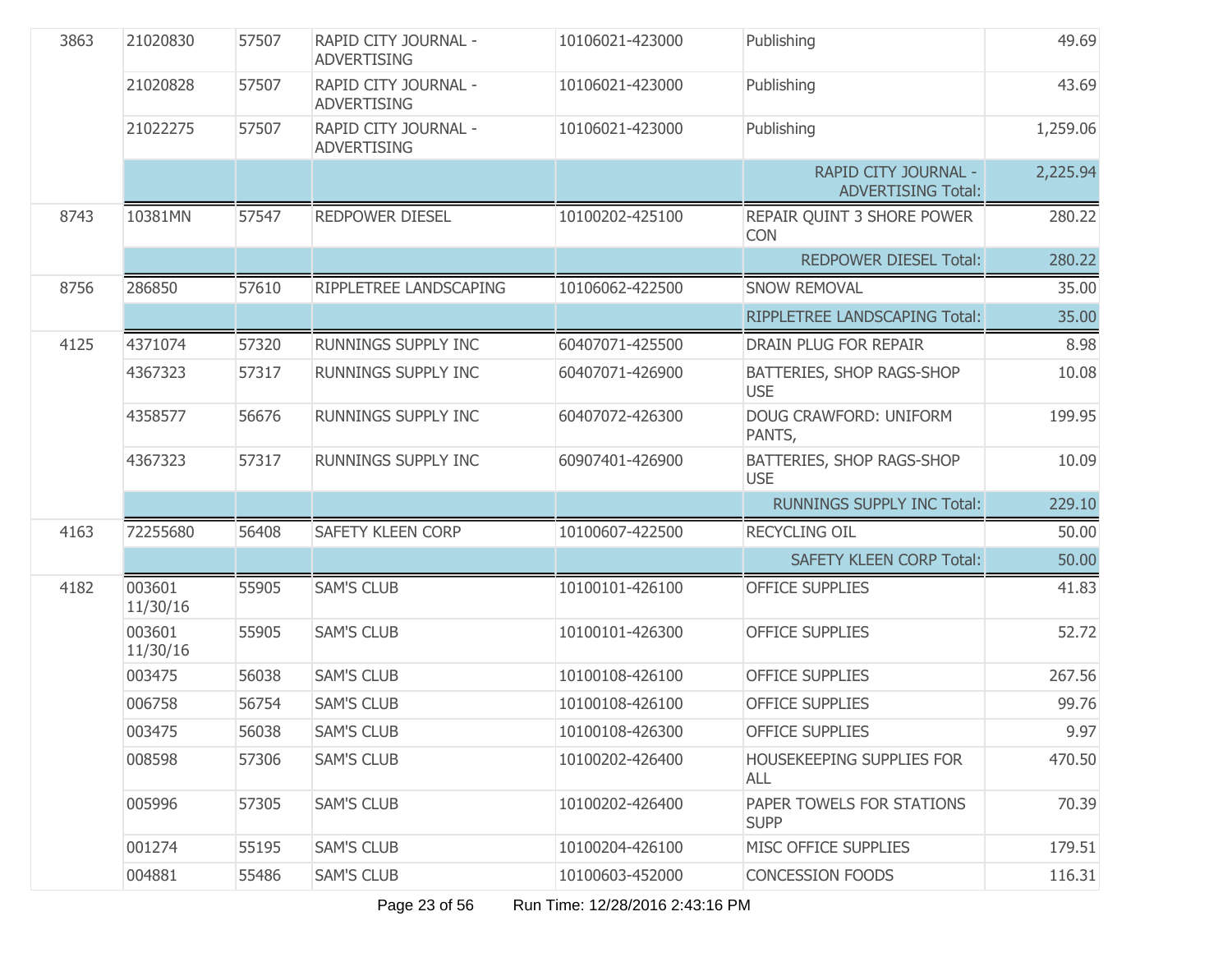| 4182 | 002700<br>12/02/16       | 56172 | <b>SAM'S CLUB</b>                      | 10100607-426400 | <b>JANITORIAL SUPPLIES</b>                    | 371.46   |
|------|--------------------------|-------|----------------------------------------|-----------------|-----------------------------------------------|----------|
|      | 004264                   | 56892 | <b>SAM'S CLUB</b>                      | 10100612-426400 | <b>CLOROX</b>                                 | 114.82   |
|      | 001093                   | 56316 | <b>SAM'S CLUB</b>                      | 10100612-452000 | <b>CONCESSION FOODS</b>                       | 536.77   |
|      | 002426                   | 56071 | <b>SAM'S CLUB</b>                      | 10100618-426200 | <b>FUEL/OIL/ADDITIVES</b>                     | 166.12   |
|      | 001731                   |       | <b>SAM'S CLUB</b>                      | 61507103-425300 | RTN-<br>SIGN/OPENCLOSE/SCALEHOUSE             | (129.88) |
|      | 001714<br>12/02/16       | 56051 | <b>SAM'S CLUB</b>                      | 61507103-426400 | <b>SHOP TOWELS</b>                            | 55.29    |
|      | 000946                   | 57056 | <b>SAM'S CLUB</b>                      | 61507103-426400 | <b>JANITORIAL SUPPLIES</b>                    | 126.98   |
|      | 008598                   | 57306 | <b>SAM'S CLUB</b>                      | 61800890-426400 | HOUSEKEEPING SUPPLIES FOR<br><b>ALL</b>       | 201.65   |
|      | 005996                   | 57305 | <b>SAM'S CLUB</b>                      | 61800890-426400 | PAPER TOWELS FOR STATIONS<br><b>SUPP</b>      | 30.17    |
|      |                          |       |                                        |                 | <b>SAM'S CLUB Total:</b>                      | 2,781.93 |
| 8695 | 400463                   | 57156 | SCARAB INTERNATIONAL, LLLP             | 61507102-425300 | <b>CAB REPAIRS</b>                            | 90.14    |
|      |                          |       |                                        |                 | SCARAB INTERNATIONAL, LLLP<br>Total:          | 90.14    |
| 1423 | $12/10/16$ -<br>12/14/16 | 57529 | <b>SEAN DOYLE</b>                      | 10100201-429800 | MEALS-ALABAMA                                 | 219.00   |
|      |                          |       |                                        |                 | <b>SEAN DOYLE Total:</b>                      | 219.00   |
| 4330 | 2523357                  | 57005 | SERVALL UNIFORM/LINEN CO<br><b>INC</b> | 10100618-426400 | <b>JANITORIAL</b>                             | 20.53    |
|      | 2516375                  | 57607 | SERVALL UNIFORM/LINEN CO<br><b>INC</b> | 10106062-426400 | <b>JANITORIAL SUPPLIES</b>                    | 31.27    |
|      | 2519412                  | 57607 | SERVALL UNIFORM/LINEN CO<br><b>INC</b> | 10106062-426400 | <b>JANITORIAL SUPPLIES</b>                    | 73.34    |
|      | 2522424                  | 57607 | SERVALL UNIFORM/LINEN CO<br><b>INC</b> | 10106062-426400 | <b>JANITORIAL SUPPLIES</b>                    | 31.27    |
|      | 2525421                  | 57454 | SERVALL UNIFORM/LINEN CO<br><b>INC</b> | 60800840-426400 | <b>JANITORIAL</b>                             | 29.54    |
|      | 2524547                  | 57163 | SERVALL UNIFORM/LINEN CO<br><b>INC</b> | 61507103-426300 | <b>LAUNDRY SERVICE</b>                        | 33.00    |
|      |                          |       |                                        |                 | SERVALL UNIFORM/LINEN CO<br><b>INC Total:</b> | 218.95   |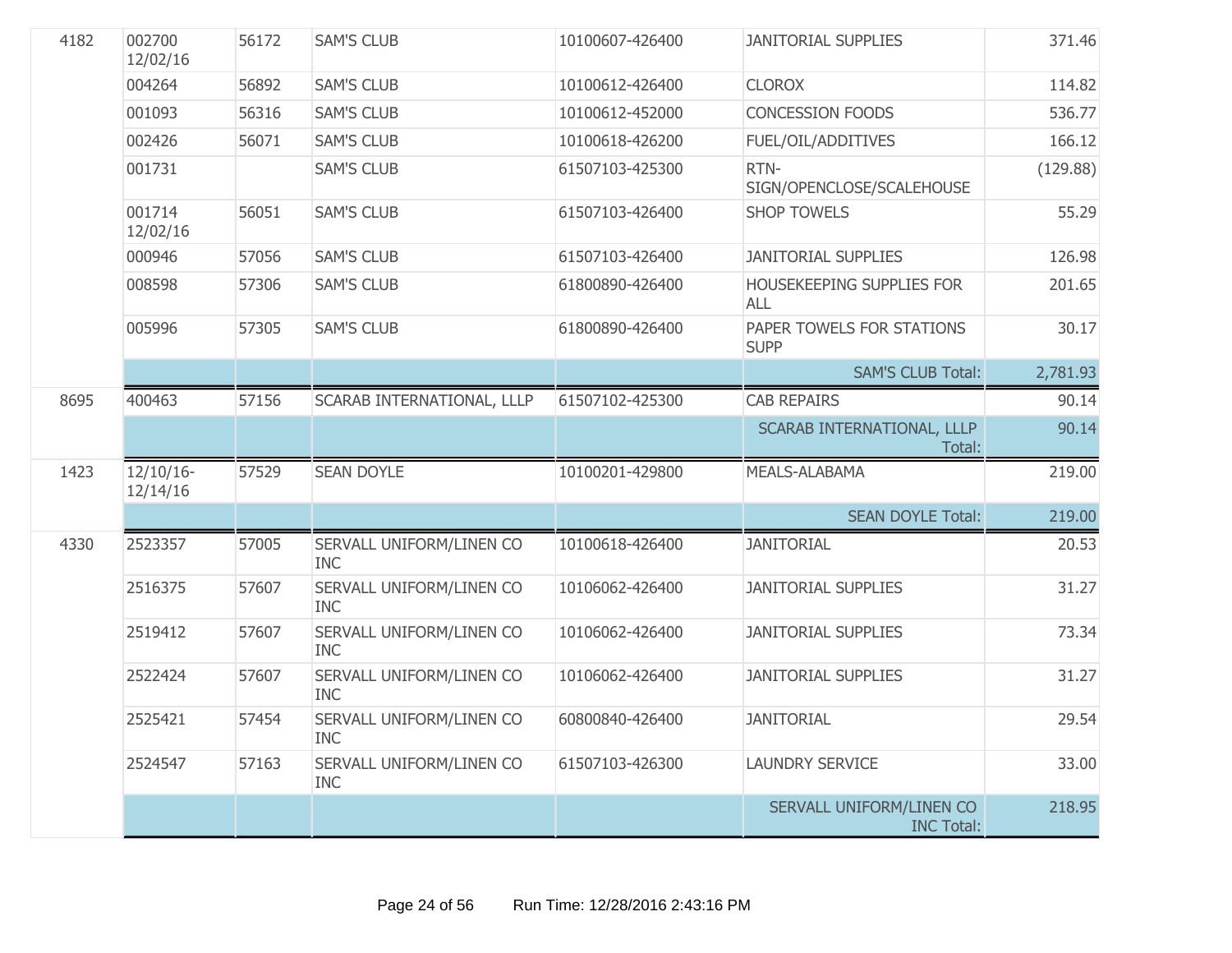| 4352 | C31416                 | 57357 | SHEEHAN MACK SALES & EQUIP.<br>INC.                     | 10100301-425100 | <b>UNIT S037</b>                                    | 18.74     |
|------|------------------------|-------|---------------------------------------------------------|-----------------|-----------------------------------------------------|-----------|
|      | C30971                 | 57148 | SHEEHAN MACK SALES & EQUIP.<br>INC.                     | 61507103-425300 | <b>MIRROR REPAIR</b>                                | 430.04    |
|      |                        |       |                                                         |                 | SHEEHAN MACK SALES & EQUIP.<br><b>INC. Total:</b>   | 448.78    |
| 4405 | 61706                  | 57244 | <b>SIMPSON'S PRINTING</b>                               | 10100201-426100 | <b>BUSINESS CARDS</b>                               | 20.00     |
|      | 61738                  | 57244 | <b>SIMPSON'S PRINTING</b>                               | 10100201-426100 | <b>BUSINESS CARDS</b>                               | 53.00     |
|      | 61731                  | 57244 | <b>SIMPSON'S PRINTING</b>                               | 10100201-426100 | <b>BUSINESS CARDS</b>                               | 530.00    |
|      |                        |       |                                                         |                 | <b>SIMPSON'S PRINTING Total:</b>                    | 603.00    |
| 4431 | 6145                   | 57136 | <b>SKYLINE ENGINEERING</b>                              | 60407071-422300 | WATER RECLAMATION BACK UP<br><b>GENE</b>            | 3,067.50  |
|      |                        |       |                                                         |                 | <b>SKYLINE ENGINEERING Total:</b>                   | 3,067.50  |
| 8746 | 12/19/2016             | 57501 | SMITH, ANDREW                                           | 61207101-421100 | <b>MAILBOX REPAIRS</b>                              | 111.76    |
|      |                        |       |                                                         |                 | <b>SMITH, ANDREW Total:</b>                         | 111.76    |
| 4532 | BO 6843                | 57257 | SOUTH DAKOTA SCHOOL OF<br><b>MINES &amp; TECHNOLOGY</b> | 10100201-416000 | <b>WORK STUDY</b>                                   | 186.11    |
|      |                        |       |                                                         |                 | SOUTH DAKOTA SCHOOL OF<br>MINES & TECHNOLOGY Total: | 186.11    |
| 7428 | 796860                 | 57566 | <b>SPARTAN STORES LLC</b>                               | 10100106-426100 | Coffee                                              | 12.52     |
|      |                        |       |                                                         |                 | <b>SPARTAN STORES LLC Total:</b>                    | 12.52     |
| 4599 | 3324531302             | 57260 | <b>STAPLES ADVANTAGE</b>                                | 10100201-426100 | <b>RECORDS HEADSETS</b>                             | 39.98     |
|      | 3324531305             | 57260 | <b>STAPLES ADVANTAGE</b>                                | 10100201-426100 | <b>RECORDS HEADSETS</b>                             | 230.95    |
|      | 3324531306             | 57266 | <b>STAPLES ADVANTAGE</b>                                | 10106026-426100 | <b>OFFICE SUPPLIES</b>                              | 133.02    |
|      |                        |       |                                                         |                 | <b>STAPLES ADVANTAGE Total:</b>                     | 403.95    |
| 8683 | 16-07193<br>06/12/2016 | 55773 | <b>STATE FARM</b>                                       | 61800890-453000 | refund on amb call #16-07193                        | 597.51    |
|      |                        |       |                                                         |                 | <b>STATE FARM Total:</b>                            | 597.51    |
| 4504 | S95100                 | 57138 | <b>STATE OF SOUTH DAKOTA</b>                            | 10100301-425400 | <b>CRASH CUSHIONS</b>                               | 9,000.00  |
|      | C18D7257               | 56513 | <b>STATE OF SOUTH DAKOTA</b>                            | 61207101-422500 | <b>INMATE LABOR</b>                                 | 412.99    |
|      | C18D7257               | 56513 | <b>STATE OF SOUTH DAKOTA</b>                            | 61507102-422500 | <b>INMATE LABOR</b>                                 | 212.99    |
|      | C18D7257               | 56513 | STATE OF SOUTH DAKOTA                                   | 61507103-422500 | <b>INMATE LABOR</b>                                 | 1,361.64  |
|      |                        |       |                                                         |                 | STATE OF SOUTH DAKOTA Total:                        | 10,987.62 |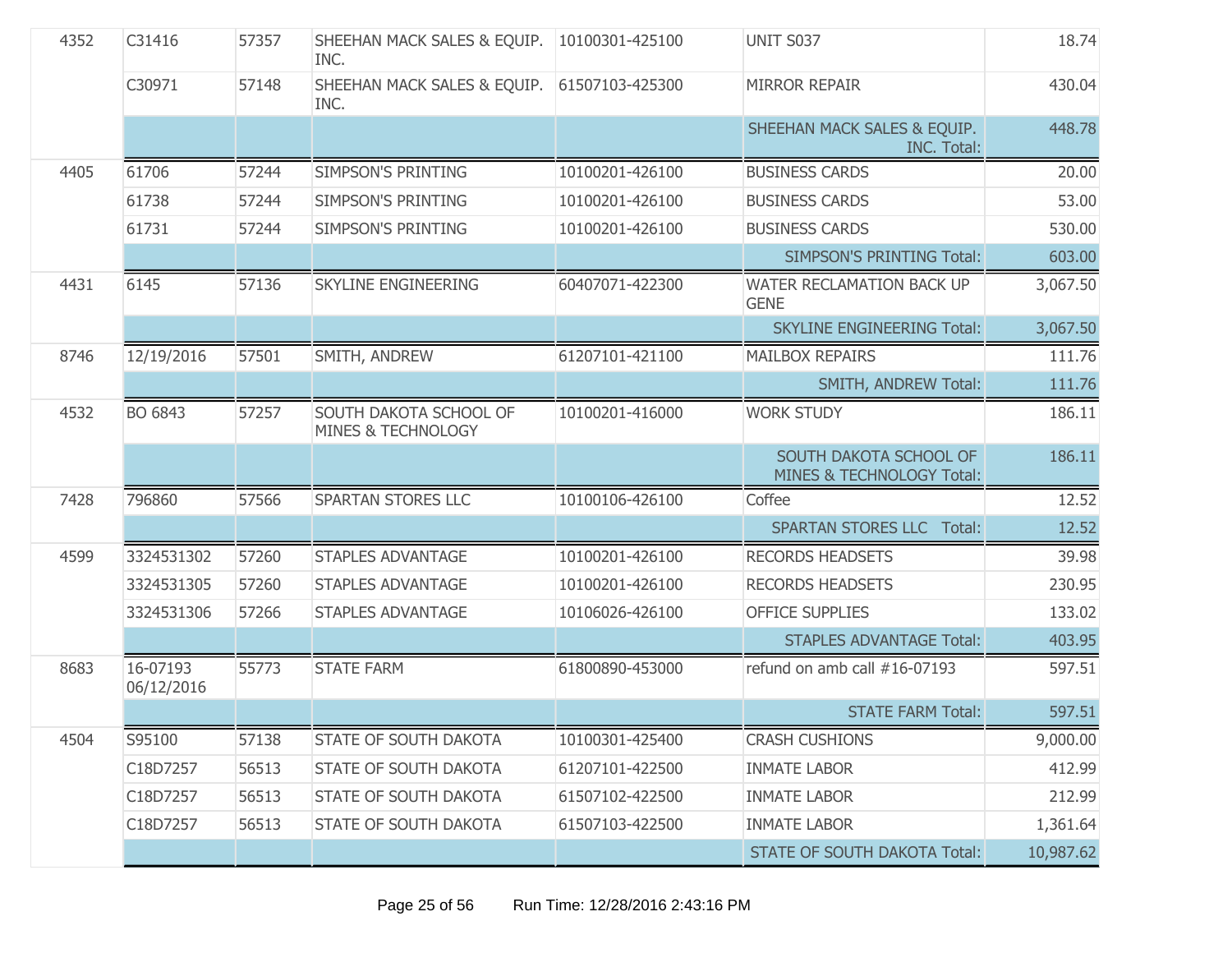| 4615 | 27612                    | 57588 | <b>STEC'S ADVERTISING</b><br><b>SPECIALTIES</b> | 10100201-426300 | PD HATS STOCK                                          | 1,610.64 |
|------|--------------------------|-------|-------------------------------------------------|-----------------|--------------------------------------------------------|----------|
|      |                          |       |                                                 |                 | <b>STEC'S ADVERTISING</b><br><b>SPECIALTIES Total:</b> | 1,610.64 |
| 6016 | 1219                     | 55716 | <b>STRUCTURED CABLING</b><br><b>SOLUTIONS</b>   | 10100202-425200 | <b>CABLING FOR STATION 3</b>                           | 617.33   |
|      | 1219                     | 55716 | <b>STRUCTURED CABLING</b><br><b>SOLUTIONS</b>   | 61800890-425200 | <b>CABLING FOR STATION 3</b>                           | 264.57   |
|      |                          |       |                                                 |                 | <b>STRUCTURED CABLING</b><br><b>SOLUTIONS Total:</b>   | 881.90   |
| 4695 | 50358                    | 57542 | <b>SUMMIT SIGNS &amp; SUPPLY INC</b>            | 10100201-425100 | <b>SIGN INSTALL</b>                                    | 18.40    |
|      |                          |       |                                                 |                 | <b>SUMMIT SIGNS &amp; SUPPLY INC</b><br>Total:         | 18.40    |
| 4587 | $11/04/16$ -<br>11/29/16 | 57277 | <b>TAMARA STADEL</b>                            | 10400112-427000 | PER DIEM / LODGING FOR 2017<br><b>SA</b>               | 896.21   |
|      | 11/08/16-<br>11/23/16    | 56922 | <b>TAMARA STADEL</b>                            | 10400112-427000 | PER DIEM / LODGING FOR MAPLE<br>S                      | 2,367.30 |
|      |                          |       |                                                 |                 | <b>TAMARA STADEL Total:</b>                            | 3,263.51 |
| 8508 | 16-02101<br>02/18/16     | 55775 | TAPIO, ROBIN                                    | 61800890-453000 | refund on amb tx $#16-02101$                           | 45.90    |
|      | 16-01415<br>02/02/16     | 55777 | TAPIO, ROBIN                                    | 61800890-453000 | Refund on tx #16-01415                                 | 90.48    |
|      |                          |       |                                                 |                 | TAPIO, ROBIN Total:                                    | 136.38   |
| 8742 | 5136C11885               | 57349 | THE HURON CLINIC<br>FOUNDATION, LTD             | 61507103-422500 | 110190 PRE-EMPLOYMENT<br><b>SCREEN</b>                 | 25.00    |
|      |                          |       |                                                 |                 | THE HURON CLINIC<br>FOUNDATION, LTD Total:             | 25.00    |
| 2977 | 20923693                 | 56656 | THE LODGE AT DEADWOOD                           | 10100111-427000 | Hotel Stay - Jeff Barbier                              | 79.00    |
|      |                          |       |                                                 |                 | THE LODGE AT DEADWOOD<br>Total:                        | 79.00    |
| 4817 | 835259422                | 57565 | THOMSON REUTERS - WEST                          | 10100106-429300 | <b>Updated SD Codified Law Books</b>                   | 476.25   |
|      |                          |       |                                                 |                 | THOMSON REUTERS - WEST<br>Total:                       | 476.25   |
| 4889 | 1925541                  | 57337 | <b>TRAVELERS</b>                                | 79300968-421100 | <b>CLAIMS</b>                                          | 613.00   |
|      |                          |       |                                                 |                 | <b>TRAVELERS Total:</b>                                | 613.00   |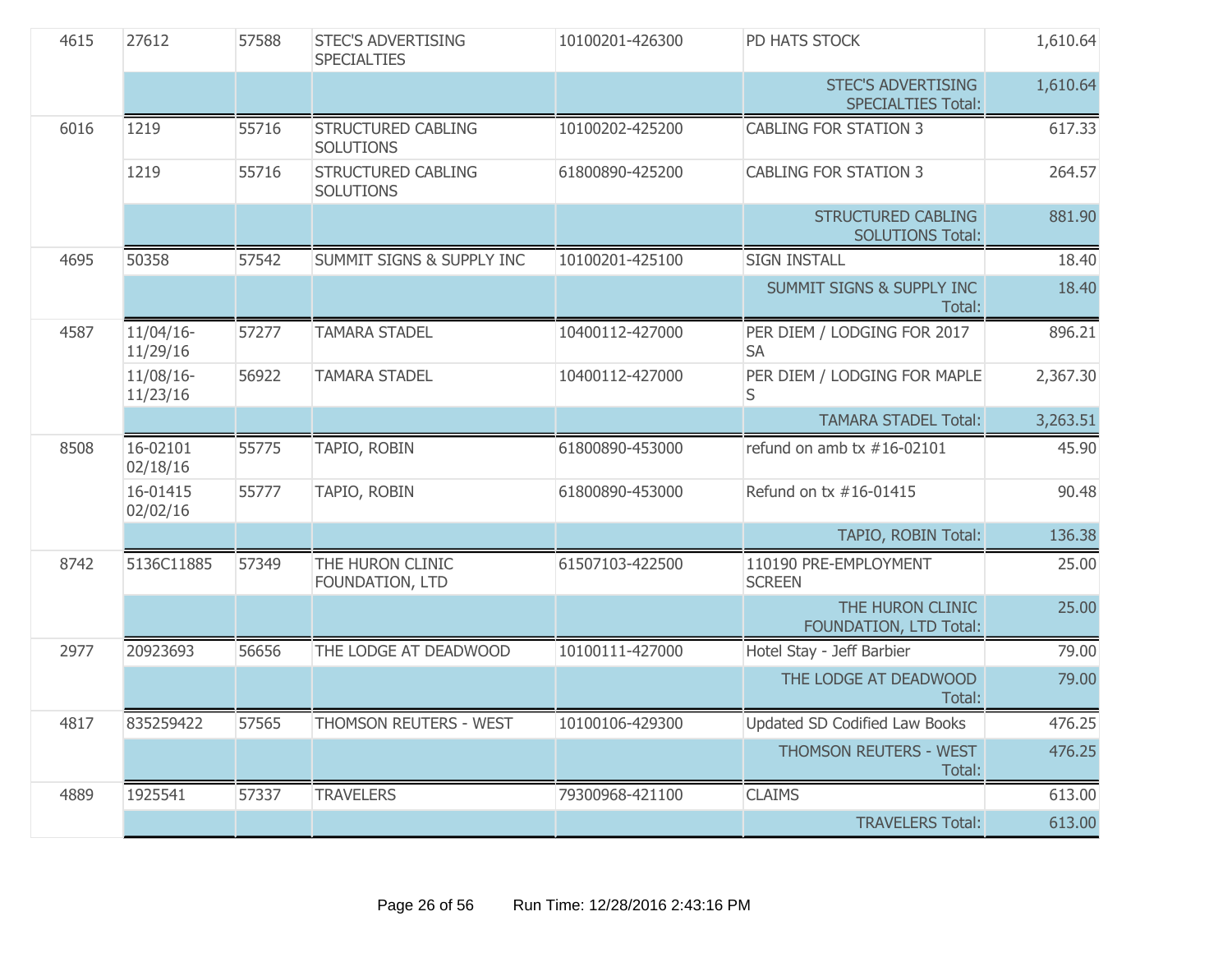| 4922 | TS-1961    | 57218 | TS GOVERNMENT SOLUTIONS<br><b>LLC</b> | 10100201-425300 | MAINT ON EQUIPMENT                           | 147.50      |
|------|------------|-------|---------------------------------------|-----------------|----------------------------------------------|-------------|
|      |            |       |                                       |                 | TS GOVERNMENT SOLUTIONS<br><b>LLC Total:</b> | 147.50      |
| 4952 | 045-176615 | 57362 | TYLER TECHNOLOGIES INC                | 10100301-429500 | FLEET, WORK ORDERS, FAC<br><b>MODULE</b>     | 3,233.87    |
|      | 045-176615 | 57362 | TYLER TECHNOLOGIES INC                | 10100302-429500 | FLEET, WORK ORDERS, FAC<br><b>MODULE</b>     | 3,233.87    |
|      | 045-176615 | 57362 | TYLER TECHNOLOGIES INC                | 10100305-429500 | FLEET, WORK ORDERS, FAC<br><b>MODULE</b>     | 3,233.87    |
|      | 045-176615 | 57362 | TYLER TECHNOLOGIES INC                | 10100401-429500 | FLEET, WORK ORDERS, FAC<br><b>MODULE</b>     | 3,233.88    |
|      | 045-176615 | 57362 | TYLER TECHNOLOGIES INC                | 50508919-429500 | FLEET, WORK ORDERS, FAC<br><b>MODULE</b>     | (5, 134.75) |
|      | 045-176615 | 57362 | TYLER TECHNOLOGIES INC                | 60207014-429500 | FLEET, WORK ORDERS, FAC<br><b>MODULE</b>     | 12,935.49   |
|      | 045-176615 | 57362 | TYLER TECHNOLOGIES INC                | 60407071-429500 | FLEET, WORK ORDERS, FAC<br><b>MODULE</b>     | 6,467.75    |
|      | 045-176615 | 57362 | TYLER TECHNOLOGIES INC                | 60407072-429500 | FLEET, WORK ORDERS, FAC<br><b>MODULE</b>     | 6,467.74    |
|      | 045-176615 | 57362 | TYLER TECHNOLOGIES INC                | 61207101-429500 | FLEET, WORK ORDERS, FAC<br><b>MODULE</b>     | 4,311.83    |
|      | 045-176615 | 57362 | TYLER TECHNOLOGIES INC                | 61507102-429500 | FLEET, WORK ORDERS, FAC<br><b>MODULE</b>     | 4,311.83    |
|      | 045-176615 | 57362 | TYLER TECHNOLOGIES INC                | 61507103-429500 | FLEET, WORK ORDERS, FAC<br><b>MODULE</b>     | 4,311.83    |
|      |            |       |                                       |                 | <b>TYLER TECHNOLOGIES INC Total:</b>         | 46,607.21   |
| 4957 | 82741681   | 57481 | <b>ULINE INC</b>                      | 10100201-426100 | <b>MAGNETIC STRIPS</b>                       | 49.87       |
|      |            |       |                                       |                 | <b>ULINE INC Total:</b>                      | 49.87       |
| 5007 | 09/2216    | 57426 | UTILITY ELECTRIC SUPPLY               | 50508910-431000 | 15-2316 OMAHA STREET<br><b>RECONSTRU</b>     | 465.31      |
|      |            |       |                                       |                 | UTILITY ELECTRIC SUPPLY Total:               | 465.31      |
| 5039 | 87079      | 57255 | <b>VANWAY TROPHY &amp; AWARD</b>      | 10100201-426100 | RCPD NAME TAGS, PLATES, AND<br>PE            | 650.00      |
|      | 87077      | 57255 | <b>VANWAY TROPHY &amp; AWARD</b>      | 10100201-426100 | RCPD NAME TAGS, PLATES, AND<br>PE            | 80.75       |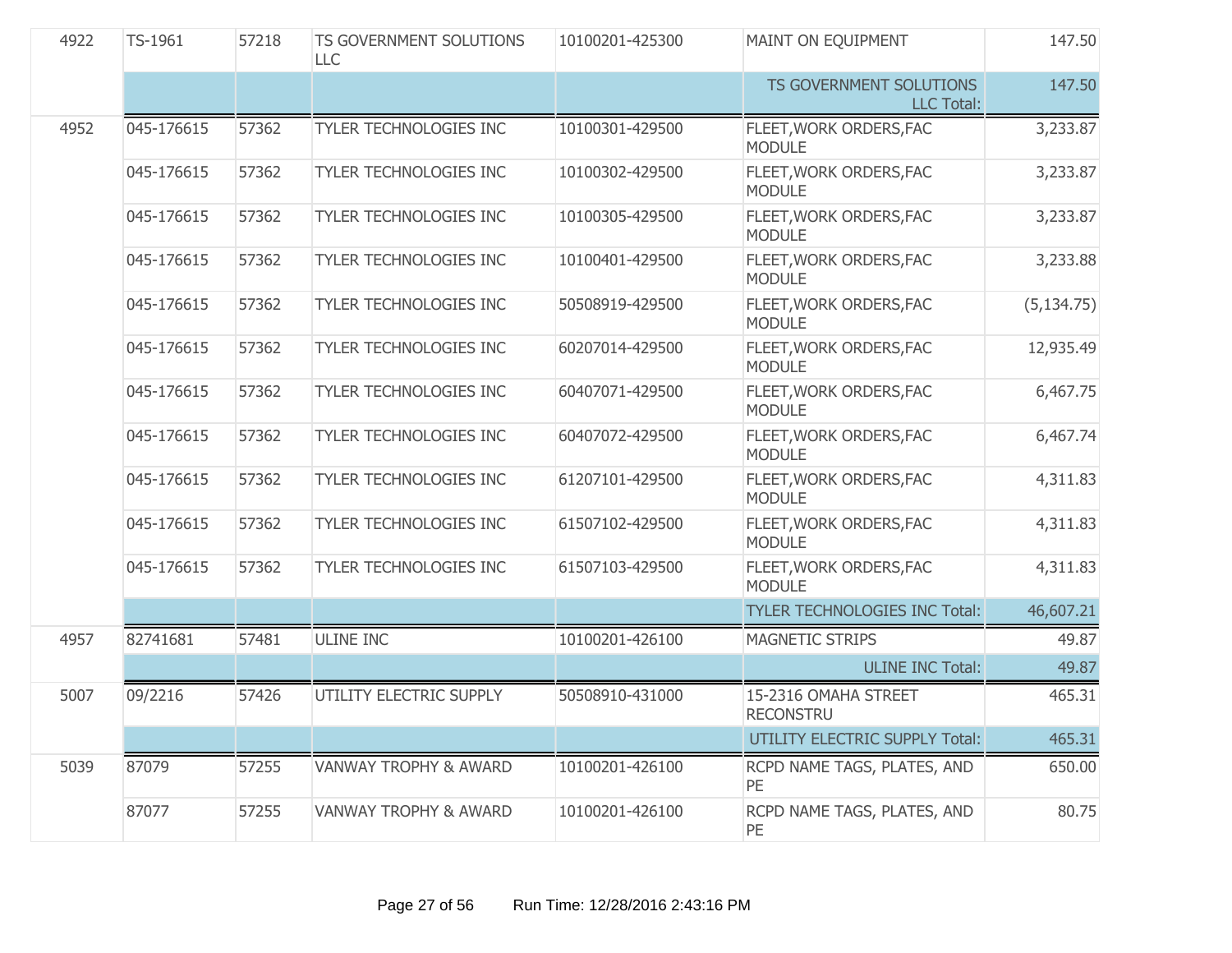| 5039 | 87078              | 57255 | <b>VANWAY TROPHY &amp; AWARD</b> | 10100201-426100 | RCPD NAME TAGS, PLATES, AND<br><b>PE</b>   | 80.75  |
|------|--------------------|-------|----------------------------------|-----------------|--------------------------------------------|--------|
|      | 87197              | 57255 | <b>VANWAY TROPHY &amp; AWARD</b> | 10100201-426100 | RCPD NAME TAGS, PLATES, AND<br>PE          | 9.00   |
|      | 86782              | 57255 | <b>VANWAY TROPHY &amp; AWARD</b> | 10100201-426100 | RCPD NAME TAGS, PLATES, AND<br>PE          | 57.50  |
|      |                    |       |                                  |                 | <b>VANWAY TROPHY &amp; AWARD</b><br>Total: | 878.00 |
| 6415 | 015147301<br>11/20 |       | <b>VAST BUSINESS</b>             | 10100101-428100 |                                            | 17.42  |
|      | 015147301<br>11/20 |       | <b>VAST BUSINESS</b>             | 10100101-428100 |                                            | 17.42  |
|      | 015147301<br>11/20 |       | <b>VAST BUSINESS</b>             | 10100105-428100 |                                            | 0.25   |
|      | 015147301<br>11/20 |       | <b>VAST BUSINESS</b>             | 10100106-428100 |                                            | 17.42  |
|      | 015147301<br>11/20 |       | <b>VAST BUSINESS</b>             | 10100108-428100 |                                            | 17.42  |
|      | 015147301<br>11/20 |       | <b>VAST BUSINESS</b>             | 10100108-428100 |                                            | 17.42  |
|      | 015147301<br>11/20 |       | <b>VAST BUSINESS</b>             | 10100108-428100 |                                            | 17.42  |
|      | 015147301<br>11/20 |       | <b>VAST BUSINESS</b>             | 10100111-428100 |                                            | 19.46  |
|      | 015147301<br>11/20 |       | <b>VAST BUSINESS</b>             | 10100111-428100 |                                            | 17.42  |
|      | 015100301<br>11/20 |       | <b>VAST BUSINESS</b>             | 10100201-428100 |                                            | 16.45  |
|      | 015100301<br>11/20 |       | <b>VAST BUSINESS</b>             | 10100201-428100 |                                            | 16.45  |
|      | 015100301<br>11/20 |       | <b>VAST BUSINESS</b>             | 10100201-428100 |                                            | 16.45  |
|      | 015100301<br>11/20 |       | <b>VAST BUSINESS</b>             | 10100201-428100 |                                            | 16.45  |
|      | 015100301<br>11/20 |       | <b>VAST BUSINESS</b>             | 10100201-428100 |                                            | 16.45  |
|      | 015100301<br>11/20 |       | <b>VAST BUSINESS</b>             | 10100201-428100 |                                            | 16.45  |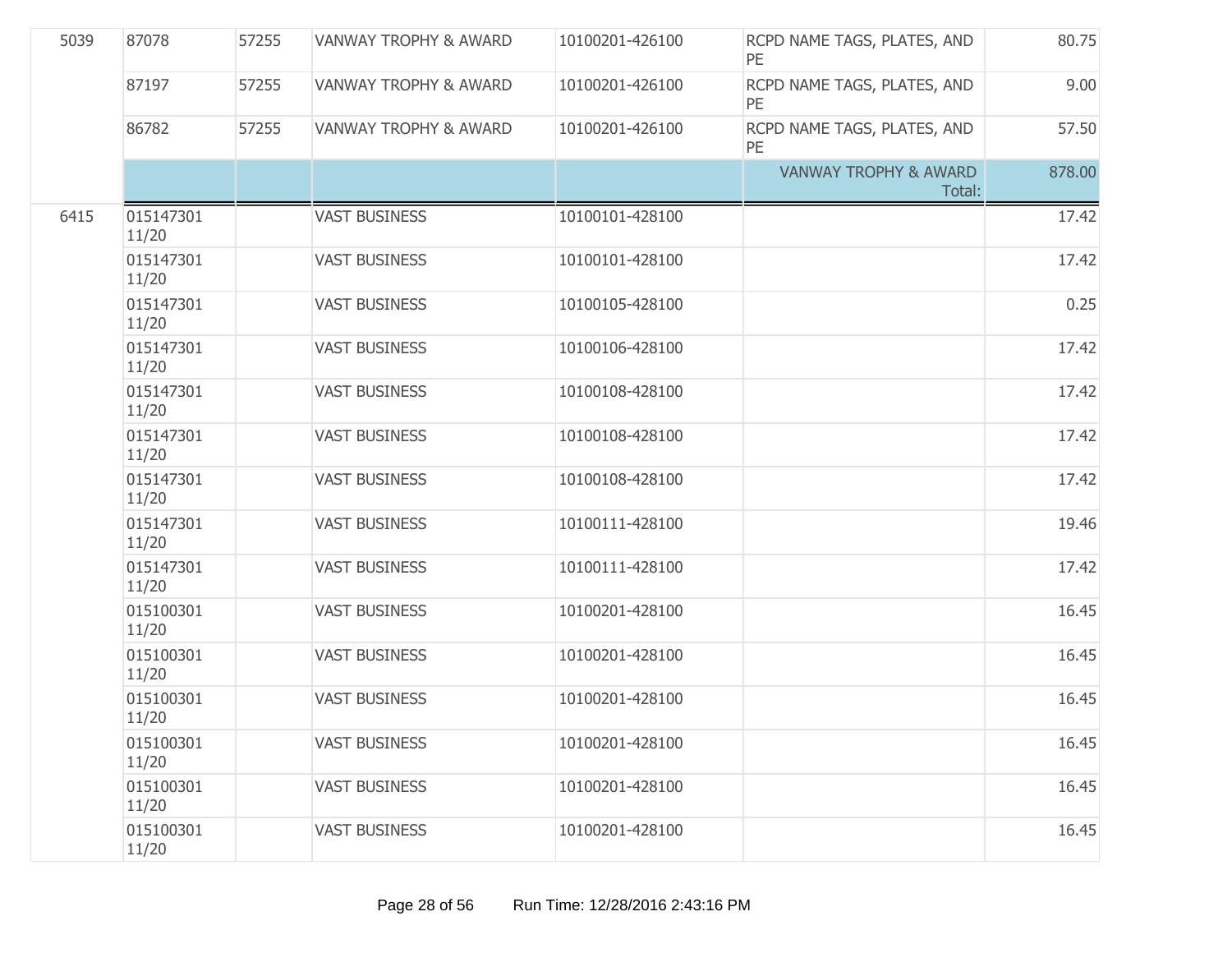| 6415 | 015100301<br>11/20 | <b>VAST BUSINESS</b> | 10100201-428100 | 16.45 |
|------|--------------------|----------------------|-----------------|-------|
|      | 015100301<br>11/20 | <b>VAST BUSINESS</b> | 10100201-428100 | 16.44 |
|      | 015100301<br>11/20 | <b>VAST BUSINESS</b> | 10100201-428100 | 16.45 |
|      | 015100301<br>11/20 | <b>VAST BUSINESS</b> | 10100201-428100 | 16.45 |
|      | 015100301<br>11/20 | <b>VAST BUSINESS</b> | 10100201-428100 | 16.45 |
|      | 015100301<br>11/20 | <b>VAST BUSINESS</b> | 10100201-428100 | 16.45 |
|      | 015100301<br>11/20 | <b>VAST BUSINESS</b> | 10100201-428100 | 16.45 |
|      | 015100301<br>11/20 | <b>VAST BUSINESS</b> | 10100201-428100 | 16.44 |
|      | 015100301<br>11/20 | <b>VAST BUSINESS</b> | 10100201-428100 | 16.45 |
|      | 015100301<br>11/20 | <b>VAST BUSINESS</b> | 10100201-428100 | 16.45 |
|      | 015100301<br>11/20 | <b>VAST BUSINESS</b> | 10100201-428100 | 16.45 |
|      | 015100301<br>11/20 | <b>VAST BUSINESS</b> | 10100201-428100 | 16.45 |
|      | 015100301<br>11/20 | <b>VAST BUSINESS</b> | 10100201-428100 | 28.55 |
|      | 015100301<br>11/20 | <b>VAST BUSINESS</b> | 10100201-428100 | 16.44 |
|      | 015100301<br>11/20 | <b>VAST BUSINESS</b> | 10100201-428100 | 16.44 |
|      | 015100301<br>11/20 | <b>VAST BUSINESS</b> | 10100201-428100 | 16.44 |
|      | 015100301<br>11/20 | <b>VAST BUSINESS</b> | 10100201-428100 | 16.44 |
|      | 015100301<br>11/20 | <b>VAST BUSINESS</b> | 10100201-428100 | 16.44 |
|      | 015100301<br>11/20 | <b>VAST BUSINESS</b> | 10100201-428100 | 16.44 |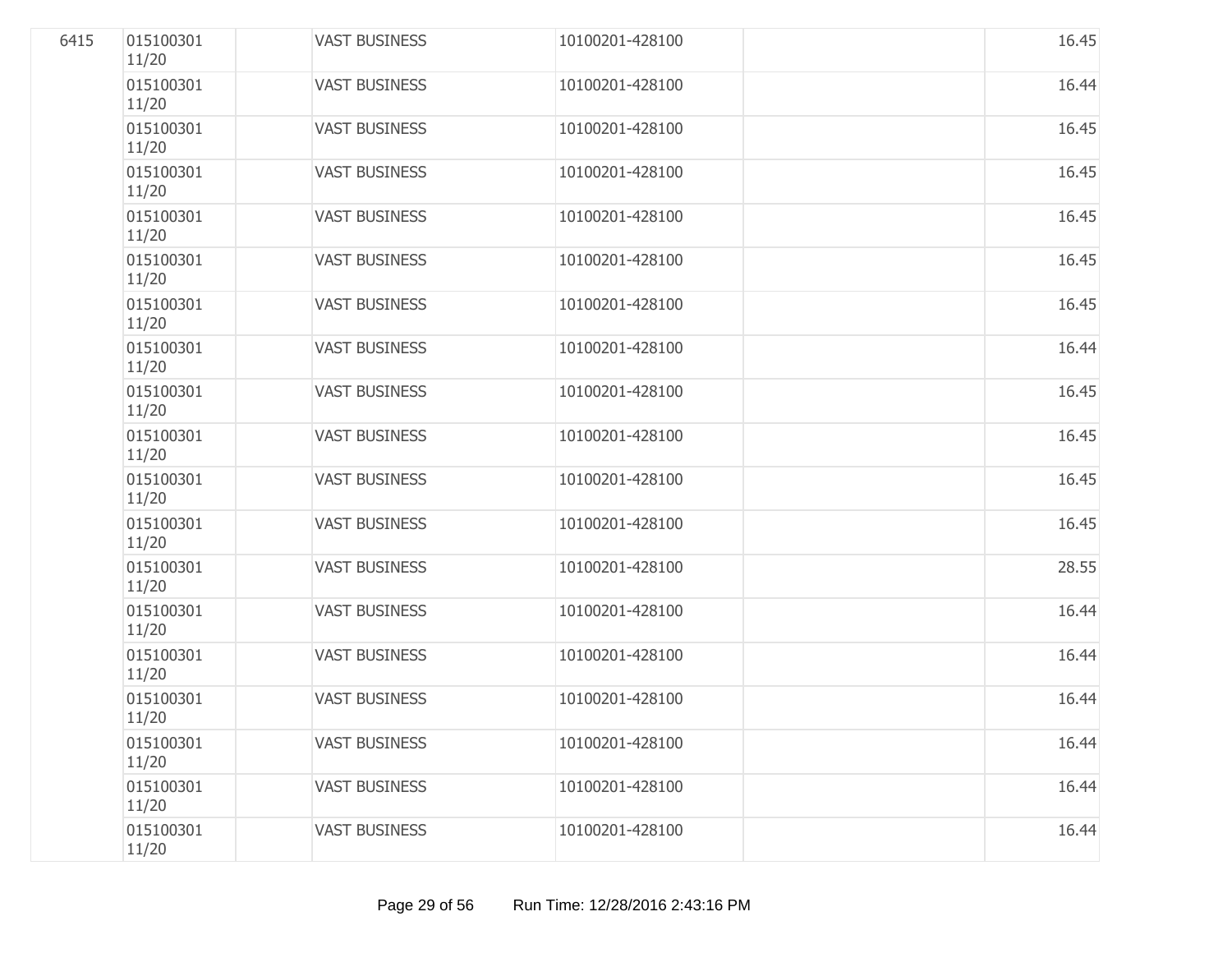| 6415 | 015100301<br>11/20 | <b>VAST BUSINESS</b> | 10100201-428100 | 16.44  |
|------|--------------------|----------------------|-----------------|--------|
|      | 015100301<br>11/20 | <b>VAST BUSINESS</b> | 10100201-428100 | 16.44  |
|      | 015100301<br>11/20 | <b>VAST BUSINESS</b> | 10100201-428100 | 16.44  |
|      | 015100301<br>11/20 | <b>VAST BUSINESS</b> | 10100201-428100 | 16.44  |
|      | 015100301<br>11/20 | <b>VAST BUSINESS</b> | 10100201-428100 | 16.44  |
|      | 015100301<br>11/20 | <b>VAST BUSINESS</b> | 10100201-428100 | 16.44  |
|      | 015100301<br>11/20 | <b>VAST BUSINESS</b> | 10100201-428100 | 30.00  |
|      | 015100301<br>11/20 | <b>VAST BUSINESS</b> | 10100201-428100 | 16.44  |
|      | 015100301<br>11/20 | <b>VAST BUSINESS</b> | 10100201-428100 | 16.44  |
|      | 015100301<br>11/20 | <b>VAST BUSINESS</b> | 10100201-428100 | 16.44  |
|      | 015100301<br>11/20 | <b>VAST BUSINESS</b> | 10100201-428100 | 16.44  |
|      | 015100301<br>11/20 | <b>VAST BUSINESS</b> | 10100201-428100 | 16.44  |
|      | 015100301<br>11/20 | <b>VAST BUSINESS</b> | 10100201-428100 | 202.91 |
|      | 015100301<br>11/20 | <b>VAST BUSINESS</b> | 10100201-428100 | 16.45  |
|      | 015147301<br>11/20 | <b>VAST BUSINESS</b> | 10100201-428100 | 17.42  |
|      | 015100301<br>11/20 | <b>VAST BUSINESS</b> | 10100201-428100 | 16.44  |
|      | 015100301<br>11/20 | <b>VAST BUSINESS</b> | 10100201-428100 | 16.44  |
|      | 015100301<br>11/20 | <b>VAST BUSINESS</b> | 10100201-428100 | 16.44  |
|      | 008309501<br>11/20 | <b>VAST BUSINESS</b> | 10100202-428100 | 19.32  |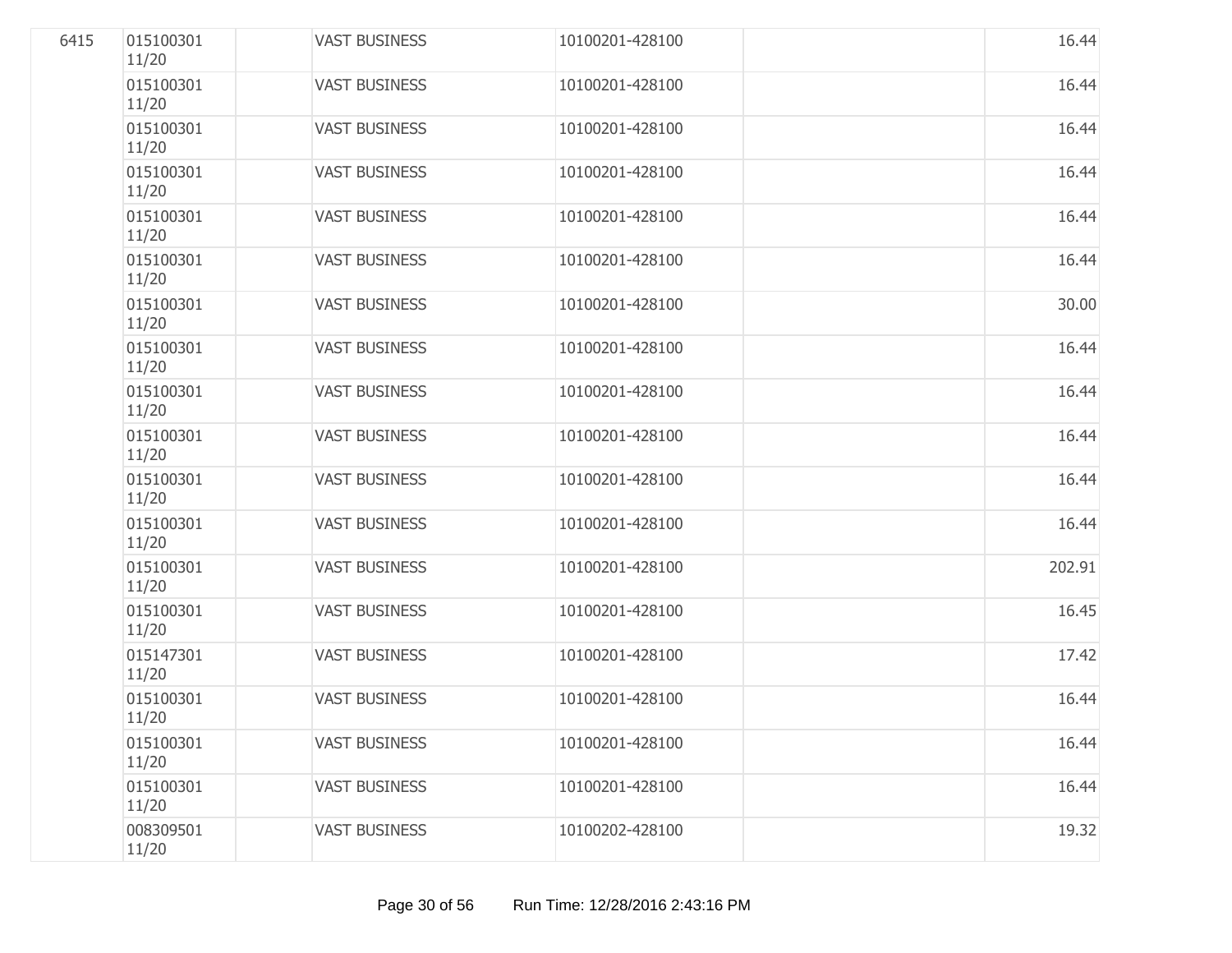| 6415 | 008309501<br>11/20 | <b>VAST BUSINESS</b> | 10100202-428100 | 23.86  |
|------|--------------------|----------------------|-----------------|--------|
|      | 010531701<br>11/20 | <b>VAST BUSINESS</b> | 10100202-428100 | 17.42  |
|      | 010531701<br>11/20 | <b>VAST BUSINESS</b> | 10100202-428100 | 13.75  |
|      | 010531701<br>11/20 | <b>VAST BUSINESS</b> | 10100202-428100 | 17.42  |
|      | 010531701<br>11/20 | <b>VAST BUSINESS</b> | 10100202-428100 | 125.21 |
|      | 008309501<br>11/20 | <b>VAST BUSINESS</b> | 10100202-428100 | 20.02  |
|      | 008309501<br>11/20 | <b>VAST BUSINESS</b> | 10100202-428100 | 25.61  |
|      | 008309501<br>11/20 | <b>VAST BUSINESS</b> | 10100202-428100 | 18.36  |
|      | 008309501<br>11/20 | <b>VAST BUSINESS</b> | 10100202-428100 | 14.86  |
|      | 008309501<br>11/20 | <b>VAST BUSINESS</b> | 10100202-428100 | 125.23 |
|      | 008309501<br>11/20 | <b>VAST BUSINESS</b> | 10100202-428100 | 18.36  |
|      | 008309501<br>11/20 | <b>VAST BUSINESS</b> | 10100202-428100 | 18.36  |
|      | 008309501<br>11/20 | <b>VAST BUSINESS</b> | 10100202-428100 | 18.36  |
|      | 008309501<br>11/20 | <b>VAST BUSINESS</b> | 10100202-428100 | 24.24  |
|      | 008309501<br>11/20 | <b>VAST BUSINESS</b> | 10100202-428100 | 18.36  |
|      | 015147301<br>11/20 | <b>VAST BUSINESS</b> | 10100204-428100 | 17.42  |
|      | 015147301<br>11/20 | <b>VAST BUSINESS</b> | 10100204-428100 | 17.57  |
|      | 007708801<br>11/20 | <b>VAST BUSINESS</b> | 10100205-428100 | 17.42  |
|      | 007708801<br>11/20 | <b>VAST BUSINESS</b> | 10100301-428100 | 13.92  |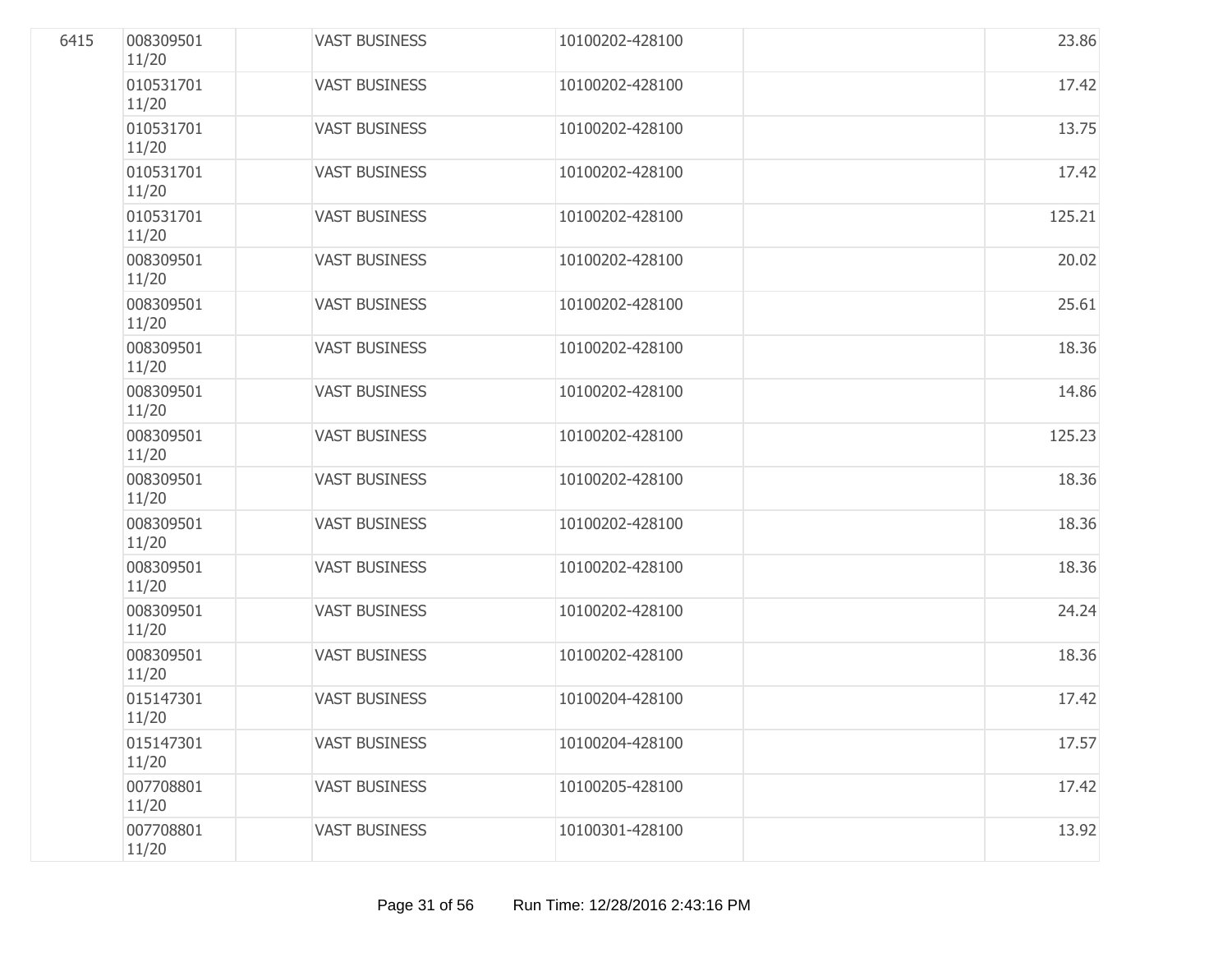| 6415 | 007708801<br>11/20 | <b>VAST BUSINESS</b> | 10100301-428100 | 17.42 |
|------|--------------------|----------------------|-----------------|-------|
|      | 15092701<br>11/20  | <b>VAST BUSINESS</b> | 10100618-428100 | 28.05 |
|      | 15092701<br>11/20  | <b>VAST BUSINESS</b> | 10100714-428100 | 17.42 |
|      | 015147301<br>11/20 | <b>VAST BUSINESS</b> | 10106021-428100 | 17.42 |
|      | 015147301<br>11/20 | <b>VAST BUSINESS</b> | 10106021-428100 | 17.42 |
|      | 015147301<br>11/20 | <b>VAST BUSINESS</b> | 10106021-428100 | 17.42 |
|      | 015147301<br>11/20 | <b>VAST BUSINESS</b> | 10106022-428100 | 0.48  |
|      | 015147301<br>11/20 | <b>VAST BUSINESS</b> | 10106024-428100 | 17.53 |
|      | 015147301<br>11/20 | <b>VAST BUSINESS</b> | 10106061-428100 | 17.42 |
|      | 015147301<br>11/20 | <b>VAST BUSINESS</b> | 10106061-428100 | 17.42 |
|      | 015147301<br>11/20 | <b>VAST BUSINESS</b> | 10106061-428100 | 17.42 |
|      | 015147301<br>11/20 | <b>VAST BUSINESS</b> | 10106061-428100 | 17.42 |
|      | 015147301<br>11/20 | <b>VAST BUSINESS</b> | 10106061-428100 | 17.42 |
|      | 015099701<br>11/12 | <b>VAST BUSINESS</b> | 60207011-428100 | 19.68 |
|      | 015099701<br>11/12 | <b>VAST BUSINESS</b> | 60207011-428100 | 24.88 |
|      | 015099701<br>11/12 | <b>VAST BUSINESS</b> | 60207011-428100 | 19.36 |
|      | 015099701<br>11/12 | <b>VAST BUSINESS</b> | 60207011-428100 | 19.36 |
|      | 015099701<br>11/12 | <b>VAST BUSINESS</b> | 60207011-428100 | 19.36 |
|      | 015099701<br>11/12 | <b>VAST BUSINESS</b> | 60207011-428100 | 19.36 |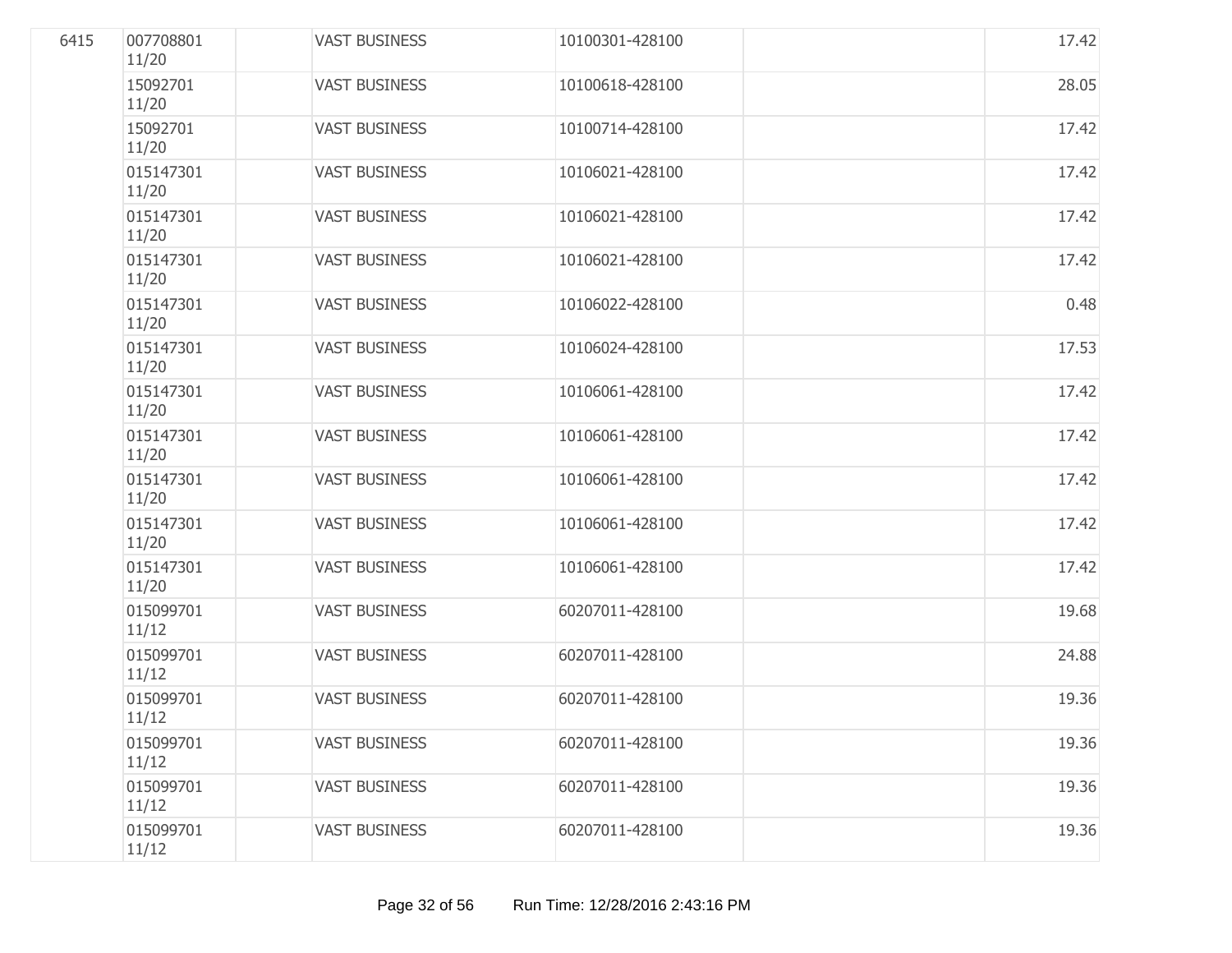| 6415 | 015099701<br>11/12  | <b>VAST BUSINESS</b>    | 60207011-428100 |                             | 19.35    |
|------|---------------------|-------------------------|-----------------|-----------------------------|----------|
|      | 015099701<br>11/12  | <b>VAST BUSINESS</b>    | 60207013-428100 |                             | 17.35    |
|      | 007250301<br>11/20  | <b>VAST BUSINESS</b>    | 60207014-428100 |                             | 18.00    |
|      | 007250301<br>11/20  | <b>VAST BUSINESS</b>    | 60207014-428100 |                             | 17.74    |
|      | 007250301<br>11/20  | <b>VAST BUSINESS</b>    | 60207014-428100 |                             | 17.42    |
|      | 015099701<br>11/12  | <b>VAST BUSINESS</b>    | 60207014-428100 |                             | 4.39     |
|      | 007711702<br>11/20  | <b>VAST BUSINESS</b>    | 61300664-428100 |                             | 20.52    |
|      | 007711702<br>11//20 | <b>VAST BUSINESS</b>    | 61300664-428100 |                             | 20.45    |
|      | 007711702<br>11/20  | <b>VAST BUSINESS</b>    | 61300664-428100 |                             | 17.42    |
|      | 007711702<br>11/20  | <b>VAST BUSINESS</b>    | 61300664-428100 |                             | 62.72    |
|      | 007711702<br>11/20  | <b>VAST BUSINESS</b>    | 61300664-428100 |                             | 17.42    |
|      | 007441701<br>11/16  | <b>VAST BUSINESS</b>    | 61400665-428100 |                             | 26.22    |
|      | 007441701<br>11/16  | <b>VAST BUSINESS</b>    | 61400665-428100 |                             | 20.42    |
|      | 007441701<br>11/16  | <b>VAST BUSINESS</b>    | 61400665-428100 |                             | 16.92    |
|      | 009402601<br>12/14  | <b>VAST BUSINESS</b>    | 61507102-428100 |                             | 16.92    |
|      | 008309501<br>11/20  | <b>VAST BUSINESS</b>    | 61800890-428100 |                             | 113.87   |
|      | 008309501<br>11/20  | <b>VAST BUSINESS</b>    | 61800890-428100 |                             | 27.42    |
|      | 008309501<br>11/20  | <b>VAST BUSINESS</b>    | 61800890-428100 |                             | 18.36    |
|      |                     |                         |                 | <b>VAST BUSINESS Total:</b> | 2,462.10 |
| 5053 | 9776789686          | <b>VERIZON WIRELESS</b> | 10100101-428100 |                             | 64.10    |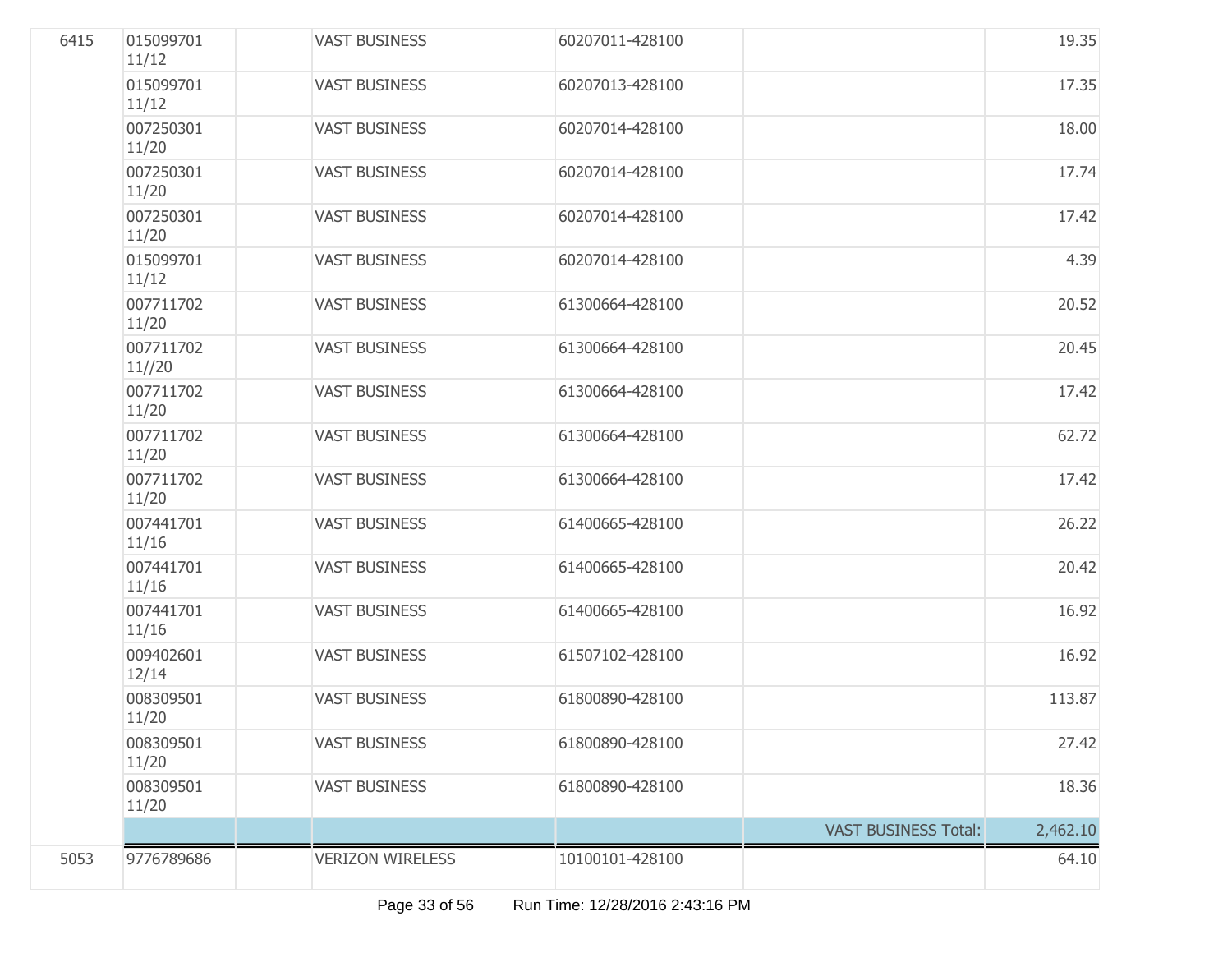| 5053 | 9776789686 | <b>VERIZON WIRELESS</b> | 10100103-428100 | 52.85 |
|------|------------|-------------------------|-----------------|-------|
|      | 9776789686 | <b>VERIZON WIRELESS</b> | 10100105-428100 | 40.01 |
|      | 9776789686 | <b>VERIZON WIRELESS</b> | 10100108-428100 | 52.85 |
|      | 9776789686 | <b>VERIZON WIRELESS</b> | 10100108-428100 | 52.85 |
|      | 9776789686 | <b>VERIZON WIRELESS</b> | 10100108-428100 | 32.64 |
|      | 9776789686 | <b>VERIZON WIRELESS</b> | 10100108-428100 | 29.72 |
|      | 9776789686 | <b>VERIZON WIRELESS</b> | 10100108-428100 | 32.64 |
|      | 9776789686 | <b>VERIZON WIRELESS</b> | 10100108-428100 | 52.85 |
|      | 9776789686 | <b>VERIZON WIRELESS</b> | 10100108-428100 | 55.91 |
|      | 9776789686 | <b>VERIZON WIRELESS</b> | 10100108-428100 | 98.15 |
|      | 9776789686 | <b>VERIZON WIRELESS</b> | 10100108-428100 | 31.01 |
|      | 9776789686 | <b>VERIZON WIRELESS</b> | 10100108-428100 | 54.10 |
|      | 9776789686 | <b>VERIZON WIRELESS</b> | 10100108-428100 | 30.97 |
|      | 9776789686 | <b>VERIZON WIRELESS</b> | 10100108-428100 | 30.99 |
|      | 9776789686 | <b>VERIZON WIRELESS</b> | 10100108-428100 | 64.10 |
|      | 9776789686 | <b>VERIZON WIRELESS</b> | 10100108-428100 | 30.97 |
|      | 9776789686 | <b>VERIZON WIRELESS</b> | 10100108-428100 | 54.10 |
|      | 9776789686 | <b>VERIZON WIRELESS</b> | 10100108-428100 | 64.10 |
|      | 9776789686 | <b>VERIZON WIRELESS</b> | 10100108-428100 | 30.97 |
|      |            |                         |                 |       |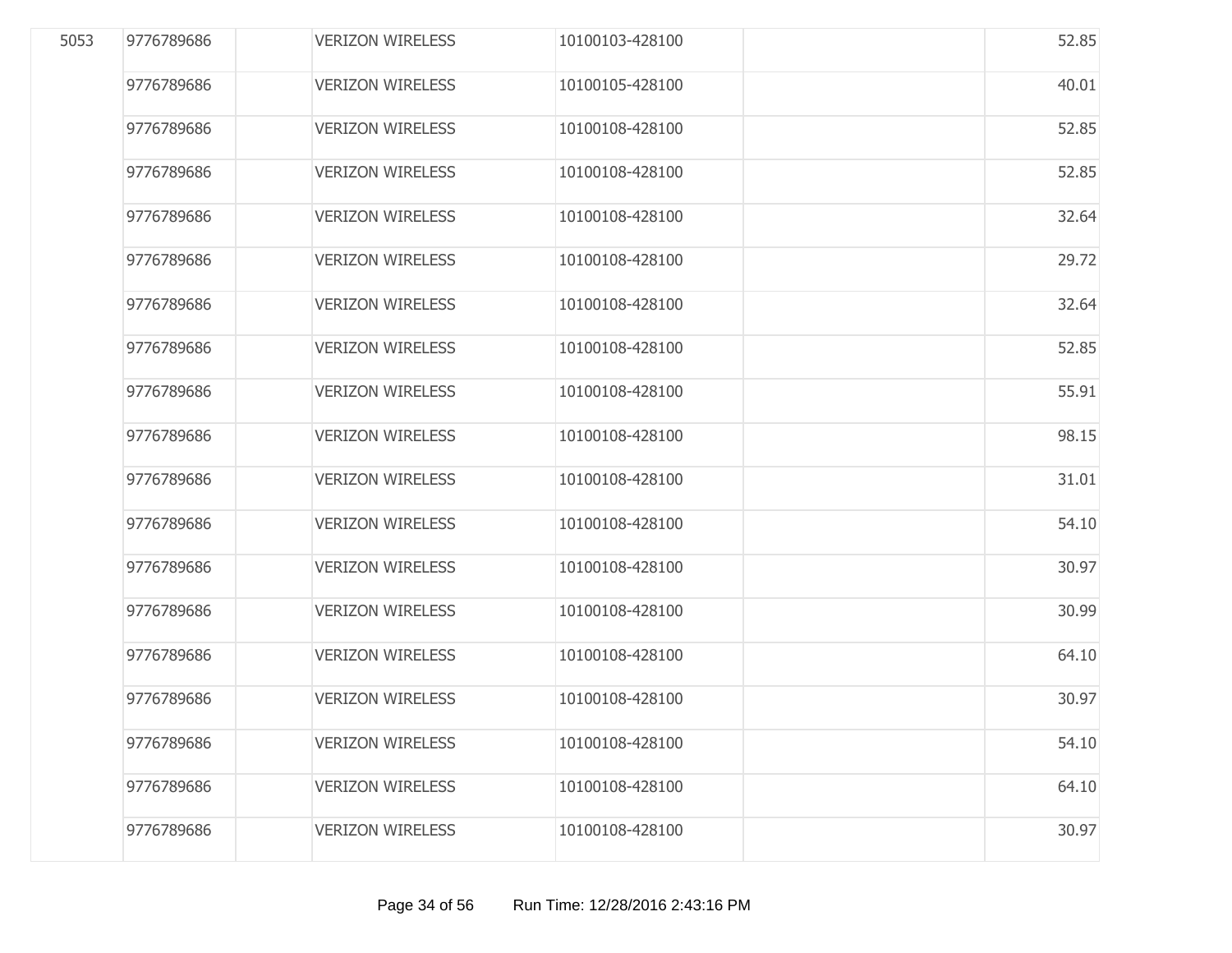| 5053 | 9776789686   | <b>VERIZON WIRELESS</b> | 10100108-428100 |                                          | 54.10 |
|------|--------------|-------------------------|-----------------|------------------------------------------|-------|
|      | 9776789686   | <b>VERIZON WIRELESS</b> | 10100108-428100 |                                          | 30.97 |
|      | 9776789686   | <b>VERIZON WIRELESS</b> | 10100108-428100 |                                          | 54.10 |
|      | 9776789686   | <b>VERIZON WIRELESS</b> | 10100108-428100 |                                          | 30.97 |
|      | 9776789686   | <b>VERIZON WIRELESS</b> | 10100108-428100 |                                          | 54.10 |
|      | 9776789686   | <b>VERIZON WIRELESS</b> | 10100108-428100 |                                          | 29.74 |
|      | 9776789686   | <b>VERIZON WIRELESS</b> | 10100108-428100 |                                          | 32.64 |
|      | 9776789686   | <b>VERIZON WIRELESS</b> | 10100108-428100 |                                          | 52.85 |
|      | 9776789686   | <b>VERIZON WIRELESS</b> | 10100108-428100 |                                          | 29.72 |
|      | 9776789686   | <b>VERIZON WIRELESS</b> | 10100108-428100 |                                          | 31.06 |
|      | 9776789686   | <b>VERIZON WIRELESS</b> | 10100108-428100 |                                          | 52.85 |
|      | 9776789686   | <b>VERIZON WIRELESS</b> | 10100108-428100 |                                          | 29.72 |
|      | 9776789686   | <b>VERIZON WIRELESS</b> | 10100108-428100 |                                          | 30.49 |
|      | 9776789686   | <b>VERIZON WIRELESS</b> | 10100108-428100 |                                          | 62.85 |
|      | 005161159001 | <b>VERIZON WIRELESS</b> | 10100201-426900 | 6053902122 PHONE AND<br><b>EQUIPMENT</b> | 22.49 |
|      | 005139221001 | <b>VERIZON WIRELESS</b> | 10100201-426900 | 6054847424 PHONE AND<br><b>EQUIPMENT</b> | 32.23 |
|      | 9776789686   | <b>VERIZON WIRELESS</b> | 10100201-428100 |                                          | 42.46 |
|      | 9776789686   | <b>VERIZON WIRELESS</b> | 10100201-428100 |                                          | 30.02 |
|      | 9776789686   | <b>VERIZON WIRELESS</b> | 10100201-428100 |                                          | 52.85 |
|      |              |                         |                 |                                          |       |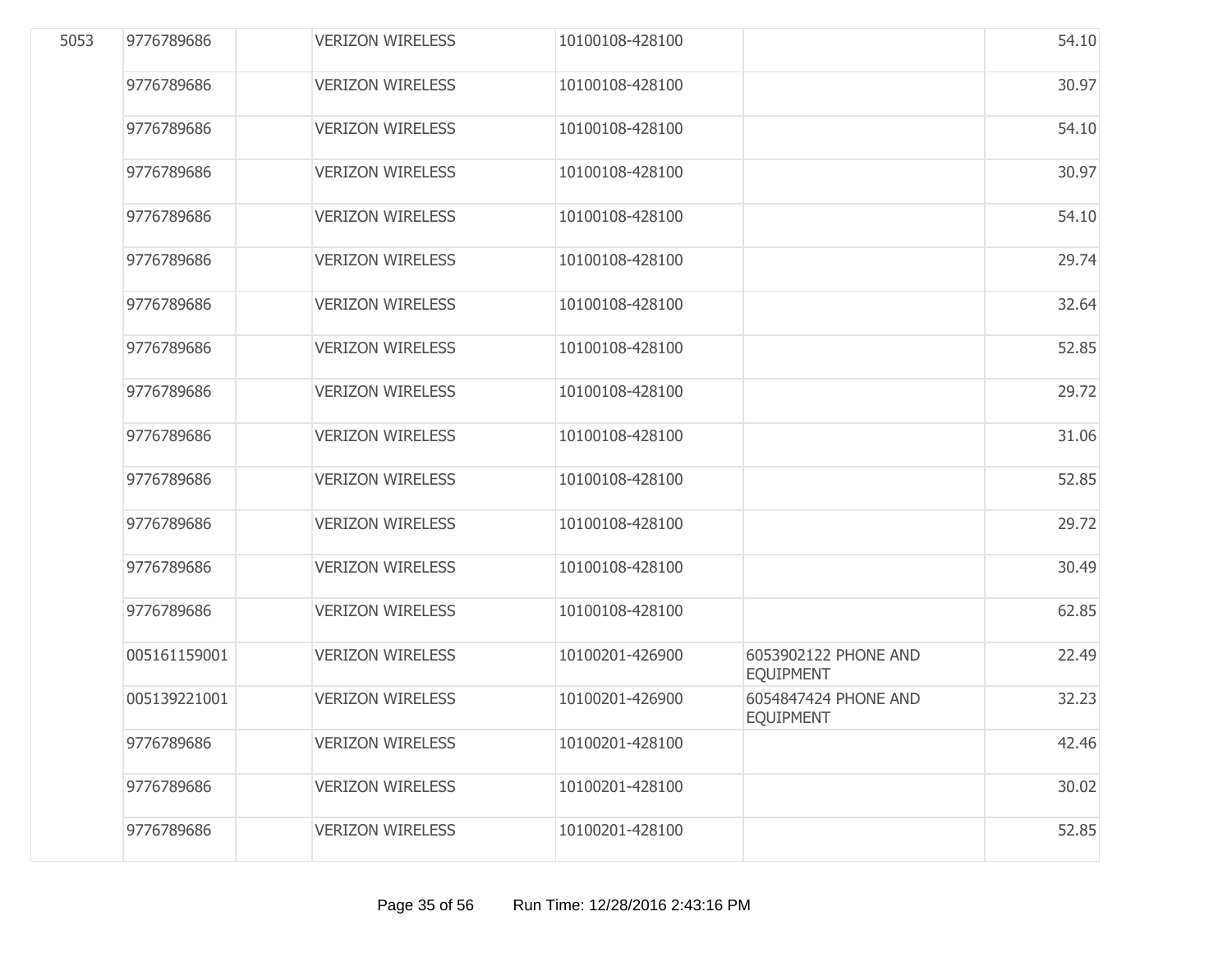| 5053 | 9776789686 | <b>VERIZON WIRELESS</b> | 10100201-428100 | 52.85 |
|------|------------|-------------------------|-----------------|-------|
|      | 9776789686 | <b>VERIZON WIRELESS</b> | 10100201-428100 | 52.85 |
|      | 9776789686 | <b>VERIZON WIRELESS</b> | 10100201-428100 | 30.97 |
|      | 9776789686 | <b>VERIZON WIRELESS</b> | 10100201-428100 | 54.10 |
|      | 9776789686 | <b>VERIZON WIRELESS</b> | 10100201-428100 | 33.89 |
|      | 9776789686 | <b>VERIZON WIRELESS</b> | 10100201-428100 | 54.10 |
|      | 9776789686 | <b>VERIZON WIRELESS</b> | 10100201-428100 | 54.10 |
|      | 9776789686 | <b>VERIZON WIRELESS</b> | 10100201-428100 | 31.03 |
|      | 9776789686 | <b>VERIZON WIRELESS</b> | 10100201-428100 | 54.10 |
|      | 9776789686 | <b>VERIZON WIRELESS</b> | 10100201-428100 | 40.01 |
|      | 9776789686 | <b>VERIZON WIRELESS</b> | 10100201-428100 | 64.10 |
|      | 9776789686 | <b>VERIZON WIRELESS</b> | 10100201-428100 | 30.97 |
|      | 9776789686 | <b>VERIZON WIRELESS</b> | 10100201-428100 | 31.18 |
|      | 9776789686 | <b>VERIZON WIRELESS</b> | 10100201-428100 | 54.10 |
|      | 9776789686 | <b>VERIZON WIRELESS</b> | 10100201-428100 | 54.10 |
|      | 9776789686 | <b>VERIZON WIRELESS</b> | 10100201-428100 | 54.10 |
|      | 9776789686 | <b>VERIZON WIRELESS</b> | 10100201-428100 | 31.95 |
|      | 9776789686 | <b>VERIZON WIRELESS</b> | 10100201-428100 | 32.07 |
|      | 9776789686 | <b>VERIZON WIRELESS</b> | 10100201-428100 | 30.97 |
|      |            |                         |                 |       |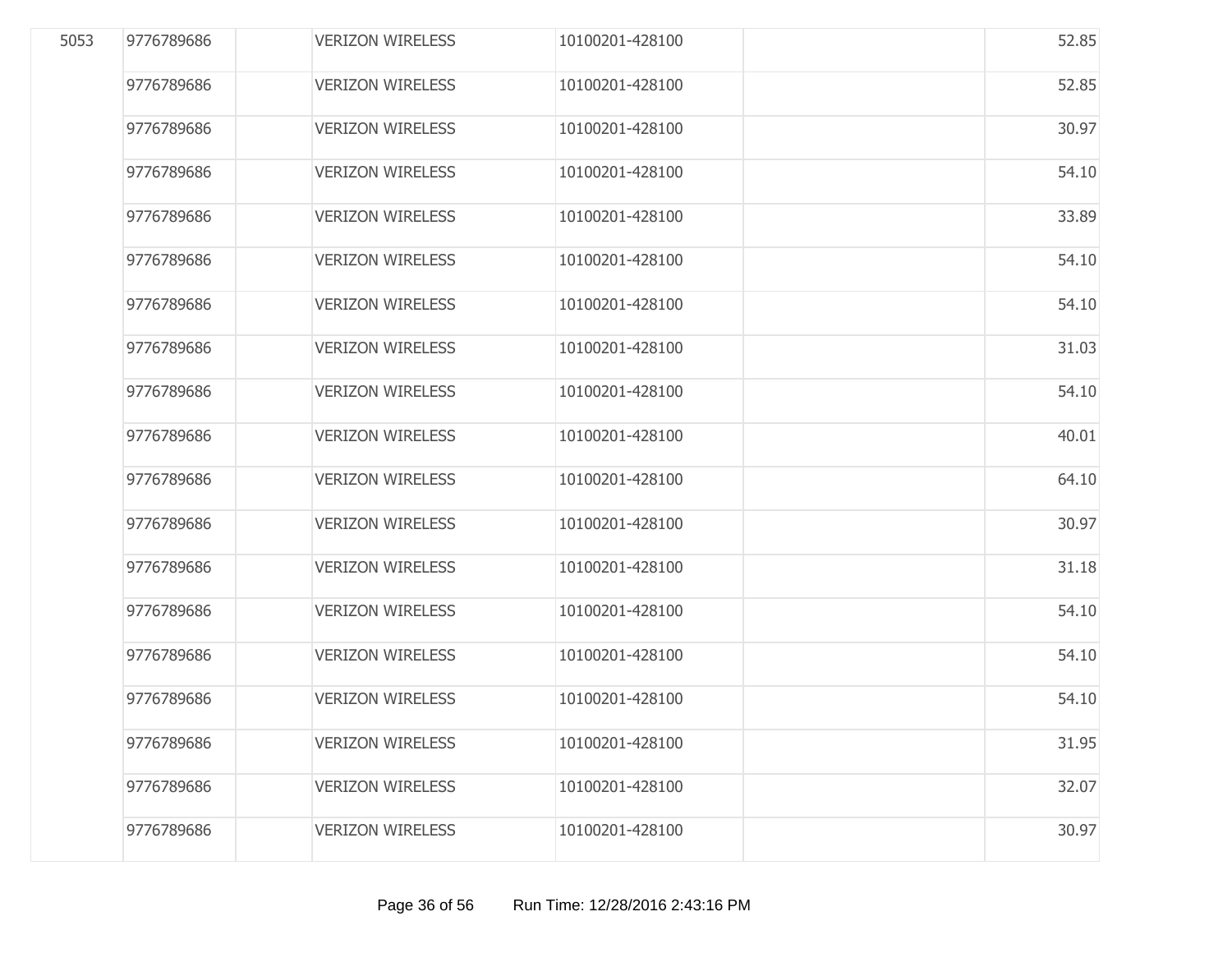| 5053 | 9776789686 | <b>VERIZON WIRELESS</b> | 10100201-428100 | 54.10 |
|------|------------|-------------------------|-----------------|-------|
|      | 9776789686 | <b>VERIZON WIRELESS</b> | 10100201-428100 | 54.10 |
|      | 9776789686 | <b>VERIZON WIRELESS</b> | 10100201-428100 | 34.17 |
|      | 9776789686 | <b>VERIZON WIRELESS</b> | 10100201-428100 | 40.01 |
|      | 9776789686 | <b>VERIZON WIRELESS</b> | 10100201-428100 | 54.10 |
|      | 9776789686 | <b>VERIZON WIRELESS</b> | 10100201-428100 | 61.95 |
|      | 9776789686 | <b>VERIZON WIRELESS</b> | 10100201-428100 | 54.10 |
|      | 9776789686 | <b>VERIZON WIRELESS</b> | 10100201-428100 | 52.85 |
|      | 9776789686 | <b>VERIZON WIRELESS</b> | 10100201-428100 | 30.03 |
|      | 9776789686 | <b>VERIZON WIRELESS</b> | 10100201-428100 | 30.55 |
|      | 9776789686 | <b>VERIZON WIRELESS</b> | 10100201-428100 | 30.93 |
|      | 9776789686 | <b>VERIZON WIRELESS</b> | 10100201-428100 | 54.10 |
|      | 9776789686 | <b>VERIZON WIRELESS</b> | 10100201-428100 | 36.19 |
|      | 9776789686 | <b>VERIZON WIRELESS</b> | 10100201-428100 | 52.85 |
|      | 9776789686 | <b>VERIZON WIRELESS</b> | 10100201-428100 | 52.85 |
|      | 9776789686 | <b>VERIZON WIRELESS</b> | 10100201-428100 | 52.85 |
|      | 9776789686 | <b>VERIZON WIRELESS</b> | 10100201-428100 | 40.14 |
|      | 9776789686 | <b>VERIZON WIRELESS</b> | 10100201-428100 | 54.10 |
|      | 9776789686 | <b>VERIZON WIRELESS</b> | 10100201-428100 | 33.89 |
|      |            |                         |                 |       |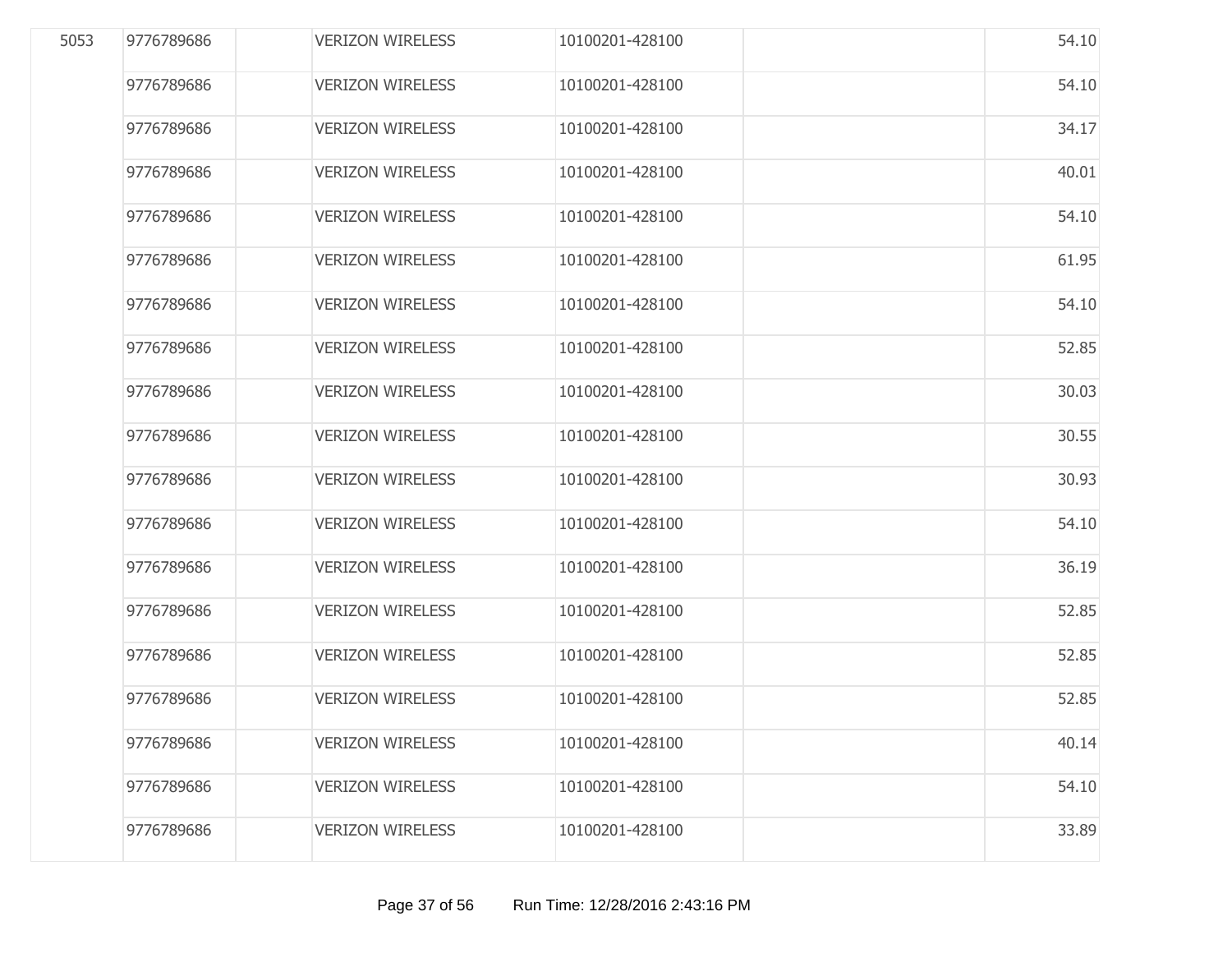| 5053 | 9776789686 | <b>VERIZON WIRELESS</b> | 10100201-428100 | 50.70 |
|------|------------|-------------------------|-----------------|-------|
|      | 9776789686 | <b>VERIZON WIRELESS</b> | 10100201-428100 | 52.85 |
|      | 9776789686 | <b>VERIZON WIRELESS</b> | 10100201-428100 | 52.85 |
|      | 9776789686 | <b>VERIZON WIRELESS</b> | 10100201-428100 | 29.76 |
|      | 9776789686 | <b>VERIZON WIRELESS</b> | 10100201-428100 | 52.85 |
|      | 9776789686 | <b>VERIZON WIRELESS</b> | 10100201-428100 | 52.85 |
|      | 9776789686 | <b>VERIZON WIRELESS</b> | 10100201-428100 | 52.85 |
|      | 9776789686 | <b>VERIZON WIRELESS</b> | 10100201-428100 | 29.78 |
|      | 9776789686 | <b>VERIZON WIRELESS</b> | 10100201-428100 | 52.85 |
|      | 9776789686 | <b>VERIZON WIRELESS</b> | 10100201-428100 | 52.85 |
|      | 9776789686 | <b>VERIZON WIRELESS</b> | 10100201-428100 | 50.70 |
|      | 9776789686 | <b>VERIZON WIRELESS</b> | 10100201-428100 | 52.85 |
|      | 9776789686 | <b>VERIZON WIRELESS</b> | 10100201-428100 | 52.85 |
|      | 9776789686 | <b>VERIZON WIRELESS</b> | 10100201-428100 | 52.85 |
|      | 9776789686 | <b>VERIZON WIRELESS</b> | 10100201-428100 | 29.74 |
|      | 9776789686 | <b>VERIZON WIRELESS</b> | 10100201-428100 | 29.74 |
|      | 9776789686 | <b>VERIZON WIRELESS</b> | 10100201-428100 | 52.85 |
|      | 9776789686 | <b>VERIZON WIRELESS</b> | 10100201-428100 | 50.70 |
|      | 9776789686 | <b>VERIZON WIRELESS</b> | 10100201-428100 | 29.74 |
|      |            |                         |                 |       |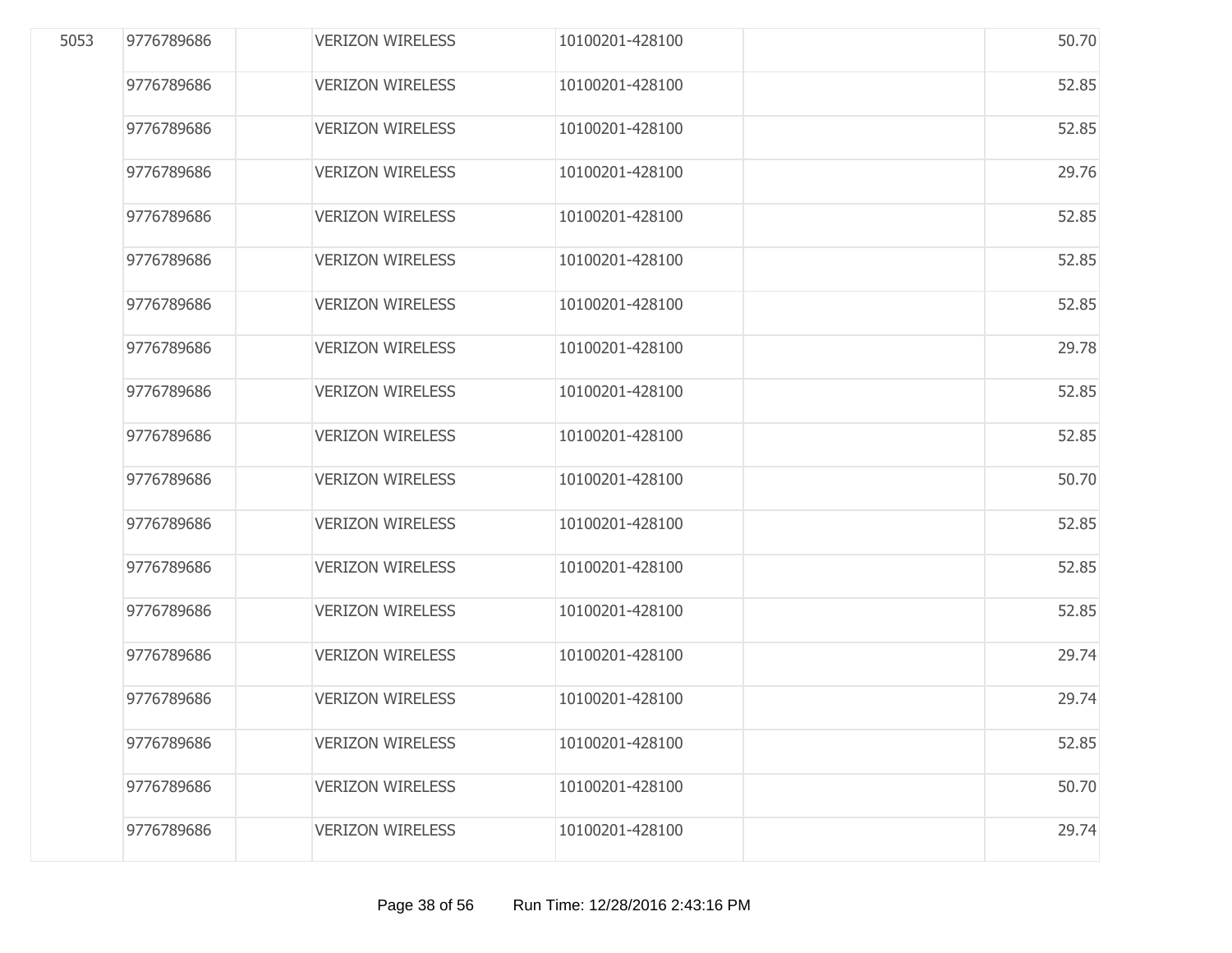| 5053 | 9776789686 | <b>VERIZON WIRELESS</b> | 10100201-428100 | 29.74 |
|------|------------|-------------------------|-----------------|-------|
|      | 9776789686 | <b>VERIZON WIRELESS</b> | 10100201-428100 | 52.85 |
|      | 9776789686 | <b>VERIZON WIRELESS</b> | 10100201-428100 | 30.21 |
|      | 9776789686 | <b>VERIZON WIRELESS</b> | 10100201-428100 | 52.85 |
|      | 9776789686 | <b>VERIZON WIRELESS</b> | 10100201-428100 | 69.13 |
|      | 9776789686 | <b>VERIZON WIRELESS</b> | 10100201-428100 | 29.74 |
|      | 9776789686 | <b>VERIZON WIRELESS</b> | 10100201-428100 | 52.85 |
|      | 9776789686 | <b>VERIZON WIRELESS</b> | 10100201-428100 | 29.80 |
|      | 9776789686 | <b>VERIZON WIRELESS</b> | 10100201-428100 | 29.74 |
|      | 9776789686 | <b>VERIZON WIRELESS</b> | 10100201-428100 | 29.74 |
|      | 9776789686 | <b>VERIZON WIRELESS</b> | 10100201-428100 | 33.66 |
|      | 9776789686 | <b>VERIZON WIRELESS</b> | 10100201-428100 | 52.85 |
|      | 9776789686 | <b>VERIZON WIRELESS</b> | 10100201-428100 | 29.80 |
|      | 9776789686 | <b>VERIZON WIRELESS</b> | 10100201-428100 | 50.70 |
|      | 9776789686 | <b>VERIZON WIRELESS</b> | 10100201-428100 | 62.85 |
|      | 9776789686 | <b>VERIZON WIRELESS</b> | 10100201-428100 | 52.85 |
|      | 9776789686 | <b>VERIZON WIRELESS</b> | 10100201-428100 | 29.78 |
|      | 9776789686 | <b>VERIZON WIRELESS</b> | 10100201-428100 | 42.46 |
|      | 9776789686 | <b>VERIZON WIRELESS</b> | 10100201-428100 | 38.52 |
|      |            |                         |                 |       |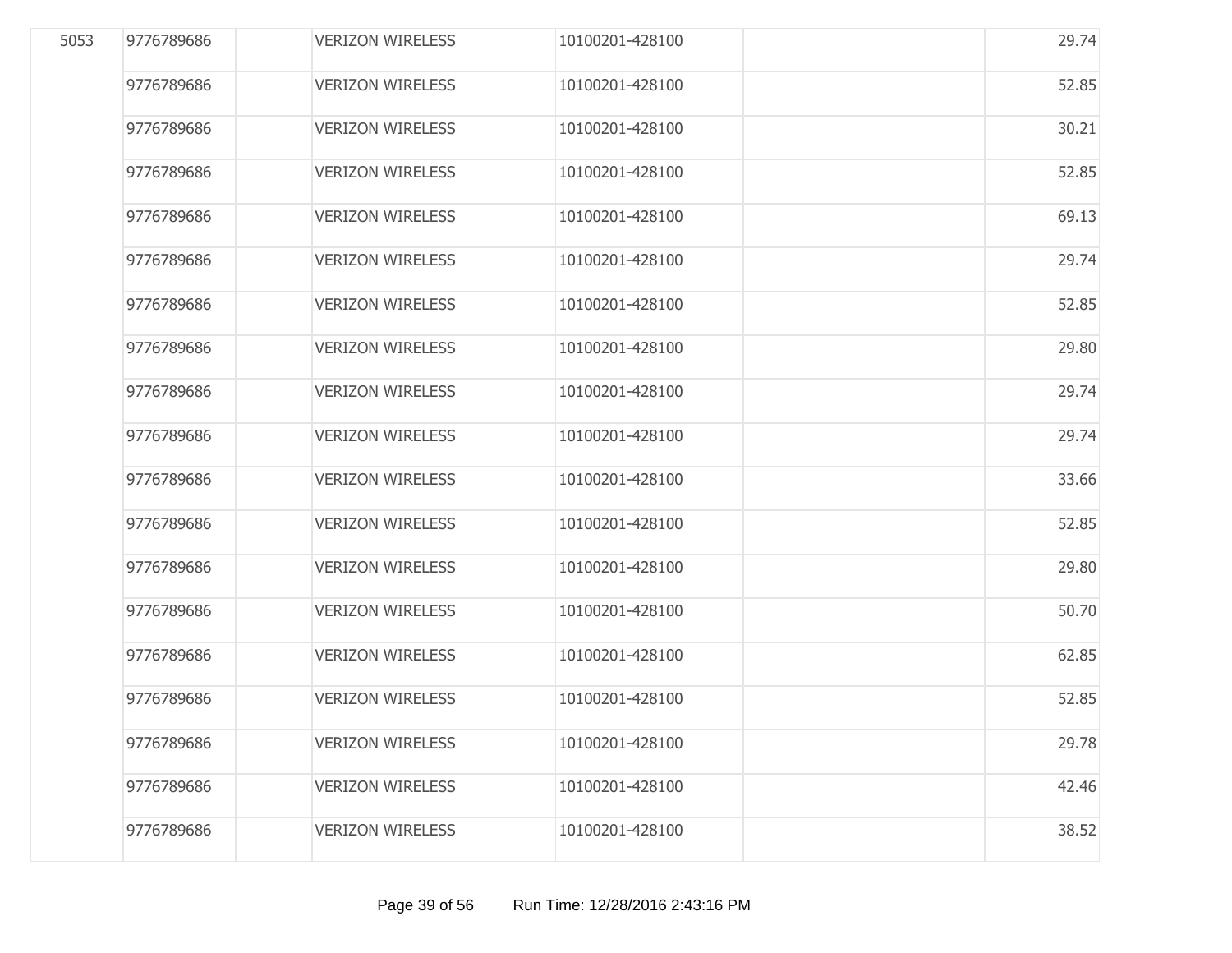| 5053 | 9776789686 | <b>VERIZON WIRELESS</b> | 10100201-428100 | 52.85 |
|------|------------|-------------------------|-----------------|-------|
|      | 9776789686 | <b>VERIZON WIRELESS</b> | 10100201-428100 | 32.64 |
|      | 9776789686 | <b>VERIZON WIRELESS</b> | 10100201-428100 | 29.85 |
|      | 9776789686 | <b>VERIZON WIRELESS</b> | 10100201-428100 | 29.78 |
|      | 9776789686 | <b>VERIZON WIRELESS</b> | 10100201-428100 | 38.52 |
|      | 9776789686 | <b>VERIZON WIRELESS</b> | 10100201-428100 | 40.01 |
|      | 9776789686 | <b>VERIZON WIRELESS</b> | 10100201-428100 | 38.52 |
|      | 9776789686 | <b>VERIZON WIRELESS</b> | 10100201-428100 | 42.46 |
|      | 9776789686 | <b>VERIZON WIRELESS</b> | 10100201-428100 | 42.46 |
|      | 9776789686 | <b>VERIZON WIRELESS</b> | 10100201-428100 | 42.46 |
|      | 9776789686 | <b>VERIZON WIRELESS</b> | 10100201-428100 | 42.46 |
|      | 9776789686 | <b>VERIZON WIRELESS</b> | 10100201-428100 | 42.46 |
|      | 9776789686 | <b>VERIZON WIRELESS</b> | 10100201-428100 | 40.01 |
|      | 9776789686 | <b>VERIZON WIRELESS</b> | 10100201-428100 | 42.46 |
|      | 9776789686 | <b>VERIZON WIRELESS</b> | 10100201-428100 | 32.64 |
|      | 9776789686 | <b>VERIZON WIRELESS</b> | 10100201-428100 | 40.01 |
|      | 9776789686 | <b>VERIZON WIRELESS</b> | 10100201-428100 | 42.46 |
|      | 9776789686 | <b>VERIZON WIRELESS</b> | 10100201-428100 | 42.46 |
|      | 9776789686 | <b>VERIZON WIRELESS</b> | 10100201-428100 | 42.46 |
|      |            |                         |                 |       |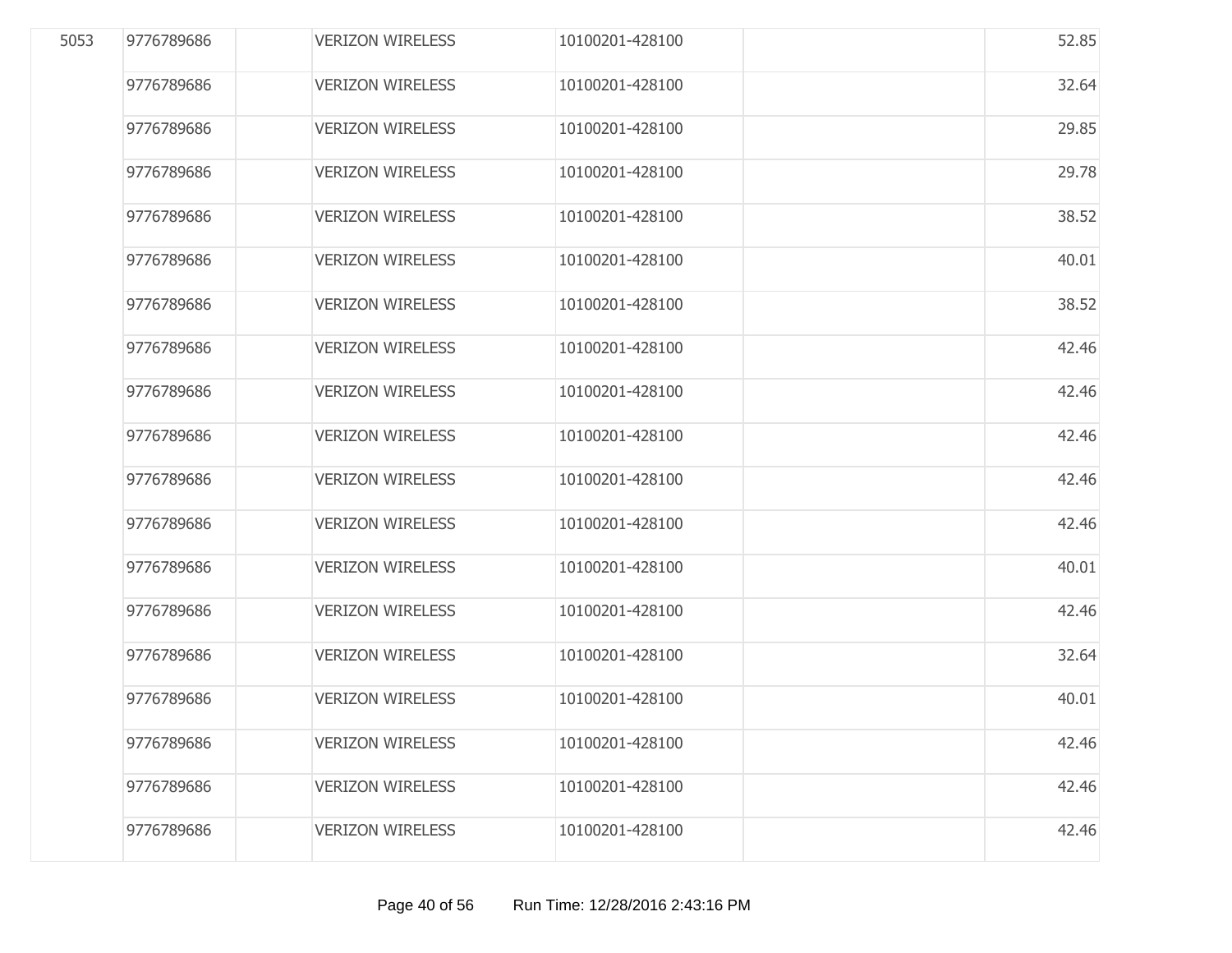| 5053 | 9776789686 | <b>VERIZON WIRELESS</b> | 10100201-428100 | 42.48 |
|------|------------|-------------------------|-----------------|-------|
|      | 9776789686 | <b>VERIZON WIRELESS</b> | 10100201-428100 | 42.46 |
|      | 9776789686 | <b>VERIZON WIRELESS</b> | 10100201-428100 | 40.01 |
|      | 9776789686 | <b>VERIZON WIRELESS</b> | 10100201-428100 | 40.01 |
|      | 9776789686 | <b>VERIZON WIRELESS</b> | 10100201-428100 | 42.46 |
|      | 9776789686 | <b>VERIZON WIRELESS</b> | 10100201-428100 | 40.03 |
|      | 9776789686 | <b>VERIZON WIRELESS</b> | 10100201-428100 | 42.46 |
|      | 9776789686 | <b>VERIZON WIRELESS</b> | 10100201-428100 | 42.46 |
|      | 9776789686 | <b>VERIZON WIRELESS</b> | 10100201-428100 | 42.46 |
|      | 9776789686 | <b>VERIZON WIRELESS</b> | 10100201-428100 | 42.46 |
|      | 9776789686 | <b>VERIZON WIRELESS</b> | 10100201-428100 | 38.52 |
|      | 9776789686 | <b>VERIZON WIRELESS</b> | 10100201-428100 | 42.46 |
|      | 9776789686 | <b>VERIZON WIRELESS</b> | 10100201-428100 | 40.01 |
|      | 9776789686 | <b>VERIZON WIRELESS</b> | 10100201-428100 | 38.52 |
|      | 9776789686 | <b>VERIZON WIRELESS</b> | 10100201-428100 | 40.01 |
|      | 9776789686 | <b>VERIZON WIRELESS</b> | 10100201-428100 | 42.46 |
|      | 9776789686 | <b>VERIZON WIRELESS</b> | 10100201-428100 | 42.46 |
|      | 9776789686 | <b>VERIZON WIRELESS</b> | 10100201-428100 | 42.46 |
|      | 9776789686 | <b>VERIZON WIRELESS</b> | 10100201-428100 | 40.01 |
|      |            |                         |                 |       |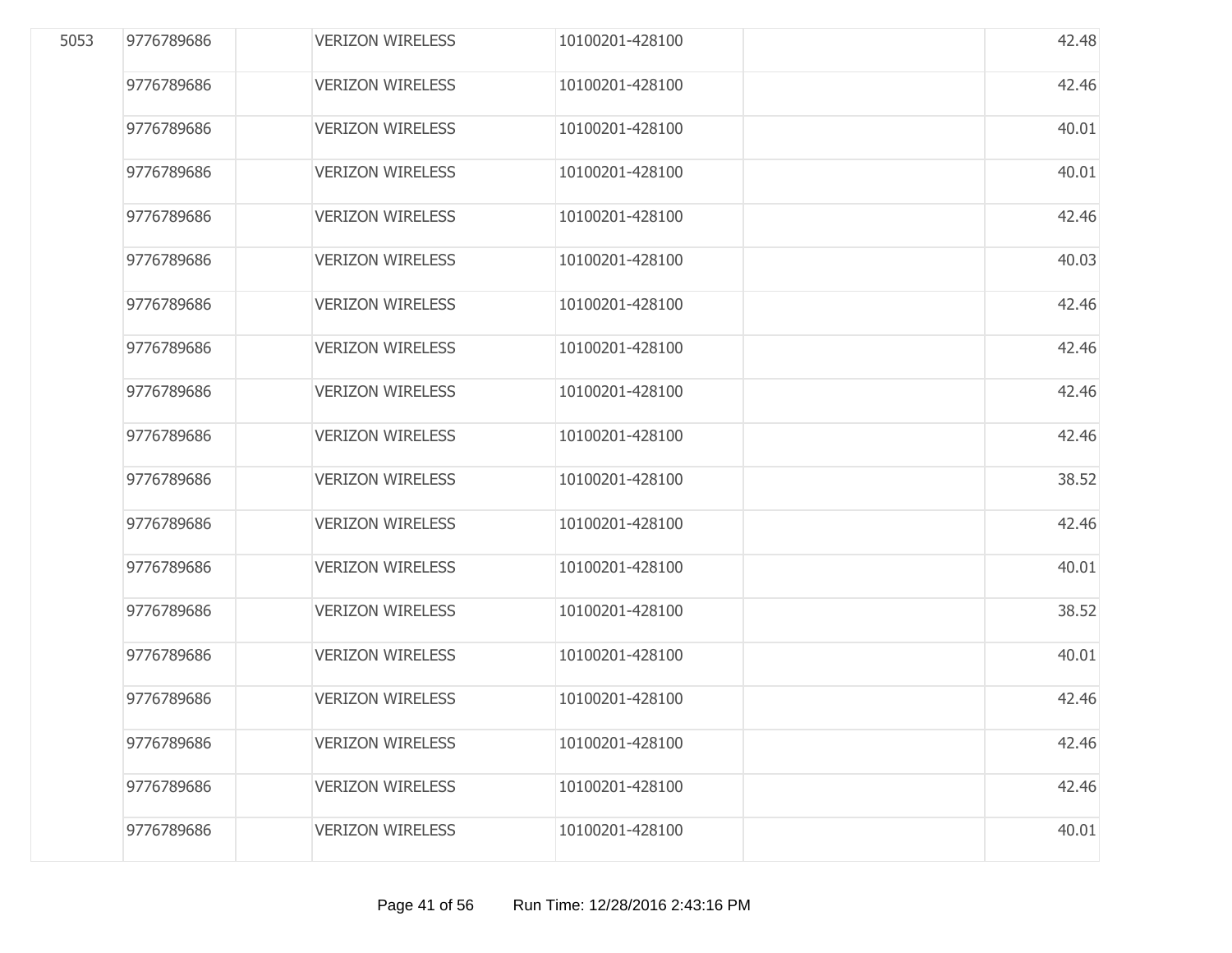| 5053 | 9776789686 | <b>VERIZON WIRELESS</b> | 10100201-428100 | 40.01 |
|------|------------|-------------------------|-----------------|-------|
|      | 9776789686 | <b>VERIZON WIRELESS</b> | 10100201-428100 | 52.85 |
|      | 9776789686 | <b>VERIZON WIRELESS</b> | 10100201-428100 | 52.85 |
|      | 9776789686 | <b>VERIZON WIRELESS</b> | 10100201-428100 | 32.64 |
|      | 9776789686 | <b>VERIZON WIRELESS</b> | 10100201-428100 | 52.85 |
|      | 9776789686 | <b>VERIZON WIRELESS</b> | 10100201-428100 | 52.85 |
|      | 9776789686 | <b>VERIZON WIRELESS</b> | 10100201-428100 | 42.48 |
|      | 9776789686 | <b>VERIZON WIRELESS</b> | 10100201-428100 | 42.46 |
|      | 9776789686 | <b>VERIZON WIRELESS</b> | 10100201-428100 | 29.72 |
|      | 9776789686 | <b>VERIZON WIRELESS</b> | 10100201-428100 | 29.74 |
|      | 9776789686 | <b>VERIZON WIRELESS</b> | 10100201-428100 | 32.64 |
|      | 9776789686 | <b>VERIZON WIRELESS</b> | 10100201-428100 | 52.85 |
|      | 9776789686 | <b>VERIZON WIRELESS</b> | 10100201-428100 | 38.52 |
|      | 9776789686 | <b>VERIZON WIRELESS</b> | 10100201-428100 | 29.72 |
|      | 9776789686 | <b>VERIZON WIRELESS</b> | 10100201-428100 | 52.85 |
|      | 9776789686 | <b>VERIZON WIRELESS</b> | 10100201-428100 | 52.85 |
|      | 9776789686 | <b>VERIZON WIRELESS</b> | 10100201-428100 | 29.72 |
|      | 9776789686 | <b>VERIZON WIRELESS</b> | 10100201-428100 | 52.85 |
|      | 9776789686 | <b>VERIZON WIRELESS</b> | 10100201-428100 | 29.72 |
|      |            |                         |                 |       |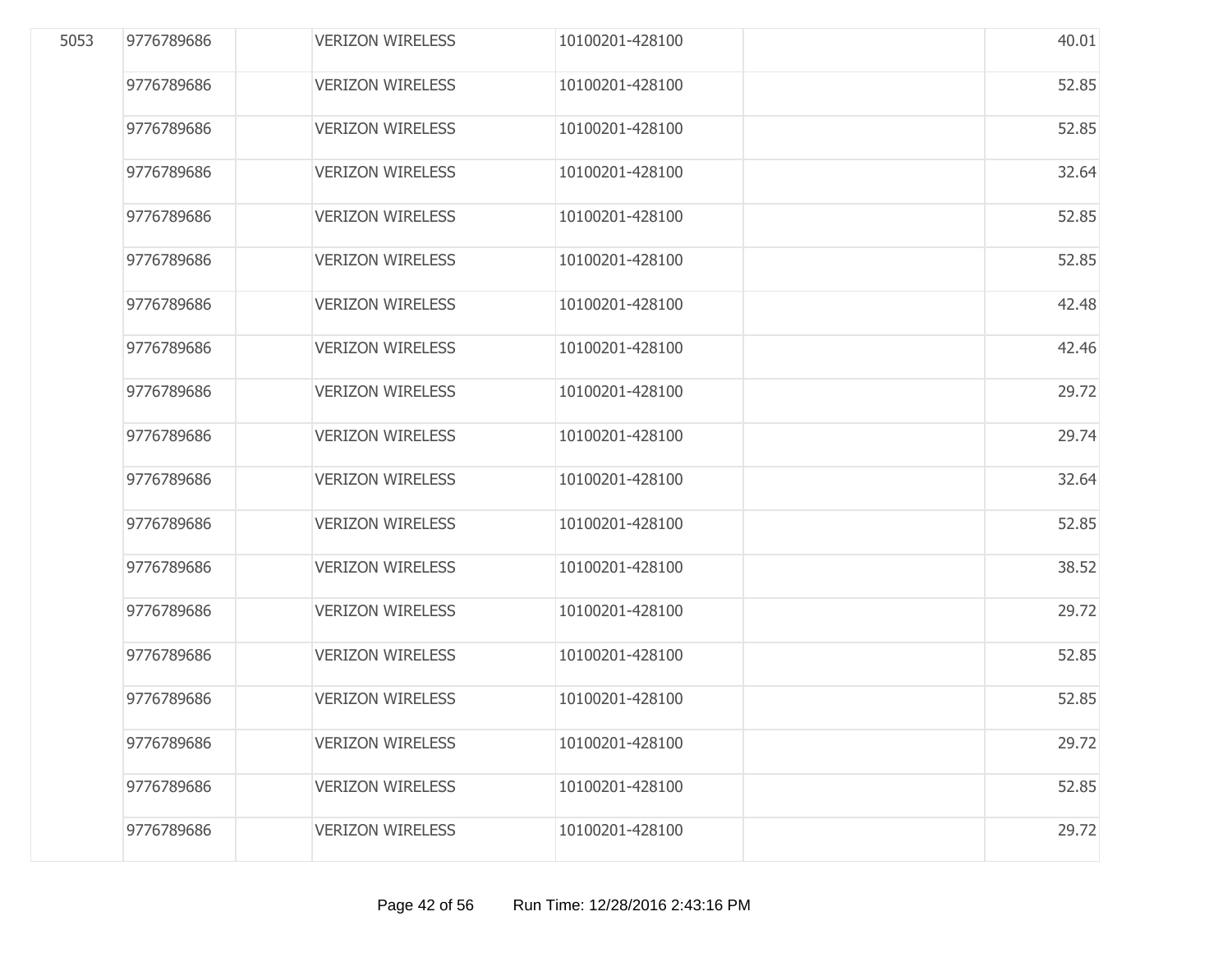| 5053 | 9776789686 | <b>VERIZON WIRELESS</b> | 10100201-428100 | 29.72  |
|------|------------|-------------------------|-----------------|--------|
|      | 9776789686 | <b>VERIZON WIRELESS</b> | 10100202-428100 | 32.64  |
|      | 9776789686 | <b>VERIZON WIRELESS</b> | 10100202-428100 | 62.85  |
|      | 9776789686 | <b>VERIZON WIRELESS</b> | 10100202-428100 | 62.85  |
|      | 9776789686 | <b>VERIZON WIRELESS</b> | 10100202-428100 | 40.01  |
|      | 9776789686 | <b>VERIZON WIRELESS</b> | 10100202-428100 | 40.01  |
|      | 9776789686 | <b>VERIZON WIRELESS</b> | 10100202-428100 | 29.72  |
|      | 9776789686 | <b>VERIZON WIRELESS</b> | 10100202-428100 | 64.10  |
|      | 9776789686 | <b>VERIZON WIRELESS</b> | 10100202-428100 | 62.85  |
|      | 9776789686 | <b>VERIZON WIRELESS</b> | 10100202-428100 | 64.10  |
|      | 9776789686 | <b>VERIZON WIRELESS</b> | 10100202-428100 | 64.10  |
|      | 9776789686 | <b>VERIZON WIRELESS</b> | 10100202-428100 | 40.01  |
|      | 9776789686 | <b>VERIZON WIRELESS</b> | 10100202-428100 | 40.01  |
|      | 9776789686 | <b>VERIZON WIRELESS</b> | 10100202-428100 | 40.01  |
|      | 9776789686 | <b>VERIZON WIRELESS</b> | 10100202-428100 | 69.02  |
|      | 9776789686 | <b>VERIZON WIRELESS</b> | 10100202-428100 | 64.10  |
|      | 9776789686 | <b>VERIZON WIRELESS</b> | 10100202-428100 | 64.10  |
|      | 9776789686 | <b>VERIZON WIRELESS</b> | 10100202-428100 | 30.97  |
|      | 9776789686 | <b>VERIZON WIRELESS</b> | 10100202-428100 | (6.25) |
|      |            |                         |                 |        |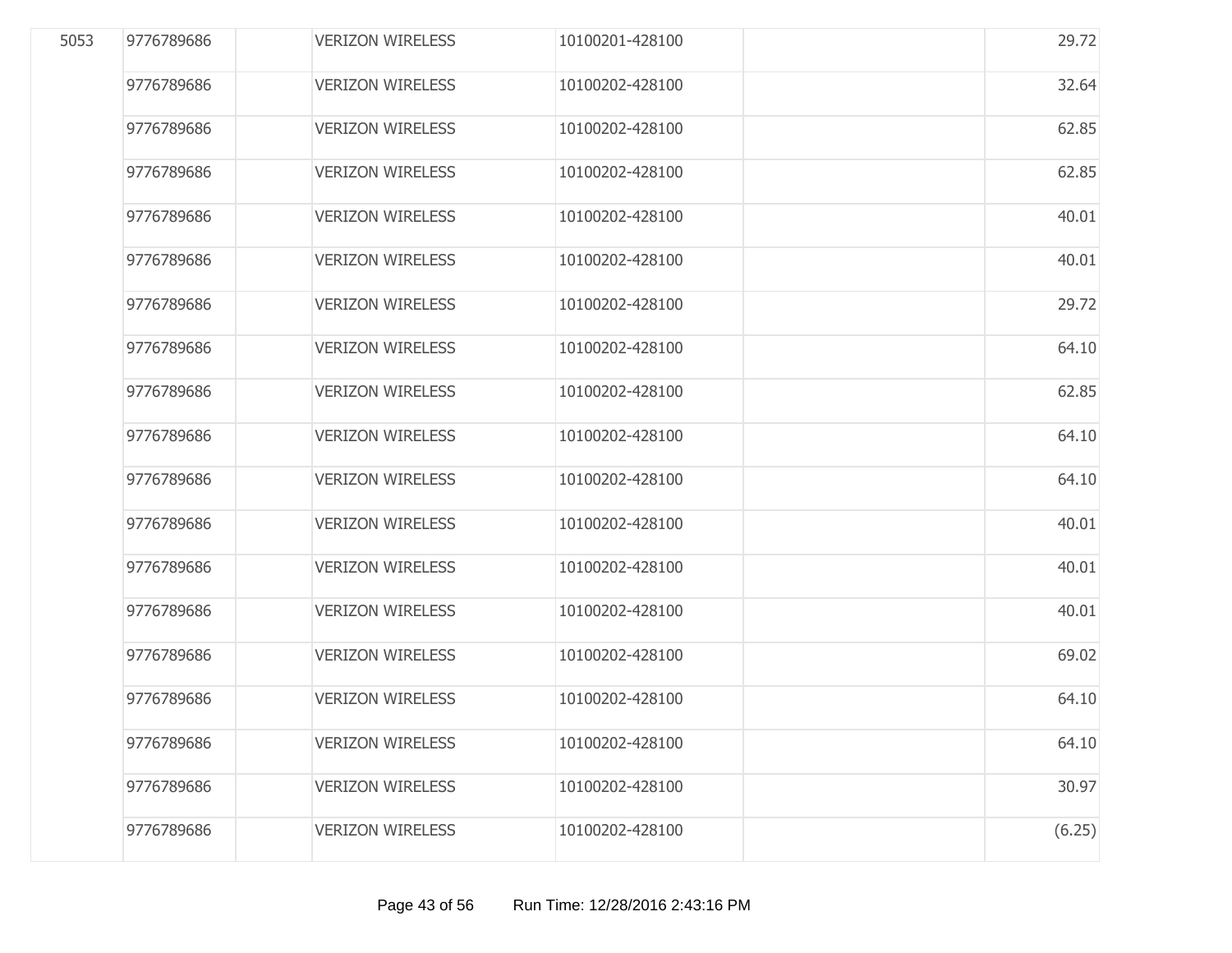| 5053 | 9776789686 | <b>VERIZON WIRELESS</b> | 10100202-428100 | 64.10 |
|------|------------|-------------------------|-----------------|-------|
|      | 9776789686 | <b>VERIZON WIRELESS</b> | 10100202-428100 | 64.10 |
|      | 9776789686 | <b>VERIZON WIRELESS</b> | 10100202-428100 | 40.01 |
|      | 9776789686 | <b>VERIZON WIRELESS</b> | 10100202-428100 | 40.01 |
|      | 9776789686 | <b>VERIZON WIRELESS</b> | 10100202-428100 | 40.01 |
|      | 9776789686 | <b>VERIZON WIRELESS</b> | 10100202-428100 | 40.01 |
|      | 9776789686 | <b>VERIZON WIRELESS</b> | 10100202-428100 | 54.10 |
|      | 9776789686 | <b>VERIZON WIRELESS</b> | 10100202-428100 | 57.36 |
|      | 9776789686 | <b>VERIZON WIRELESS</b> | 10100202-428100 | 40.01 |
|      | 9776789686 | <b>VERIZON WIRELESS</b> | 10100202-428100 | 40.03 |
|      | 9776789686 | <b>VERIZON WIRELESS</b> | 10100202-428100 | 52.85 |
|      | 9776789686 | <b>VERIZON WIRELESS</b> | 10100202-428100 | 40.01 |
|      | 9776789686 | <b>VERIZON WIRELESS</b> | 10100202-428100 | 62.85 |
|      | 9776789686 | <b>VERIZON WIRELESS</b> | 10100202-428100 | 62.85 |
|      | 9776789686 | <b>VERIZON WIRELESS</b> | 10100202-428100 | 29.72 |
|      | 9776789686 | <b>VERIZON WIRELESS</b> | 10100202-428100 | 29.72 |
|      | 9776789686 | <b>VERIZON WIRELESS</b> | 10100202-428100 | 29.72 |
|      | 9776789686 | <b>VERIZON WIRELESS</b> | 10100202-428100 | 29.74 |
|      | 9776789686 | <b>VERIZON WIRELESS</b> | 10100202-428100 | 29.72 |
|      |            |                         |                 |       |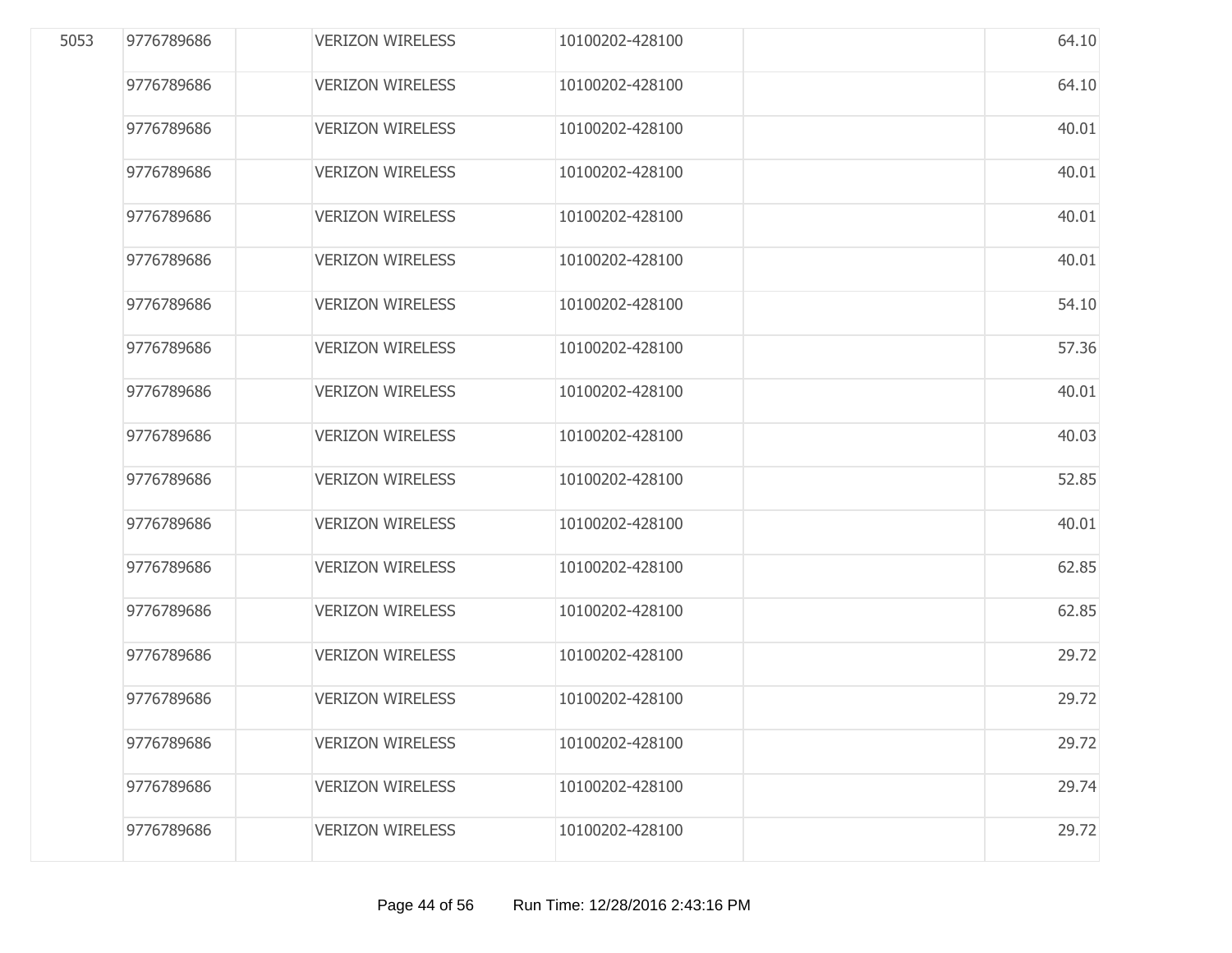| 5053 | 9776789686   | <b>VERIZON WIRELESS</b> | 10100202-428100 |                                          | 40.01 |
|------|--------------|-------------------------|-----------------|------------------------------------------|-------|
|      | 005156905001 | <b>VERIZON WIRELESS</b> | 10100204-426900 | 6053907150 PHONE AND<br><b>EQUIPMENT</b> | 72.48 |
|      | 9776789686   | <b>VERIZON WIRELESS</b> | 10100204-428100 |                                          | 62.85 |
|      | 9776789686   | <b>VERIZON WIRELESS</b> | 10100204-428100 |                                          | 62.85 |
|      | 9776789686   | <b>VERIZON WIRELESS</b> | 10100204-428100 |                                          | 64.10 |
|      | 9776789686   | <b>VERIZON WIRELESS</b> | 10100204-428100 |                                          | 64.10 |
|      | 9776789686   | <b>VERIZON WIRELESS</b> | 10100204-428100 |                                          | 64.10 |
|      | 9776789686   | <b>VERIZON WIRELESS</b> | 10100204-428100 |                                          | 64.10 |
|      | 9776789686   | <b>VERIZON WIRELESS</b> | 10100204-428100 |                                          | 62.85 |
|      | 9776789686   | <b>VERIZON WIRELESS</b> | 10100205-428100 |                                          | 32.64 |
|      | 9776789686   | <b>VERIZON WIRELESS</b> | 10100205-428100 |                                          | 31.40 |
|      | 9776789686   | <b>VERIZON WIRELESS</b> | 10100301-428100 |                                          | 52.85 |
|      | 9776789686   | <b>VERIZON WIRELESS</b> | 10100301-428100 |                                          | 30.99 |
|      | 9776789686   | <b>VERIZON WIRELESS</b> | 10100302-428100 |                                          | 32.64 |
|      | 9776789686   | <b>VERIZON WIRELESS</b> | 10100302-428100 |                                          | 32.64 |
|      | 9776789686   | <b>VERIZON WIRELESS</b> | 10100302-428100 |                                          | 57.36 |
|      | 9776789686   | <b>VERIZON WIRELESS</b> | 10100305-428100 |                                          | 30.97 |
|      | 9776789686   | <b>VERIZON WIRELESS</b> | 10100305-428100 |                                          | 54.10 |
|      | 9776789686   | <b>VERIZON WIRELESS</b> | 10100401-428100 |                                          | 29.78 |
|      |              |                         |                 |                                          |       |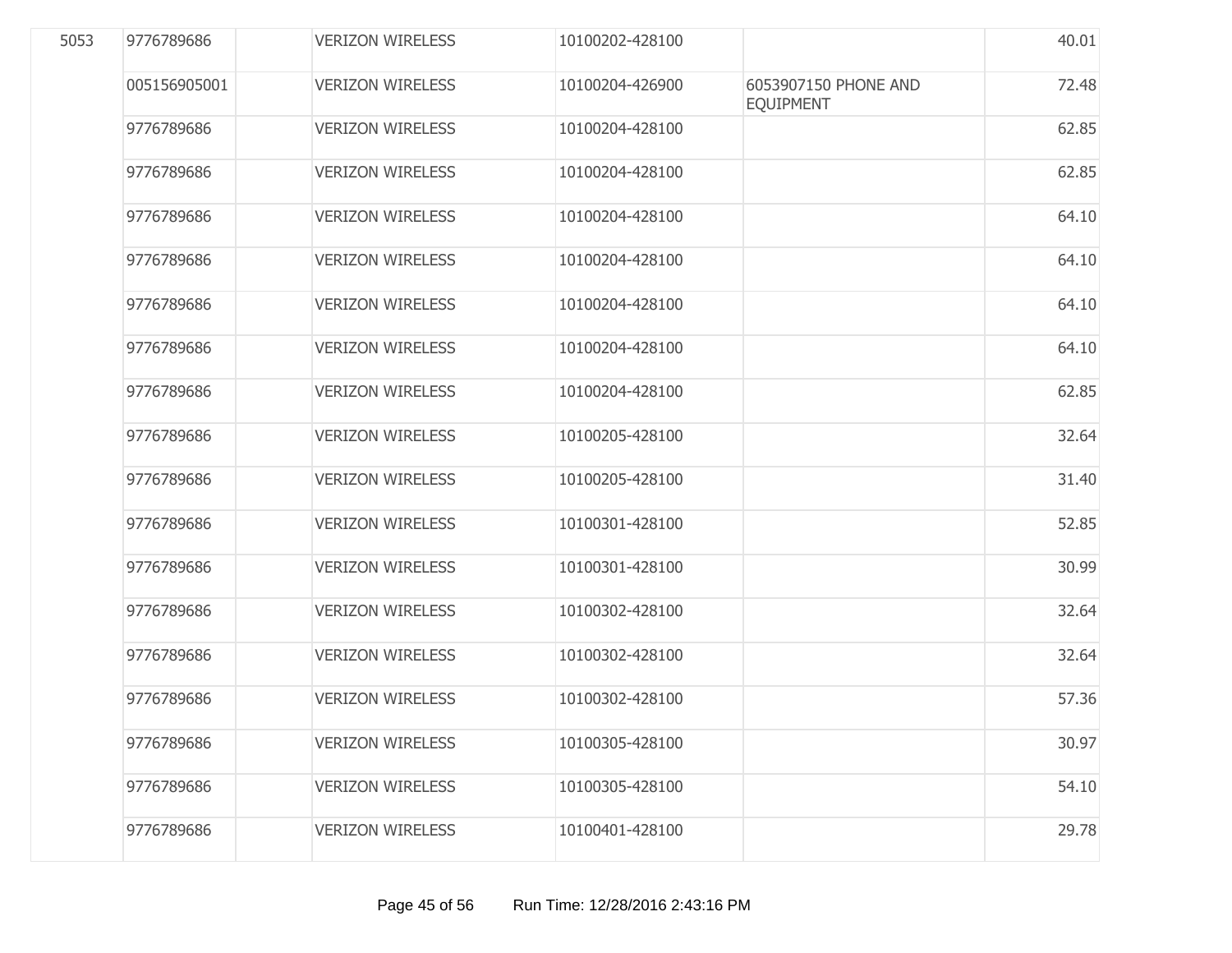| 5053 | 9776789686 | <b>VERIZON WIRELESS</b> | 10100601-428100 | 52.85 |
|------|------------|-------------------------|-----------------|-------|
|      | 9776789686 | <b>VERIZON WIRELESS</b> | 10100601-428100 | 54.10 |
|      | 9776789686 | <b>VERIZON WIRELESS</b> | 10100601-428100 | 33.89 |
|      | 9776789686 | <b>VERIZON WIRELESS</b> | 10100601-428100 | 40.01 |
|      | 9776789686 | <b>VERIZON WIRELESS</b> | 10100603-428100 | 34.88 |
|      | 9776789686 | <b>VERIZON WIRELESS</b> | 10100603-428100 | 32.78 |
|      | 9776789686 | <b>VERIZON WIRELESS</b> | 10100603-428100 | 52.85 |
|      | 9776789686 | <b>VERIZON WIRELESS</b> | 10100603-428100 | 52.85 |
|      | 9776789686 | <b>VERIZON WIRELESS</b> | 10100607-428100 | 32.64 |
|      | 9776789686 | <b>VERIZON WIRELESS</b> | 10100607-428100 | 29.74 |
|      | 9776789686 | <b>VERIZON WIRELESS</b> | 10100607-428100 | 47.56 |
|      | 9776789686 | <b>VERIZON WIRELESS</b> | 10100607-428100 | 52.85 |
|      | 9776789686 | <b>VERIZON WIRELESS</b> | 10100607-428100 | 52.85 |
|      | 9776789686 | <b>VERIZON WIRELESS</b> | 10100607-428100 | 32.64 |
|      | 9776789686 | <b>VERIZON WIRELESS</b> | 10100607-428100 | 54.10 |
|      | 9776789686 | <b>VERIZON WIRELESS</b> | 10100607-428100 | 31.10 |
|      | 9776789686 | <b>VERIZON WIRELESS</b> | 10100607-428100 | 54.10 |
|      | 9776789686 | <b>VERIZON WIRELESS</b> | 10100607-428100 | 52.85 |
|      | 9776789686 | <b>VERIZON WIRELESS</b> | 10100607-428100 | 29.76 |
|      |            |                         |                 |       |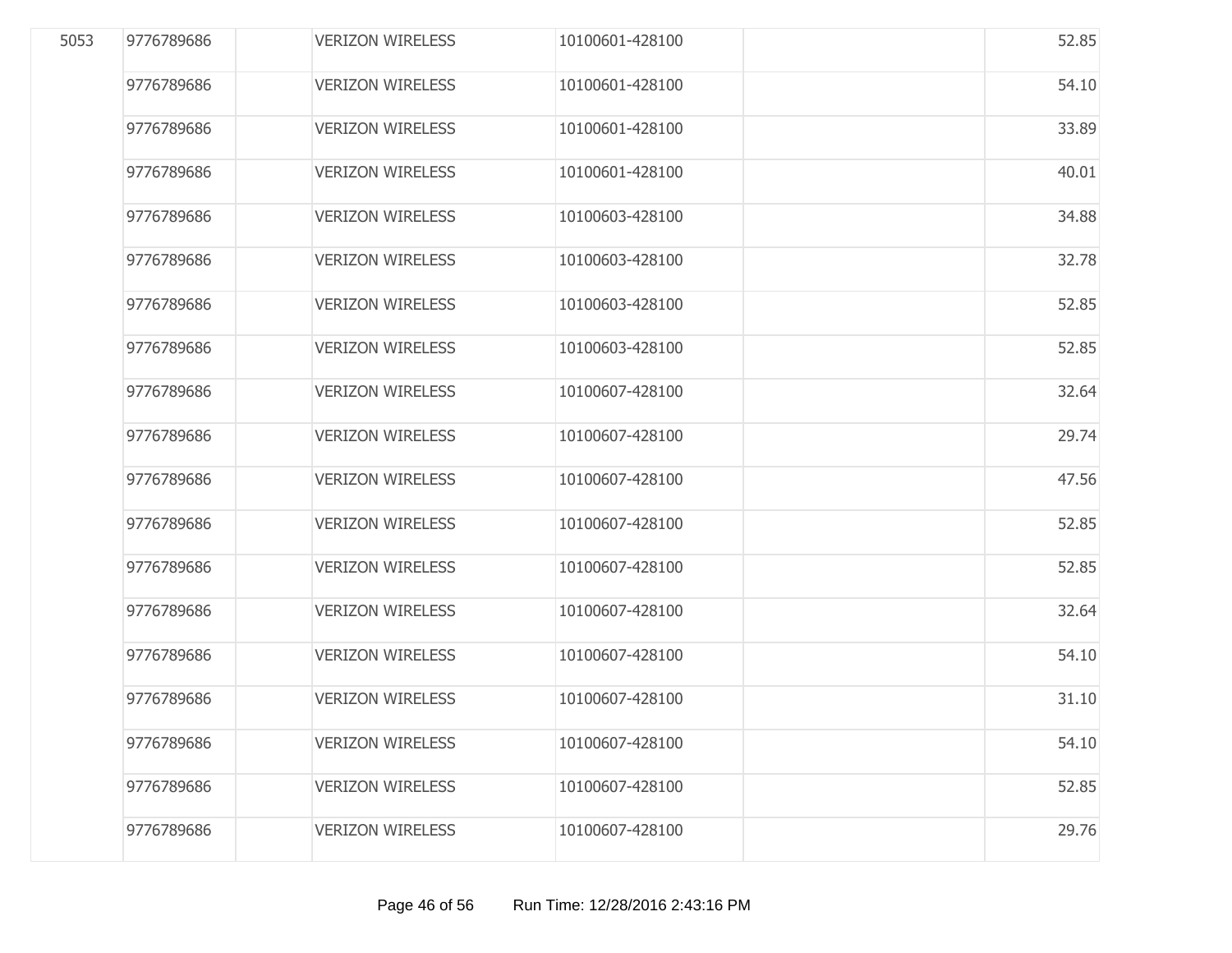| 5053 | 9776789686 | <b>VERIZON WIRELESS</b> | 10100607-428100 | 36.19 |
|------|------------|-------------------------|-----------------|-------|
|      | 9776789686 | <b>VERIZON WIRELESS</b> | 10100607-428100 | 52.85 |
|      | 9776789686 | <b>VERIZON WIRELESS</b> | 10100607-428100 | 29.72 |
|      | 9776789686 | <b>VERIZON WIRELESS</b> | 10100607-428100 | 29.72 |
|      | 9776789686 | <b>VERIZON WIRELESS</b> | 10100607-428100 | 52.85 |
|      | 9776789686 | <b>VERIZON WIRELESS</b> | 10100607-428100 | 52.85 |
|      | 9776789686 | <b>VERIZON WIRELESS</b> | 10100607-428100 | 52.85 |
|      | 9776789686 | <b>VERIZON WIRELESS</b> | 10100607-428100 | 52.85 |
|      | 9776789686 | <b>VERIZON WIRELESS</b> | 10100607-428100 | 52.85 |
|      | 9776789686 | <b>VERIZON WIRELESS</b> | 10100607-428100 | 29.72 |
|      | 9776789686 | <b>VERIZON WIRELESS</b> | 10100607-428100 | 29.72 |
|      | 9776789686 | <b>VERIZON WIRELESS</b> | 10100607-428100 | 29.72 |
|      | 9776789686 | <b>VERIZON WIRELESS</b> | 10100607-428100 | 52.85 |
|      | 9776789686 | <b>VERIZON WIRELESS</b> | 10100610-428100 | 52.85 |
|      | 9776789686 | <b>VERIZON WIRELESS</b> | 10100610-428100 | 50.70 |
|      | 9776789686 | <b>VERIZON WIRELESS</b> | 10100610-428100 | 52.85 |
|      | 9776789686 | <b>VERIZON WIRELESS</b> | 10100610-428100 | 52.85 |
|      | 9776789686 | <b>VERIZON WIRELESS</b> | 10100610-428100 | 54.10 |
|      | 9776789686 | <b>VERIZON WIRELESS</b> | 10100610-428100 | 40.01 |
|      |            |                         |                 |       |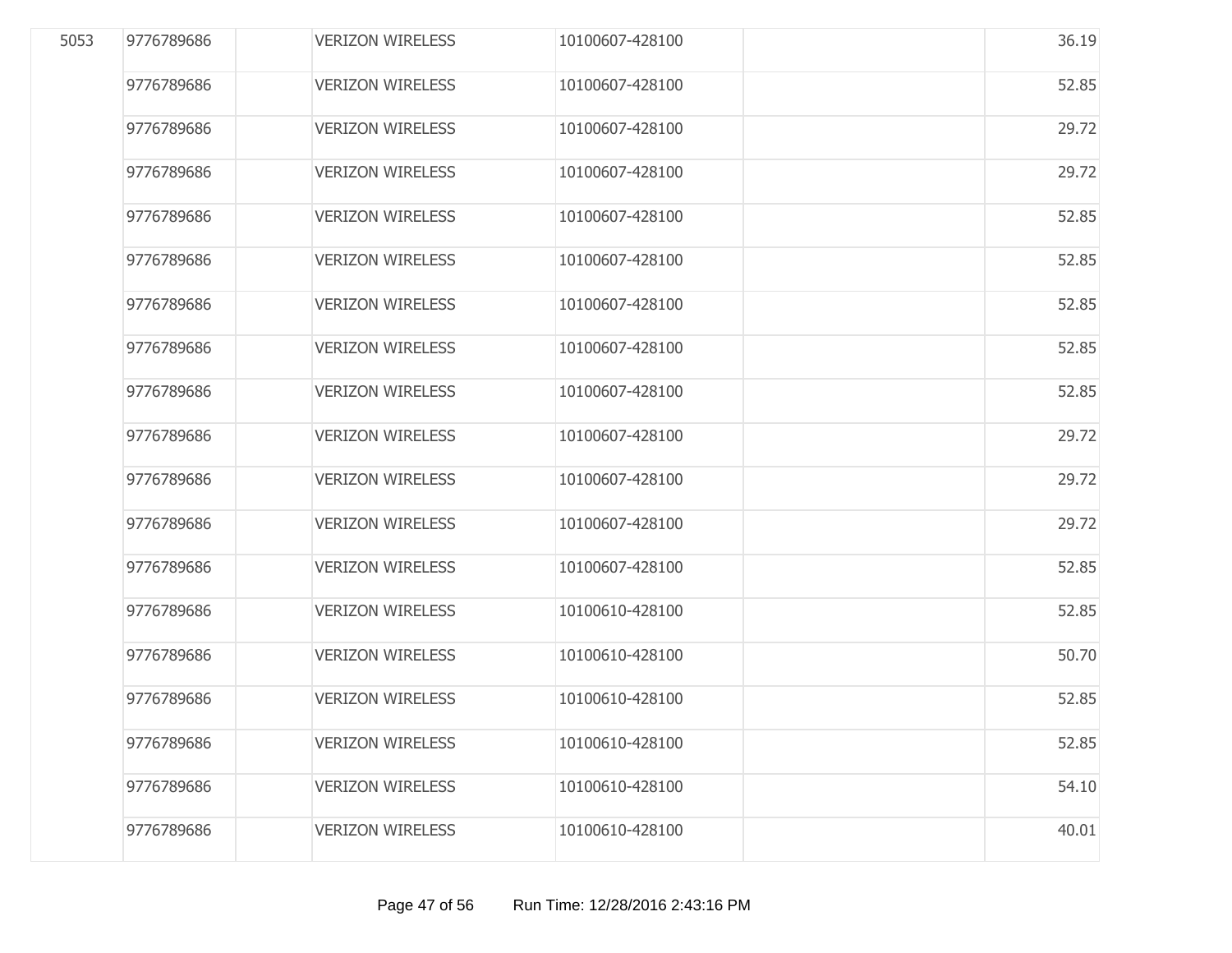| 5053 | 9776789686 | <b>VERIZON WIRELESS</b> | 10100612-428100 | 40.01 |
|------|------------|-------------------------|-----------------|-------|
|      | 9776789686 | <b>VERIZON WIRELESS</b> | 10100612-428100 | 52.85 |
|      | 9776789686 | <b>VERIZON WIRELESS</b> | 10100612-428100 | 54.10 |
|      | 9776789686 | <b>VERIZON WIRELESS</b> | 10100612-428100 | 52.85 |
|      | 9776789686 | <b>VERIZON WIRELESS</b> | 10100612-428100 | 52.85 |
|      | 9776789686 | <b>VERIZON WIRELESS</b> | 10100612-428100 | 40.01 |
|      | 9776789686 | <b>VERIZON WIRELESS</b> | 10100612-428100 | 52.85 |
|      | 9776789686 | <b>VERIZON WIRELESS</b> | 10100618-428100 | 52.85 |
|      | 9776789686 | <b>VERIZON WIRELESS</b> | 10100618-428100 | 32.64 |
|      | 9776789686 | <b>VERIZON WIRELESS</b> | 10100618-428100 | 54.10 |
|      | 9776789686 | <b>VERIZON WIRELESS</b> | 10100618-428100 | 52.85 |
|      | 9776789686 | <b>VERIZON WIRELESS</b> | 10100618-428100 | 52.85 |
|      | 9776789686 | <b>VERIZON WIRELESS</b> | 10100620-428100 | 52.85 |
|      | 9776789686 | <b>VERIZON WIRELESS</b> | 10100708-428100 | 52.85 |
|      | 9776789686 | <b>VERIZON WIRELESS</b> | 10100711-428100 | 54.10 |
|      | 9776789686 | <b>VERIZON WIRELESS</b> | 10100711-428100 | 52.85 |
|      | 9776789686 | <b>VERIZON WIRELESS</b> | 10100711-428100 | 40.01 |
|      | 9776789686 | <b>VERIZON WIRELESS</b> | 10100711-428100 | 40.01 |
|      | 9776789686 | <b>VERIZON WIRELESS</b> | 10100711-428100 | 40.01 |
|      |            |                         |                 |       |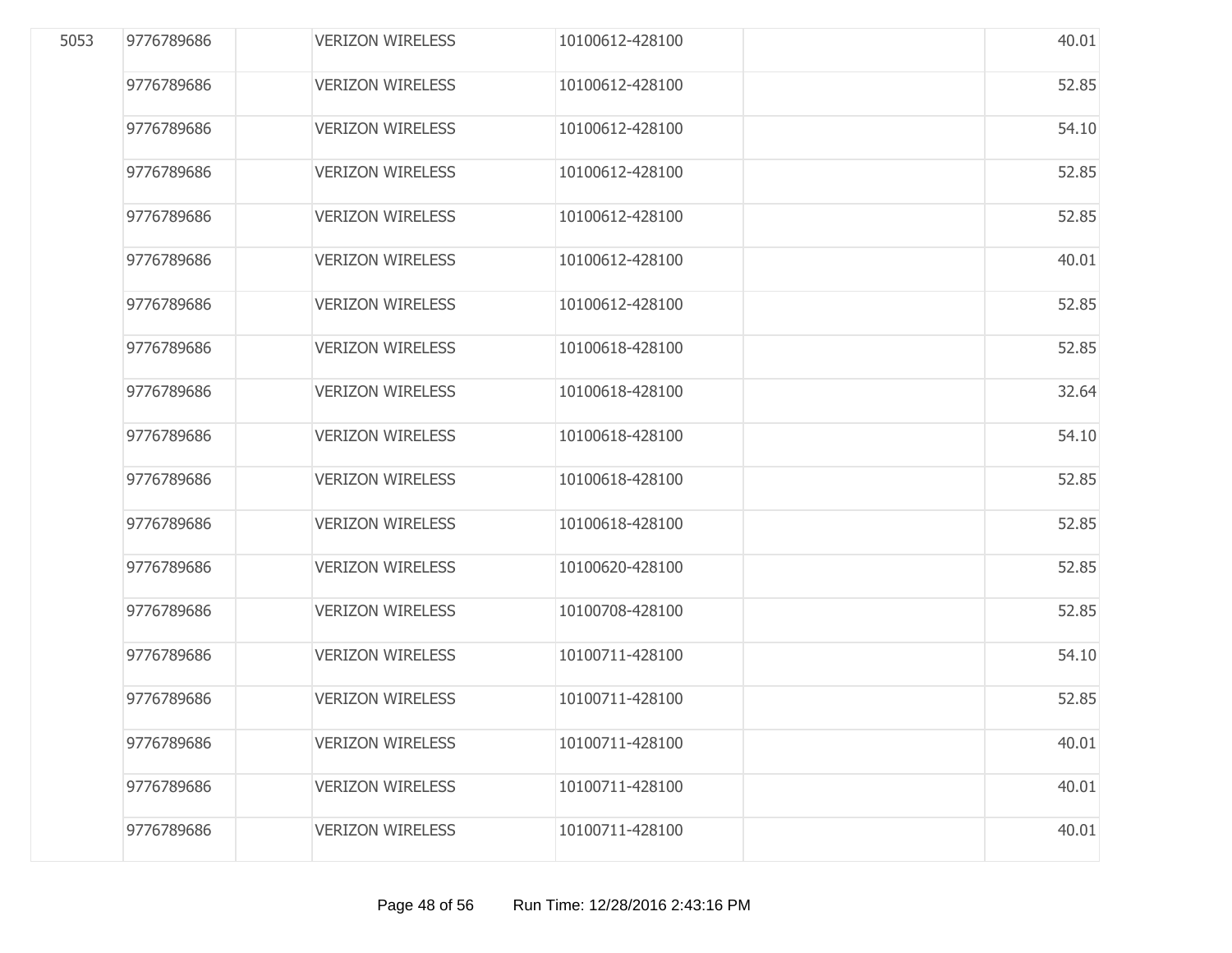| 5053 | 9776789686   | <b>VERIZON WIRELESS</b> | 10100711-428100 |                                          | 27.05 |
|------|--------------|-------------------------|-----------------|------------------------------------------|-------|
|      | 9776789686   | <b>VERIZON WIRELESS</b> | 10100713-428100 |                                          | 27.05 |
|      | 9776789686   | <b>VERIZON WIRELESS</b> | 10106021-428100 |                                          | 52.85 |
|      | 005160522001 | <b>VERIZON WIRELESS</b> | 10106024-426900 | 6054151692 PHONE AND<br><b>EQUIPMENT</b> | 49.99 |
|      | 9776789686   | <b>VERIZON WIRELESS</b> | 10106024-428100 |                                          | 29.72 |
|      | 9776789686   | <b>VERIZON WIRELESS</b> | 10106024-428100 |                                          | 52.85 |
|      | 9776789686   | <b>VERIZON WIRELESS</b> | 10106024-428100 |                                          | 62.85 |
|      | 9776789686   | <b>VERIZON WIRELESS</b> | 10106024-428100 |                                          | 52.85 |
|      | 9776789686   | <b>VERIZON WIRELESS</b> | 10106024-428100 |                                          | 52.85 |
|      | 9776789686   | <b>VERIZON WIRELESS</b> | 10106024-428100 |                                          | 40.01 |
|      | 9776789686   | <b>VERIZON WIRELESS</b> | 10106024-428100 |                                          | 64.10 |
|      | 9776789686   | <b>VERIZON WIRELESS</b> | 10106024-428100 |                                          | 62.85 |
|      | 9776789686   | <b>VERIZON WIRELESS</b> | 10106024-428100 |                                          | 29.72 |
|      | 9776789686   | <b>VERIZON WIRELESS</b> | 10106024-428100 |                                          | 52.85 |
|      | 9776789686   | <b>VERIZON WIRELESS</b> | 10106024-428100 |                                          | 32.64 |
|      | 9776789686   | <b>VERIZON WIRELESS</b> | 10106024-428100 |                                          | 30.97 |
|      | 9776789686   | <b>VERIZON WIRELESS</b> | 10106024-428100 |                                          | 64.10 |
|      | 9776789686   | <b>VERIZON WIRELESS</b> | 10106024-428100 |                                          | 65.43 |
|      | 9776789686   | <b>VERIZON WIRELESS</b> | 10109202-428100 |                                          | 29.72 |
|      |              |                         |                 |                                          |       |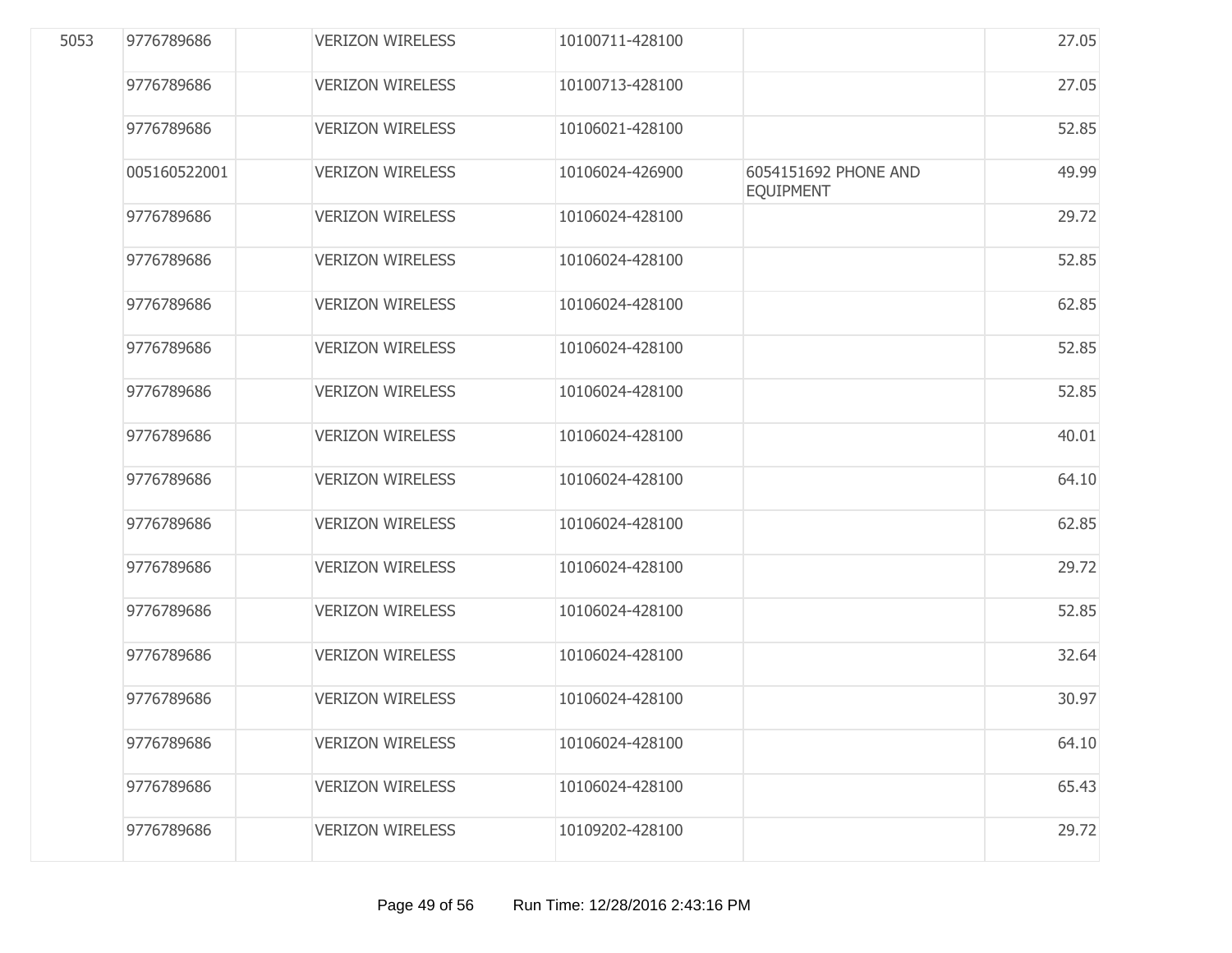| 5053 | 9776789686   | <b>VERIZON WIRELESS</b> | 27000270-428100 |                                          | 64.10  |
|------|--------------|-------------------------|-----------------|------------------------------------------|--------|
|      | 9776789686   | <b>VERIZON WIRELESS</b> | 60207011-428100 |                                          | 52.85  |
|      | 9776789686   | <b>VERIZON WIRELESS</b> | 60207011-428100 |                                          | 52.85  |
|      | 9776789686   | <b>VERIZON WIRELESS</b> | 60207011-428100 |                                          | 54.56  |
|      | 9776789686   | <b>VERIZON WIRELESS</b> | 60207011-428100 |                                          | 40.05  |
|      | 9776789686   | <b>VERIZON WIRELESS</b> | 60207011-428100 |                                          | 56.11  |
|      | 9776789686   | <b>VERIZON WIRELESS</b> | 60207011-428100 |                                          | 62.85  |
|      | 9776789686   | <b>VERIZON WIRELESS</b> | 60207011-428100 |                                          | 54.10  |
|      | 9776789686   | <b>VERIZON WIRELESS</b> | 60207012-428100 |                                          | 16.32  |
|      | 9776789686   | <b>VERIZON WIRELESS</b> | 60207012-428100 |                                          | 54.10  |
|      | 9776789686   | <b>VERIZON WIRELESS</b> | 60207012-428100 |                                          | 55.13  |
|      | 9776789686   | <b>VERIZON WIRELESS</b> | 60207012-428100 |                                          | 38.52  |
|      | 005154175001 | <b>VERIZON WIRELESS</b> | 60207013-426900 | 6052092137 PHONE AND<br><b>EQUIPMENT</b> | 389.98 |
|      | 9776789686   | <b>VERIZON WIRELESS</b> | 60207013-428100 |                                          | 54.10  |
|      | 9776789686   | <b>VERIZON WIRELESS</b> | 60207014-428100 |                                          | 52.85  |
|      | 9776789686   | <b>VERIZON WIRELESS</b> | 60207014-428100 |                                          | 54.10  |
|      | 9776789686   | <b>VERIZON WIRELESS</b> | 60207014-428100 |                                          | 33.89  |
|      | 9776789686   | <b>VERIZON WIRELESS</b> | 60407071-428100 |                                          | 40.01  |
|      | 9776789686   | <b>VERIZON WIRELESS</b> | 60407071-428100 |                                          | 16.32  |
|      |              |                         |                 |                                          |        |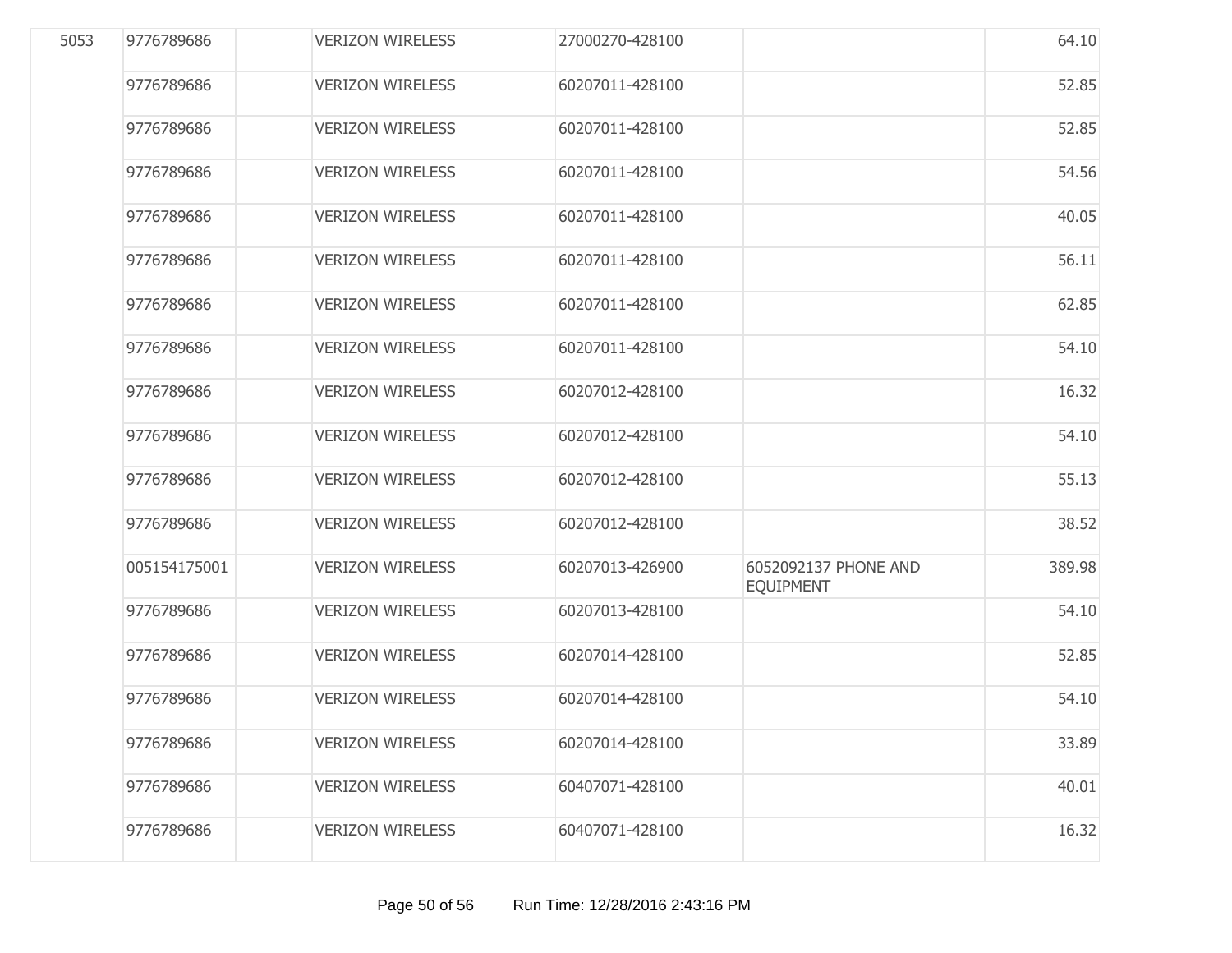| 5053 | 9776789686 | <b>VERIZON WIRELESS</b> | 60407071-428100 | 52.85 |
|------|------------|-------------------------|-----------------|-------|
|      | 9776789686 | <b>VERIZON WIRELESS</b> | 60407071-428100 | 40.01 |
|      | 9776789686 | <b>VERIZON WIRELESS</b> | 60407071-428100 | 31.24 |
|      | 9776789686 | <b>VERIZON WIRELESS</b> | 60407071-428100 | 40.01 |
|      | 9776789686 | <b>VERIZON WIRELESS</b> | 60407071-428100 | 64.10 |
|      | 9776789686 | <b>VERIZON WIRELESS</b> | 60407071-428100 | 30.97 |
|      | 9776789686 | <b>VERIZON WIRELESS</b> | 60407072-428100 | 40.01 |
|      | 9776789686 | <b>VERIZON WIRELESS</b> | 60407072-428100 | 54.10 |
|      | 9776789686 | <b>VERIZON WIRELESS</b> | 60407072-428100 | 30.97 |
|      | 9776789686 | <b>VERIZON WIRELESS</b> | 60407072-428100 | 40.01 |
|      | 9776789686 | <b>VERIZON WIRELESS</b> | 60407072-428100 | 54.10 |
|      | 9776789686 | <b>VERIZON WIRELESS</b> | 60407072-428100 | 54.10 |
|      | 9776789686 | <b>VERIZON WIRELESS</b> | 60407072-428100 | 54.10 |
|      | 9776789686 | <b>VERIZON WIRELESS</b> | 60407072-428100 | 54.10 |
|      | 9776789686 | <b>VERIZON WIRELESS</b> | 60407073-428100 | 52.85 |
|      | 9776789686 | <b>VERIZON WIRELESS</b> | 60407073-428100 | 54.10 |
|      | 9776789686 | <b>VERIZON WIRELESS</b> | 60602073-428100 | 34.10 |
|      | 9776789686 | <b>VERIZON WIRELESS</b> | 60602073-428100 | 53.88 |
|      | 9776789686 | <b>VERIZON WIRELESS</b> | 60602073-428100 | 62.85 |
|      |            |                         |                 |       |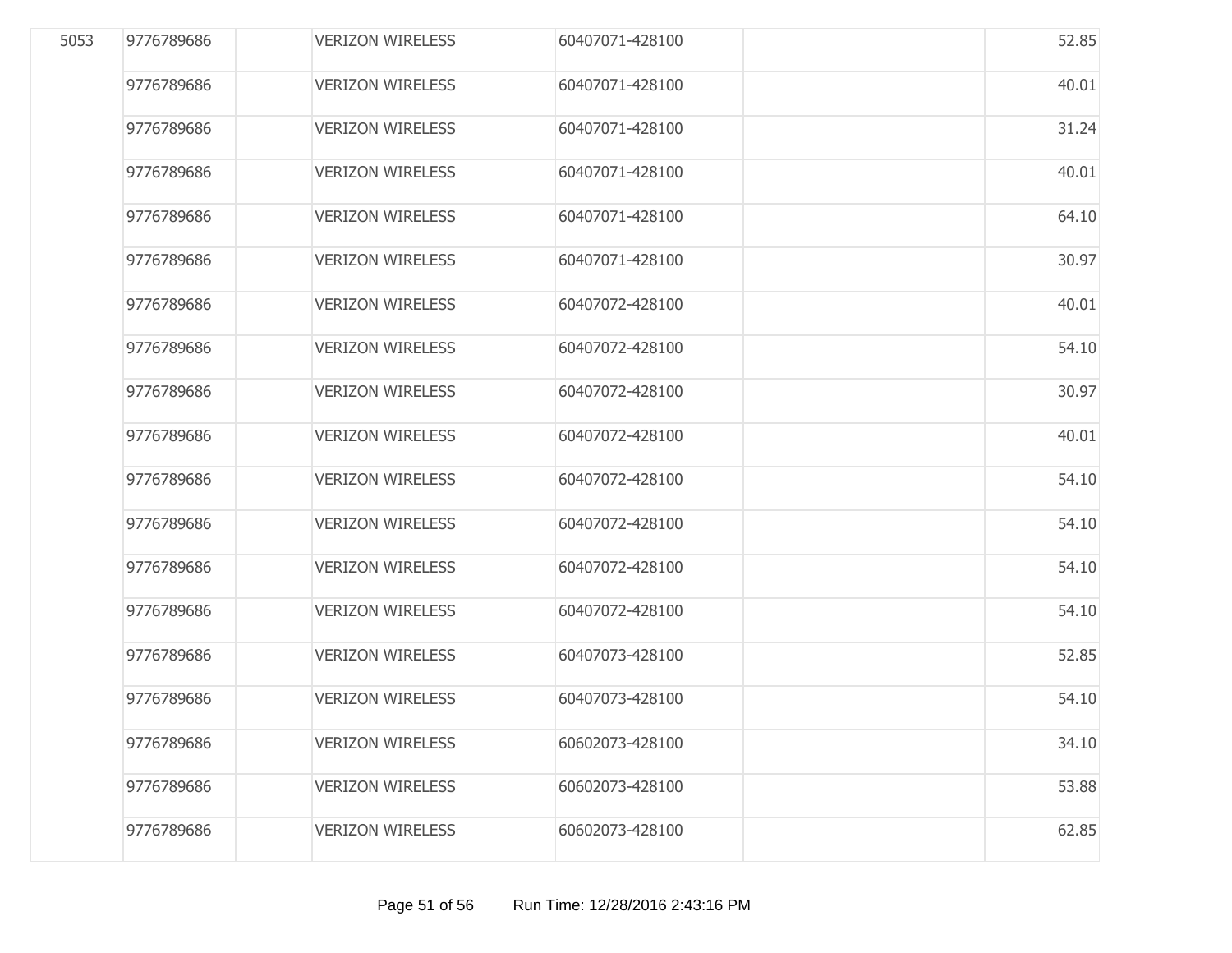| 5053 | 9776789686   | <b>VERIZON WIRELESS</b> | 60602073-428100 |                                          | 62.85 |
|------|--------------|-------------------------|-----------------|------------------------------------------|-------|
|      | 9776789686   | <b>VERIZON WIRELESS</b> | 60602073-428100 |                                          | 40.01 |
|      | 9776789686   | <b>VERIZON WIRELESS</b> | 60602073-428100 |                                          | 32.77 |
|      | 9776789686   | <b>VERIZON WIRELESS</b> | 60602073-428100 |                                          | 52.82 |
|      | 9776789686   | <b>VERIZON WIRELESS</b> | 60602074-428100 |                                          | 62.85 |
|      | 9776789686   | <b>VERIZON WIRELESS</b> | 60602074-428100 |                                          | 52.85 |
|      | 9776789686   | <b>VERIZON WIRELESS</b> | 60602074-428100 |                                          | 32.64 |
|      | 9776789686   | <b>VERIZON WIRELESS</b> | 60602074-428100 |                                          | 38.52 |
|      | 9776789686   | <b>VERIZON WIRELESS</b> | 60602079-428100 |                                          | 54.10 |
|      | 9776789686   | <b>VERIZON WIRELESS</b> | 60602079-428100 |                                          | 52.85 |
|      | 005112013001 | <b>VERIZON WIRELESS</b> | 60700860-426900 | 6058772805 PHONE AND<br><b>EQUIPMENT</b> | 14.99 |
|      | 9776789686   | <b>VERIZON WIRELESS</b> | 60700860-428100 |                                          | 58.81 |
|      | 9776789686   | <b>VERIZON WIRELESS</b> | 60700860-428100 |                                          | 32.64 |
|      | 9776789686   | <b>VERIZON WIRELESS</b> | 60700860-428100 |                                          | 29.72 |
|      | 9776789686   | <b>VERIZON WIRELESS</b> | 60907401-428100 |                                          | 52.85 |
|      | 9776789686   | <b>VERIZON WIRELESS</b> | 61207101-428100 |                                          | 17.62 |
|      | 9776789686   | <b>VERIZON WIRELESS</b> | 61207101-428100 |                                          | 17.61 |
|      | 9776789686   | <b>VERIZON WIRELESS</b> | 61207101-428100 |                                          | 29.72 |
|      | 9776789686   | <b>VERIZON WIRELESS</b> | 61207101-428100 |                                          | 29.76 |
|      |              |                         |                 |                                          |       |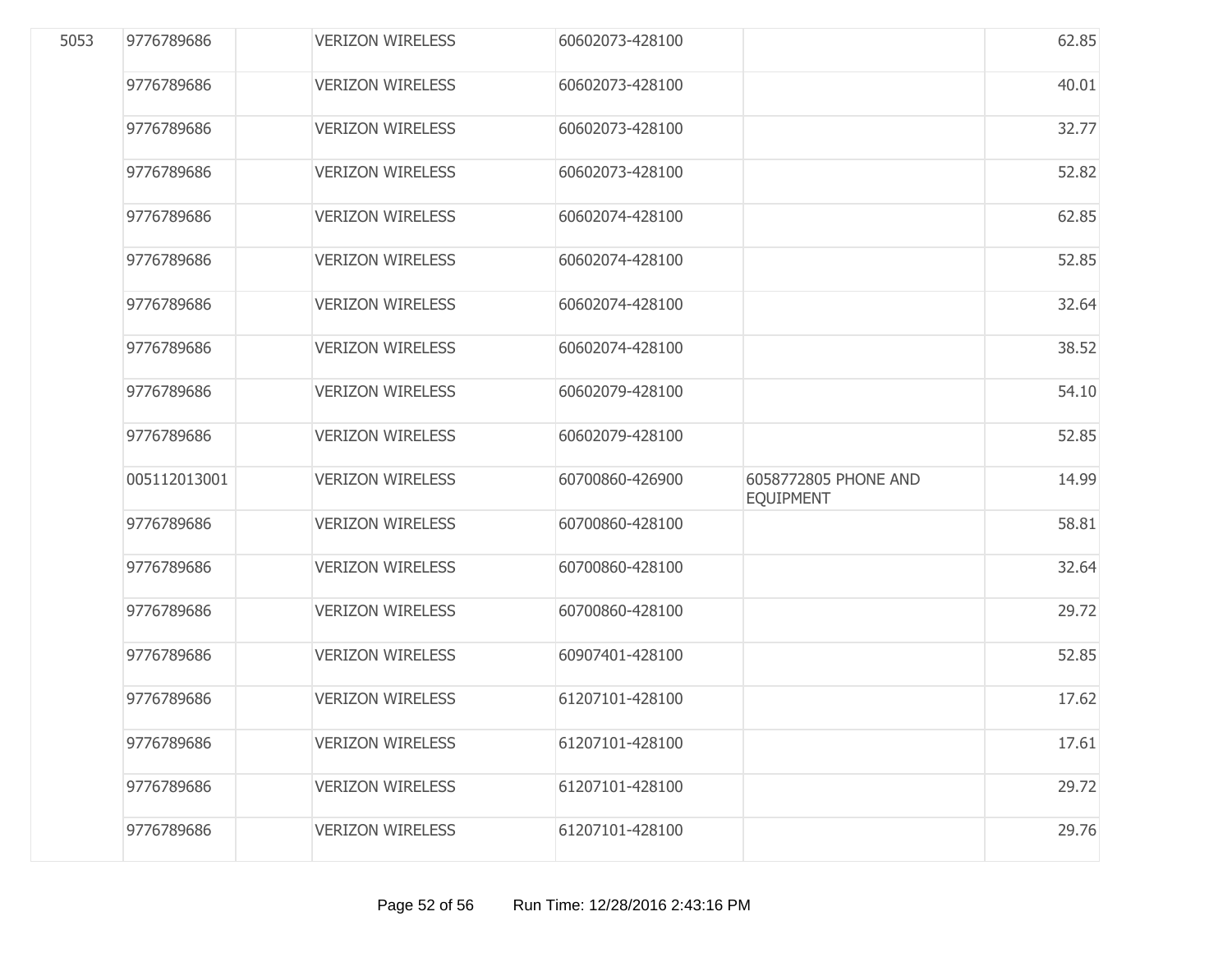| 5053 | 9776789686 | <b>VERIZON WIRELESS</b> | 61207101-428100 | 54.10 |
|------|------------|-------------------------|-----------------|-------|
|      | 9776789686 | <b>VERIZON WIRELESS</b> | 61400665-428100 | 29.72 |
|      | 9776789686 | <b>VERIZON WIRELESS</b> | 61400665-428100 | 29.72 |
|      | 9776789686 | <b>VERIZON WIRELESS</b> | 61507102-428100 | 32.64 |
|      | 9776789686 | <b>VERIZON WIRELESS</b> | 61507102-428100 | 17.61 |
|      | 9776789686 | <b>VERIZON WIRELESS</b> | 61507102-428100 | 17.62 |
|      | 9776789686 | <b>VERIZON WIRELESS</b> | 61507102-428100 | 32.64 |
|      | 9776789686 | <b>VERIZON WIRELESS</b> | 61507102-428100 | 54.10 |
|      | 9776789686 | <b>VERIZON WIRELESS</b> | 61507103-428100 | 17.62 |
|      | 9776789686 | <b>VERIZON WIRELESS</b> | 61507103-428100 | 17.62 |
|      | 9776789686 | <b>VERIZON WIRELESS</b> | 61507103-428100 | 52.85 |
|      | 9776789686 | <b>VERIZON WIRELESS</b> | 61800890-428100 | 52.85 |
|      | 9776789686 | <b>VERIZON WIRELESS</b> | 61800890-428100 | 52.85 |
|      | 9776789686 | <b>VERIZON WIRELESS</b> | 61800890-428100 | 52.85 |
|      | 9776789686 | <b>VERIZON WIRELESS</b> | 61800890-428100 | 52.85 |
|      | 9776789686 | <b>VERIZON WIRELESS</b> | 61800890-428100 | 62.85 |
|      | 9776789686 | <b>VERIZON WIRELESS</b> | 61800890-428100 | 40.01 |
|      | 9776789686 | <b>VERIZON WIRELESS</b> | 61800890-428100 | 40.01 |
|      | 9776789686 | <b>VERIZON WIRELESS</b> | 61800890-428100 | 38.54 |
|      |            |                         |                 |       |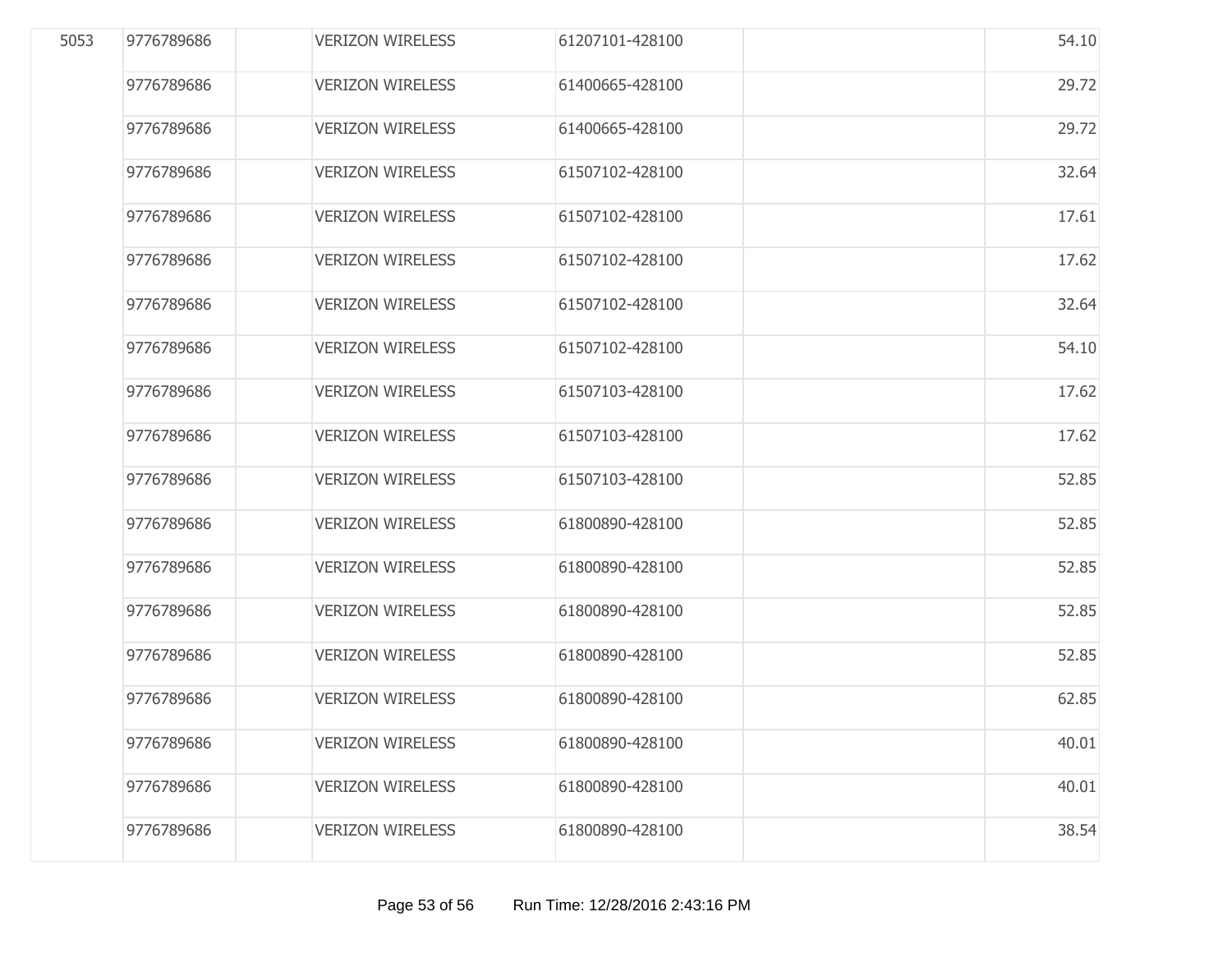| 5053 | 9776789686         |       | <b>VERIZON WIRELESS</b>  | 61800890-428100 |                                                 | 40.03     |
|------|--------------------|-------|--------------------------|-----------------|-------------------------------------------------|-----------|
|      | 9776789686         |       | <b>VERIZON WIRELESS</b>  | 61800890-428100 |                                                 | 40.01     |
|      | 9776789686         |       | <b>VERIZON WIRELESS</b>  | 61800890-428100 |                                                 | 38.52     |
|      | 9776789686         |       | <b>VERIZON WIRELESS</b>  | 61800890-428100 |                                                 | 38.52     |
|      | 9776789686         |       | <b>VERIZON WIRELESS</b>  | 61800890-428100 |                                                 | 40.01     |
|      | 9776789686         |       | <b>VERIZON WIRELESS</b>  | 61800890-428100 |                                                 | 38.52     |
|      | 9776789686         |       | <b>VERIZON WIRELESS</b>  | 61800890-428100 |                                                 | 40.01     |
|      | 9776789686         |       | <b>VERIZON WIRELESS</b>  | 61800890-428100 |                                                 | 38.52     |
|      | 9776789686         |       | <b>VERIZON WIRELESS</b>  | 61800890-428100 |                                                 | 52.85     |
|      | 9776789686         |       | <b>VERIZON WIRELESS</b>  | 61800890-428100 |                                                 | 52.85     |
|      | 9776789686         |       | <b>VERIZON WIRELESS</b>  | 61800890-428100 |                                                 | 52.85     |
|      | 9776789686         |       | <b>VERIZON WIRELESS</b>  | 61800890-428100 |                                                 | 52.85     |
|      | 9776789686         |       | <b>VERIZON WIRELESS</b>  | 61800890-428100 |                                                 | 52.85     |
|      | 9776789686         |       | <b>VERIZON WIRELESS</b>  | 61800890-428100 |                                                 | 38.52     |
|      | 9776789686         |       | <b>VERIZON WIRELESS</b>  | 79300968-428100 |                                                 | 62.85     |
|      |                    |       |                          |                 | <b>VERIZON WIRELESS Total:</b>                  | 17,958.28 |
| 5118 | 002548<br>12/13/16 | 57224 | WALMART COMMUNITY        | 10100201-426100 | <b>COMMUNITY ADVISORY</b><br><b>COMMITTEE S</b> | 138.20    |
|      | 005060             | 56236 | <b>WALMART COMMUNITY</b> | 10100201-426100 | <b>WALL HOOKS</b>                               | 15.76     |
|      | 006967             | 55753 | <b>WALMART COMMUNITY</b> | 10100201-426100 | <b>BINDERS AND PHONE CHARGERS</b>               | 148.57    |
|      | 009876             | 55261 | <b>WALMART COMMUNITY</b> | 10100201-426100 | <b>INK</b>                                      | 83.58     |
|      | 006833             | 55252 | <b>WALMART COMMUNITY</b> | 10100201-426100 | <b>OFFICE SUPPLIES</b>                          | 11.35     |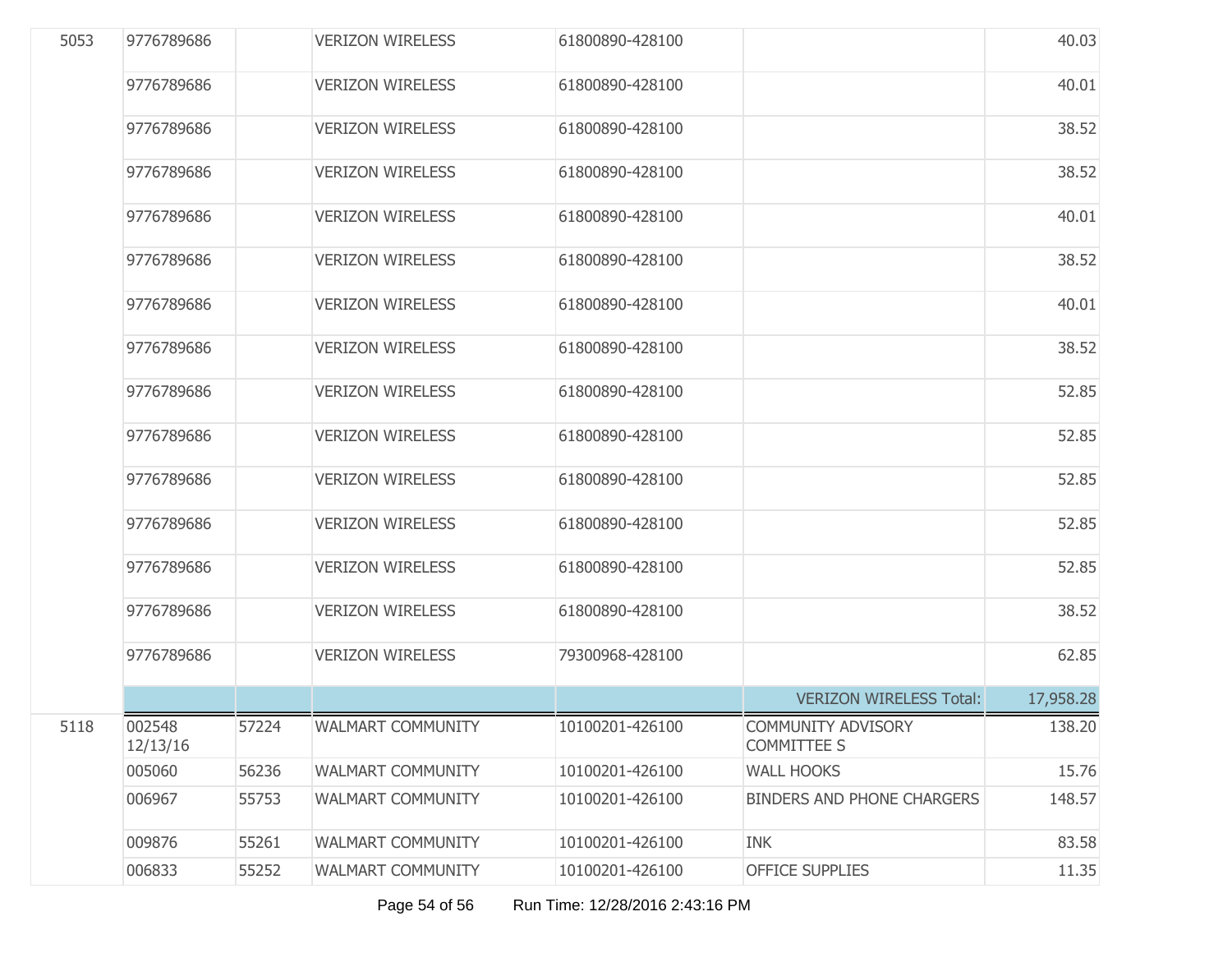| 5118 | 002364             | 55202 | <b>WALMART COMMUNITY</b>                    | 10100201-426100 | PATROL OFFICE SUPPLIES                             | 18.54    |
|------|--------------------|-------|---------------------------------------------|-----------------|----------------------------------------------------|----------|
|      | 004223             | 56344 | <b>WALMART COMMUNITY</b>                    | 10100205-426400 | restroom supplies                                  | 14.81    |
|      | 004223             | 56344 | <b>WALMART COMMUNITY</b>                    | 10100205-426900 | restroom supplies                                  | 44.26    |
|      | 006402<br>11/26/16 | 55523 | <b>WALMART COMMUNITY</b>                    | 10100301-426900 | <b>SUPPLIES</b>                                    | 56.27    |
|      | 001664             | 56148 | <b>WALMART COMMUNITY</b>                    | 10100601-426900 | <b>IND STR TAPE</b>                                | 19.97    |
|      | 001018             | 54988 | <b>WALMART COMMUNITY</b>                    | 10100612-452000 | <b>CHOCOLATE MILK</b>                              | 12.80    |
|      | 000305             | 56218 | <b>WALMART COMMUNITY</b>                    | 10100711-426100 | JANITORIAL/OFFICE SUPPLIES                         | 16.28    |
|      | 000305             | 56218 | <b>WALMART COMMUNITY</b>                    | 10100711-426400 | JANITORIAL/OFFICE SUPPLIES                         | 11.45    |
|      | 006575             | 54975 | <b>WALMART COMMUNITY</b>                    | 60207011-426900 | PRINTER INK, COFFEE, SCENTED<br>0                  | 53.85    |
|      | 006575             | 54975 | <b>WALMART COMMUNITY</b>                    | 60207014-426900 | PRINTER INK, COFFEE, SCENTED<br>0                  | 26.41    |
|      | 008516             | 56230 | WALMART COMMUNITY                           | 60407072-426500 | CAMCORDER, TRIPOD, 32GB<br><b>MEMORY</b>           | 251.88   |
|      | 003805             | 56684 | WALMART COMMUNITY                           | 60907401-426100 | PRINTER INK                                        | 383.64   |
|      | 008751             | 55937 | <b>WALMART COMMUNITY</b>                    | 61507103-422900 | UPCYCLE STOCKINGS PROJECT                          | 63.00    |
|      |                    |       |                                             |                 | <b>WALMART COMMUNITY Total:</b>                    | 1,370.62 |
| 5142 | SER793850-1        | 56409 | <b>WATERTREE INC</b>                        | 10100607-426400 | <b>SALT - WATER SOFTENER</b>                       | 25.80    |
|      |                    |       |                                             |                 | <b>WATERTREE INC Total:</b>                        | 25.80    |
| 5208 | 16-720181          | 57264 | <b>WESTERN COMMUNICATIONS</b><br><b>INC</b> | 10100201-426300 | <b>RADIO EAR INSERTS</b>                           | 127.50   |
|      |                    |       |                                             |                 | <b>WESTERN COMMUNICATIONS</b><br><b>INC Total:</b> | 127.50   |
| 5211 | 58442              | 57557 | <b>WESTERN MAILERS</b>                      | 60207014-426100 | <b>BILLING POSTAGE 6,351 122016</b>                | 2,786.06 |
|      |                    |       |                                             |                 | <b>WESTERN MAILERS Total:</b>                      | 2,786.06 |
| 5220 | 686977-0           | 57221 | <b>WESTERN STATIONERS</b>                   | 10100201-426100 | <b>OFFICE SUPPLIES</b>                             | 115.98   |
|      | 687477-0           | 57544 | <b>WESTERN STATIONERS</b>                   | 10100202-426100 | MANILLA FILE FOLDERS 1/3 CUT                       | 5.59     |
|      | 687010-1           | 57559 | <b>WESTERN STATIONERS</b>                   | 10100202-426100 | <b>NOTE CARDS AND RUBBER</b><br><b>FINGER T</b>    | 17.07    |
|      | 687726-0           | 57430 | <b>WESTERN STATIONERS</b>                   | 10100204-426100 | MISC OFFICE SUPPLIES                               | 73.30    |
|      | 687112-0           | 57467 | <b>WESTERN STATIONERS</b>                   | 10100301-426100 | <b>OFFICE SUPPLIES</b>                             | 34.40    |
|      | 687502-0           | 57467 | <b>WESTERN STATIONERS</b>                   | 10100301-426100 | <b>OFFICE SUPPLIES</b>                             | 97.28    |